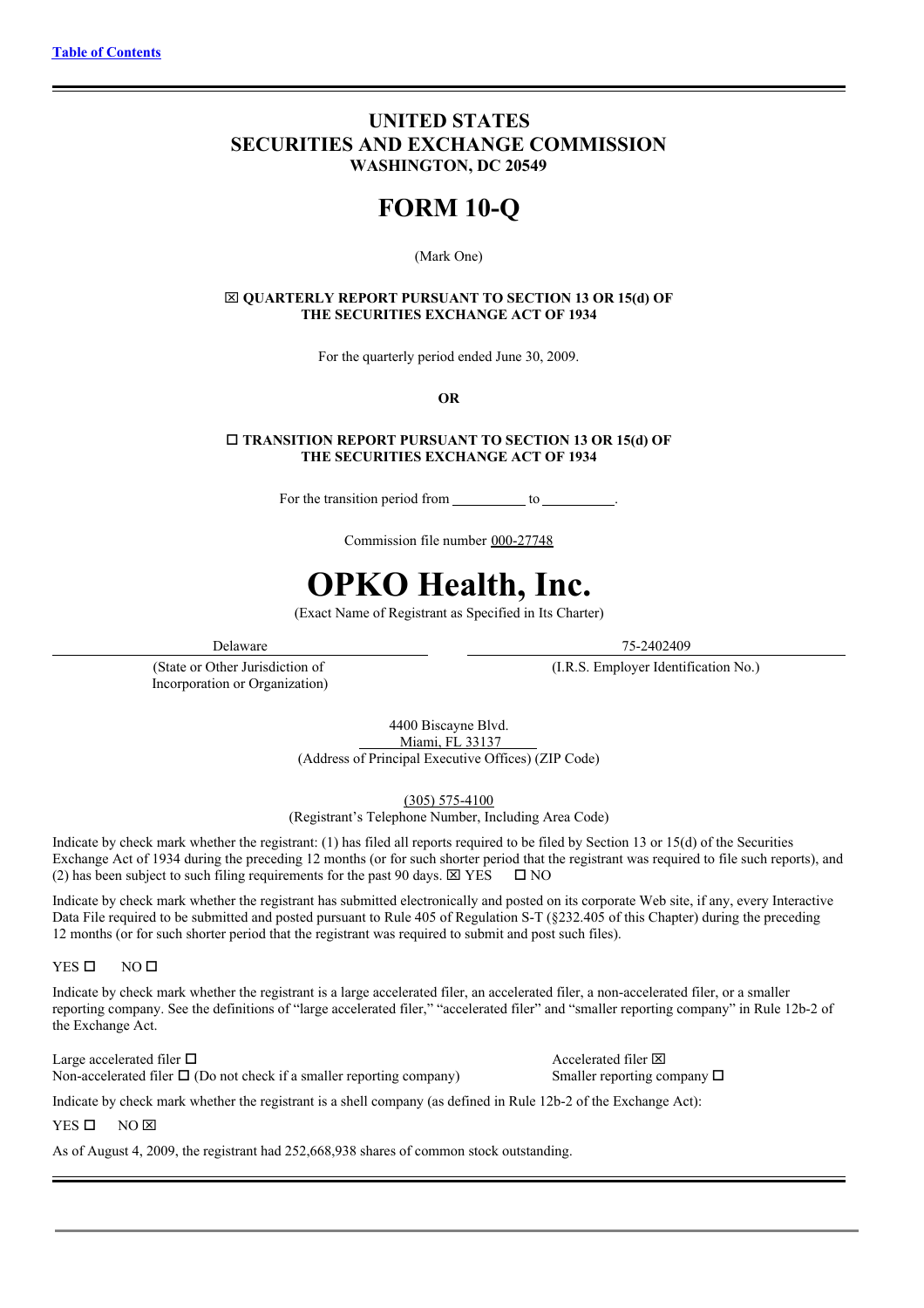#### **PART I. FINANCIAL INFORMATION**

Item 1. Financial Statements

# Condensed Consolidated Balance Sheets as of June 30, 2009 and December 31, 2008 (unaudited) 6 Condensed Consolidated Statements of Operations for the three and six months ended June 30, 2009 and June 30, 2008 (unaudited) 2008 (2008 (2008 (2008 (2008 10) 2008 (2008 10) 2008 (2008 10) 2008 10:30 2008 10:30 2008 10:30 2009 10:30 2009 10:30 2009 10:30 2009 10:30 2009 10:30 2009 10:30 2009 10:30 2009 10:30 2009 10:30 2009 10:30 Condensed Consolidated Statements of Cash Flows for the six months ended June 30, 2009 and June 30, 2008 (unaudited) 8 **Notes to Financial Statements** 9 Item 2. Management's Discussion and Analysis of Financial Condition and Results of Operations 17

| Item 3. Quantitative and Qualitative Disclosures About Market Risk |  |
|--------------------------------------------------------------------|--|
|                                                                    |  |

**Item 4. Controls and Procedures** 23

# **PART II. OTHER INFORMATION**

| Item 1. Legal Proceedings                                           | 23 |
|---------------------------------------------------------------------|----|
| Item 1A. Risk Factors                                               | 24 |
| Item 2. Unregistered Sales of Equity Securities and Use of Proceeds |    |

Item 3. Defaults Upon Senior Securities 24 Item 4. Submission of Matters to a Vote of Security Holders 24 Item 5. Other Information 24 Item 6. Exhibits 24 **Signatures** 26 Exhibit Index 27

EX-10.1 EX-10.2 EX-31.1 EX-31.2 EX-32.1 EX-32.2

#### Page(s)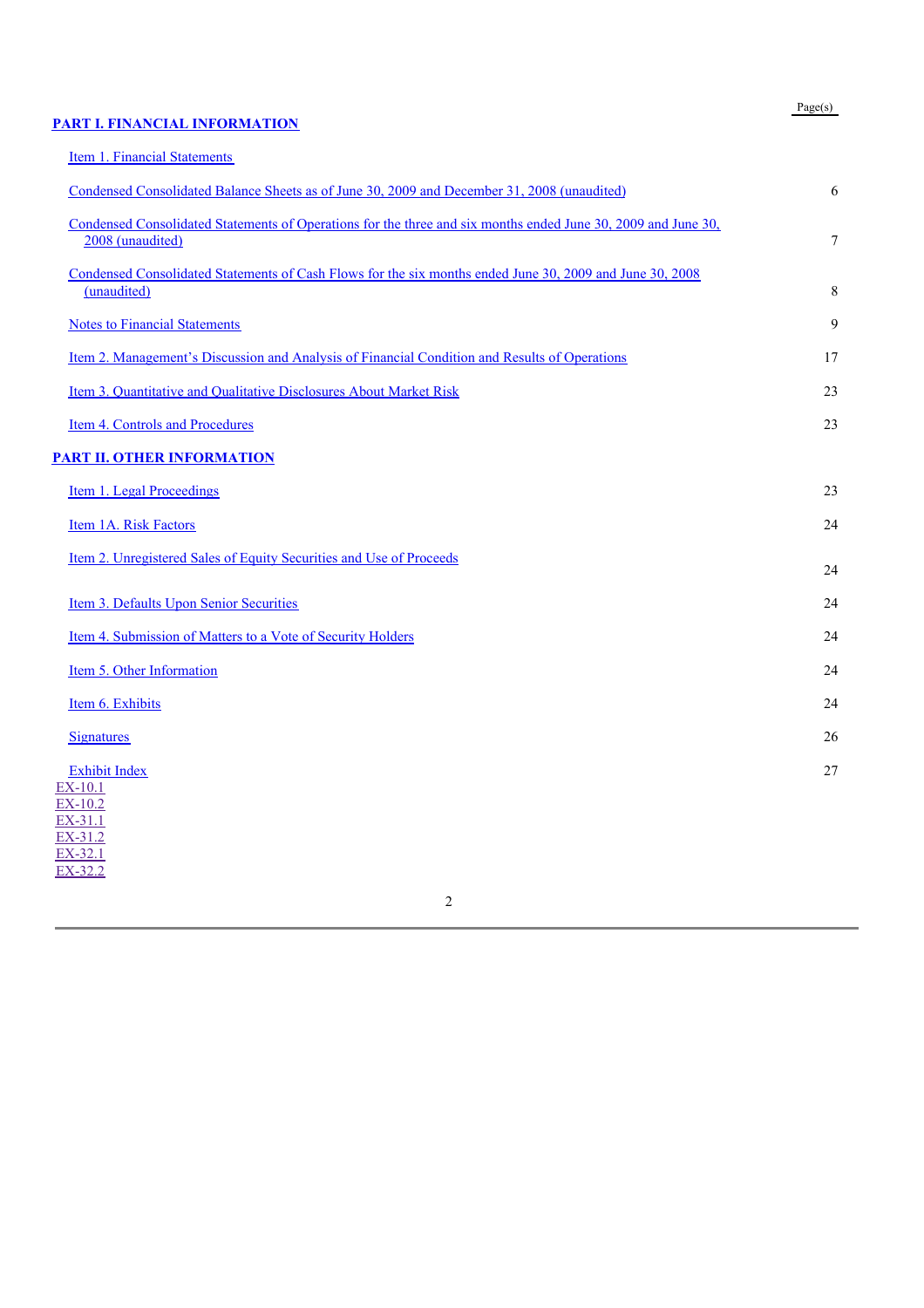# **CAUTIONARY STATEMENT REGARDING FORWARD-LOOKING STATEMENTS**

This report contains "forward-looking statements," as that term is defined under the Private Securities Litigation Reform Act of 1995, or PSLRA, Section 27A of the Securities Act of 1933, as amended, and Section 21E of the Securities Exchange Act of 1934, as amended. Forward-looking statements include statements about our expectations, beliefs or intentions regarding our product development efforts, business, financial condition, results of operations, strategies or prospects. You can identify forward-looking statements by the fact that these statements do not relate strictly to historical or current matters. Rather, forward-looking statements relate to anticipated or expected events, activities, trends or results as of the date they are made. Because forward-looking statements relate to matters that have not yet occurred, these statements are inherently subject to risks and uncertainties that could cause our actual results to differ materially from any future results expressed or implied by the forward-looking statements. Many factors could cause our actual activities or results to differ materially from the activities and results anticipated in forward-looking statements. These factors include those described below and in "Item 1A-Risk Factors" of our Annual Report on Form 10-K for the year ended December 31, 2008, and described from time to time in our reports filed with the Securities and Exchange Commission. We do not undertake any obligation to update forward-looking statements. We intend that all forward-looking statements be subject to the safe-harbor provisions of the PSLRA. These forward-looking statements are only predictions and reflect our views as of the date they are made with respect to future events and financial performance.

Risks and uncertainties, the occurrence of which could adversely affect our business, include the following:

- We have a history of operating losses and we do not expect to become profitable in the near future.
- **•** Our technologies are in an early stage of development and are unproven.
- **•** Our drug research and development activities may not result in commercially viable products.
- **•** Following the recommendation of the Independent Data Monitoring Committee, we terminated the Phase III clinical trial of bevasiranib, our most advanced product candidate. As a result, we may not continue to develop or be able to successfully commercialize bevasiranib.
- **•** Our current and planned clinical trials may not satisfy the requirements of the FDA or other non-United States regulatory authorities.
- We will require substantial additional funding, which may not be available to us on acceptable terms, or at all.
- **•** We expect to finance future cash needs primarily through public or private offerings, debt financings or strategic collaborations, which may dilute your stockholdings in the Company.
- **•** If our competitors develop and market products that are more effective, safer or less expensive than our future product candidates, our commercial opportunities will be negatively impacted.
- **•** The regulatory approval process is expensive, time consuming and uncertain and may prevent us or our collaboration partners from obtaining approvals for the commercialization of some or all of our product candidates.
- **•** Failure to recruit and enroll patients for clinical trials may cause the development of our product candidates to be delayed.
- **•** Even if we obtain regulatory approvals for our product candidates, the terms of approvals and ongoing regulation of our products may limit how we manufacture and market our product candidates, which could materially impair our ability to generate anticipated revenues.
- We may not meet regulatory quality standards applicable to our manufacturing and quality processes.
- **•** Even if we receive regulatory approval to market our product candidates, the market may not be receptive to our products.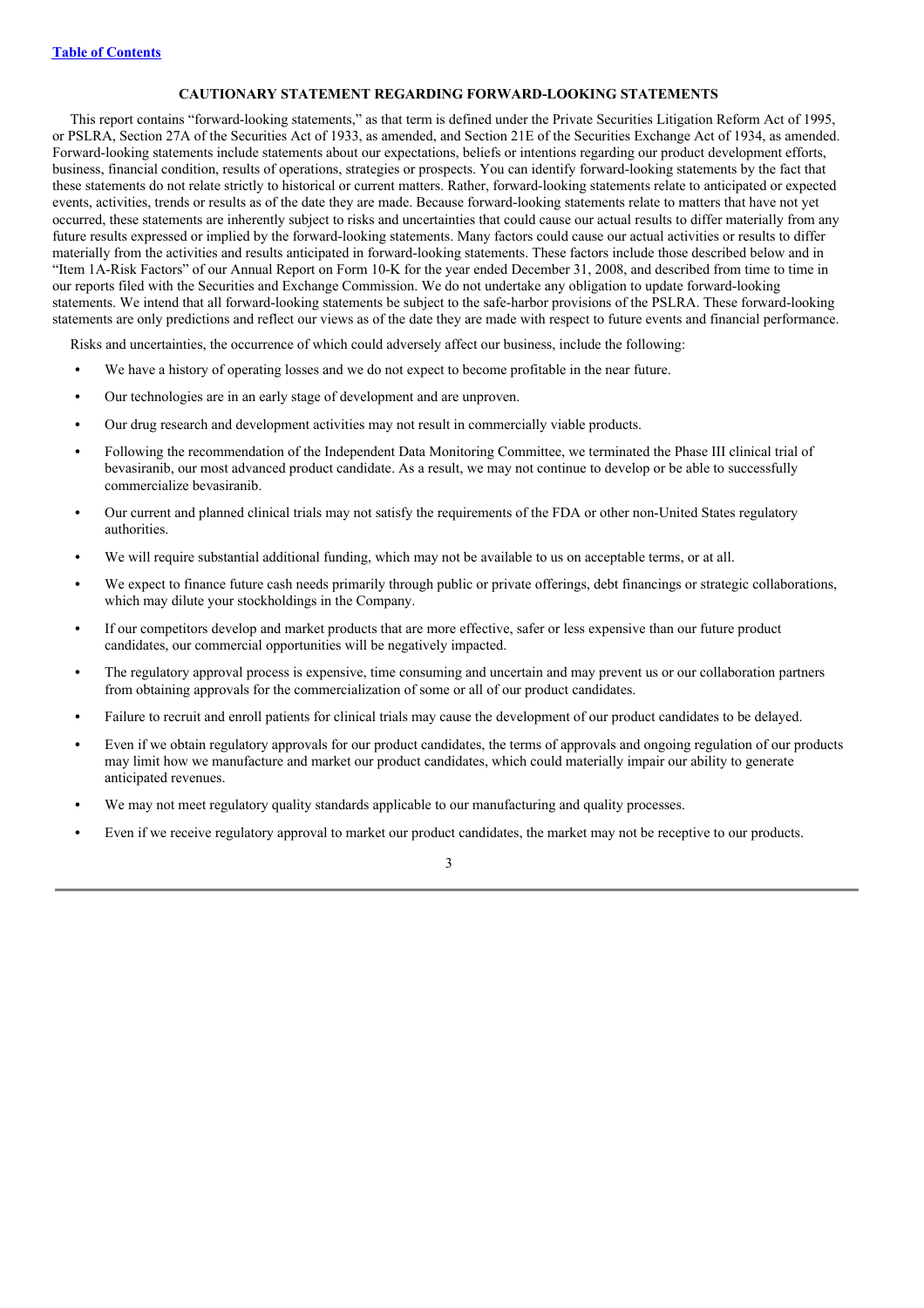- **•** If we fail to attract and retain key management and scientific personnel, we may be unable to successfully develop or commercialize our product candidates.
- **•** In the event that we successfully evolve from a company primarily involved in development to a company also involved in commercialization, we may encounter difficulties in managing our growth and expanding our operations successfully.
- **•** If we fail to acquire and develop other products or product candidates, at all or on commercially reasonable terms, we may be unable to diversify or grow our business.
- **•** We have no experience manufacturing our pharmaceutical product candidates and we therefore intend to rely on third parties to manufacture and supply our pharmaceutical product candidates, and would need to meet various standards necessary to satisfy FDA regulations if and when we commence manufacturing.
- **•** We currently have no pharmaceutical marketing, sales or distribution organization. If we are unable to develop our sales and marketing and distribution capability on our own or through collaborations with marketing partners, we will not be successful in commercializing our pharmaceutical product candidates.
- **•** Independent clinical investigators and contract research organizations that we engage to conduct our clinical trials may not be diligent, careful or timely.
- **•** The success of our business is dependent on the actions of our collaborative partners.
- **•** If we are unable to obtain and enforce patent protection for our products, our business could be materially harmed.
- **•** If we are unable to protect the confidentiality of our proprietary information and know-how, the value of our technology and products could be adversely affected.
- **•** We will rely heavily on licenses from third parties.
- We license patent rights to certain of our technology from third-party owners. If such owners do not properly maintain or enforce the patents underlying such licenses, our competitive position and business prospects will be harmed.
- **•** Our commercial success depends significantly on our ability to operate without infringing the patents and other proprietary rights of third parties.
- **•** Adverse results in material litigation matters or governmental inquiries could have a material adverse effect upon our business and financial condition.
- **•** Medicare prescription drug coverage legislation and future legislative or regulatory reform of the health care system may affect our ability to sell our products profitably.
- **•** Failure to obtain regulatory approval outside the United States will prevent us from marketing our product candidates abroad.
- **•** We may not have the funding available to pursue acquisitions.
- **•** Acquisitions may disrupt our business, distract our management and may not proceed as planned; and we may encounter difficulties in integrating acquired businesses.
- **•** Non-United States governments often impose strict price controls, which may adversely affect our future profitability.
- **•** Our business may become subject to economic, political, regulatory and other risks associated with international operations.
- The market price of our common stock may fluctuate significantly.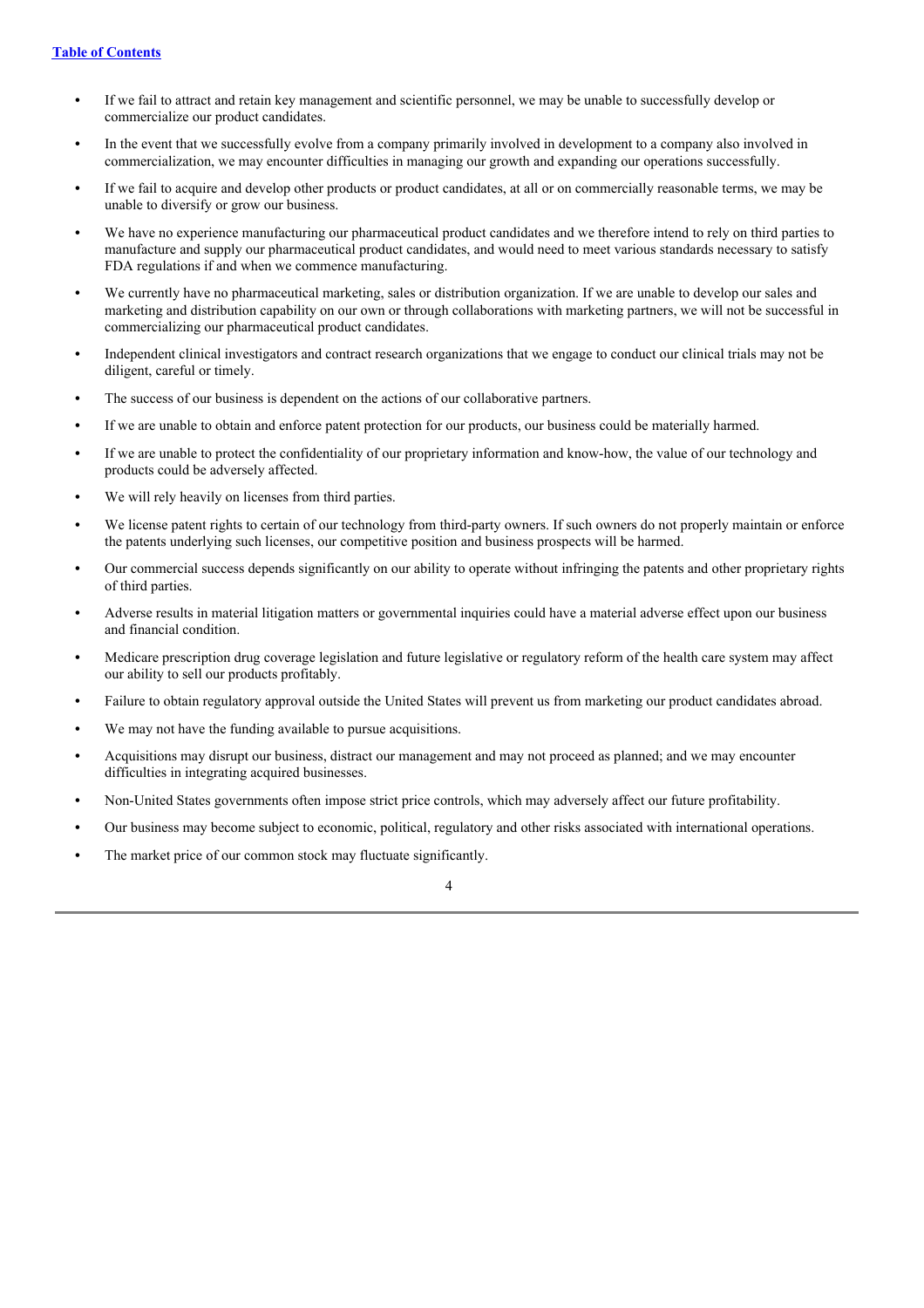- **•** Directors, executive officers, principal stockholders and affiliated entities own a majority of our capital stock, and they may make decisions that you do not consider to be in your best interests or in the best interests of our stockholders.
- **•** Compliance with changing regulations concerning corporate governance and public disclosure may result in additional expenses.
- **•** If we are unable to satisfy the requirements of Section 404 of the Sarbanes-Oxley Act of 2002, as they apply to us, or our internal controls over financial reporting are not effective, the reliability of our financial statements may be questioned and our common stock price may suffer.
- **•** We may be unable to maintain our listing on the NYSE Amex Exchange, which could cause our stock price to fall and decrease the liquidity of our common stock.
- Future issuances of common stock may depress the trading price of our common stock.
- **•** Provisions in our charter documents and Delaware law could discourage an acquisition of us by a third party, even if the acquisition would be favorable to you.
- We do not intend to pay cash dividends on our common stock in the foreseeable future.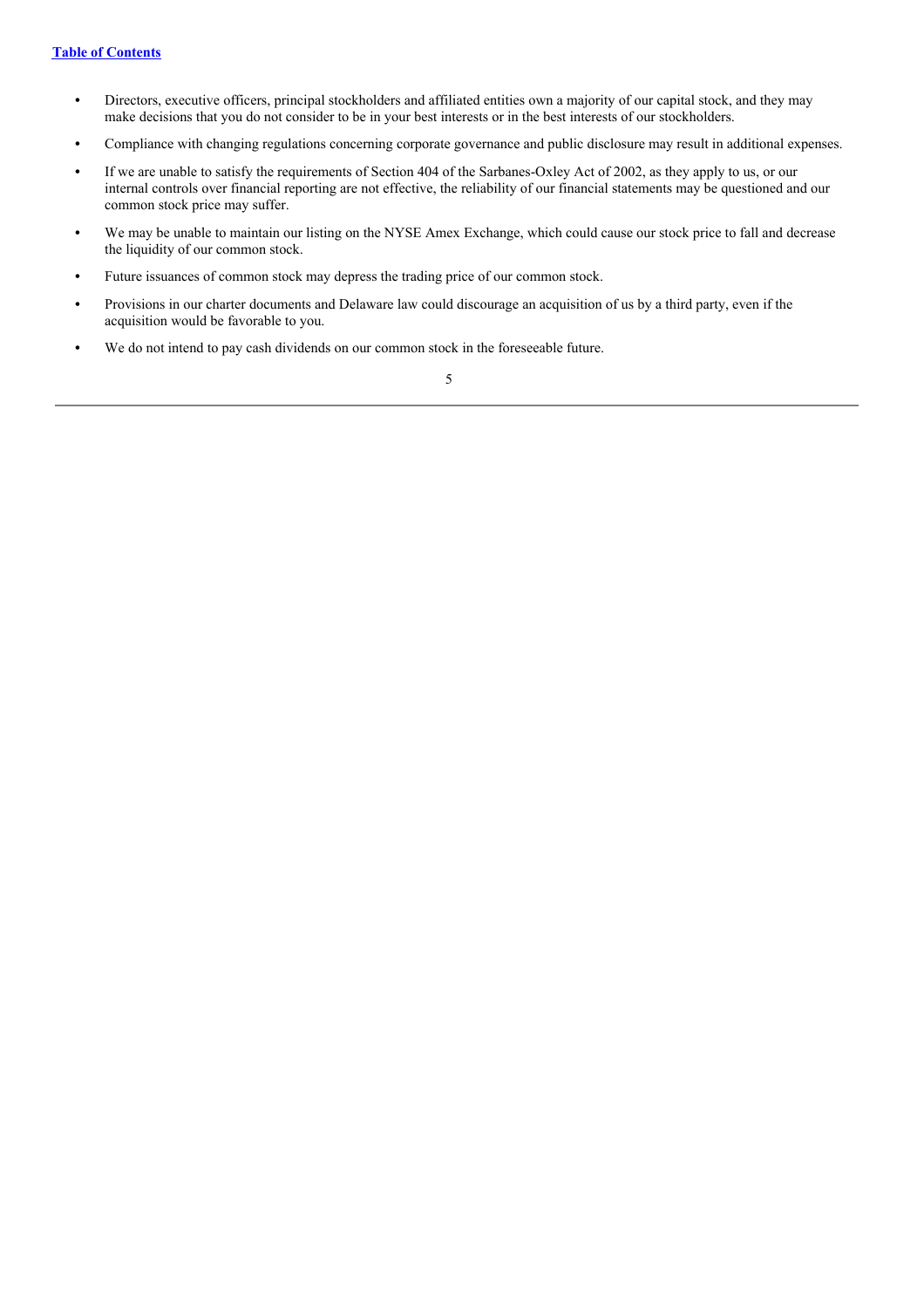#### **PART I. FINANCIAL INFORMATION**

Unless the context otherwise requires, all references in this Quarterly Report on Form 10-Q to the "Company", "OPKO", "we", "our", "ours", and "us" refers to OPKO Health, Inc., a Delaware corporation, including our wholly-owned subsidiaries.

# **Item 1. Financial Statements**

# **OPKO Health, Inc. CONDENSED CONSOLIDATED BALANCE SHEETS** (unaudited)

(in thousands except share data)

|                                                                                                            | June 30,<br>2009    | December 31,<br>2008  |
|------------------------------------------------------------------------------------------------------------|---------------------|-----------------------|
| <b>ASSETS</b>                                                                                              |                     |                       |
| Current assets                                                                                             |                     |                       |
| Cash and cash equivalents                                                                                  | \$35,939            | $\mathbb{S}$<br>6,678 |
| Marketable securities                                                                                      | 4,997               |                       |
| Accounts receivable, net                                                                                   | 2,165               | 1,005                 |
| Inventory                                                                                                  | 5,151               | 4,063                 |
| Prepaid expenses and other current assets                                                                  | 1,675               | 1,720                 |
| Total current assets                                                                                       | 49,927              | 13,466                |
| Property and equipment, net                                                                                | 560                 | 659                   |
| Intangible assets, net                                                                                     | 5,524               | 6,336                 |
| Goodwill                                                                                                   | 1,097               | 1,097                 |
| Investment                                                                                                 | 2,262               |                       |
| Other assets                                                                                               | 335                 | 206                   |
| Total assets                                                                                               | \$59,705            | \$<br>21,764          |
|                                                                                                            |                     |                       |
| LIABILITIES AND SHAREHOLDERS' EQUITY                                                                       |                     |                       |
| Current liabilities                                                                                        |                     |                       |
| Accounts payable                                                                                           | $\sqrt{S}$<br>2,201 | \$<br>2,221           |
| Accrued expenses                                                                                           | 4,014               | 5,394                 |
| Current portion of notes payable and capital lease obligations                                             | 86                  | 97                    |
| Total current liabilities                                                                                  | 6,301               | 7,712                 |
| Long-term liabilities and capital lease obligations                                                        | 2,595               | 1,826                 |
| Line of credit with related party, net unamortized discount of \$101 and \$133, respectively               | 11,899              | 11,867                |
| <b>Total liabilities</b>                                                                                   | 20,795              | 21,405                |
| Commitments and contingencies                                                                              |                     |                       |
| Shareholders' equity                                                                                       |                     |                       |
| Series A Preferred stock — \$0.01 par value, 4,000,000 shares authorized; 932,667 and 953,756              |                     |                       |
| shares issued and outstanding (liquidation value of \$2,448 and \$2,384) at June 30, 2009 and              |                     |                       |
| December 31, 2008, respectively                                                                            | 9                   | 10                    |
| Series C Preferred Stock — \$0.01 par value, 500,000 shares authorized; No shares issued or                |                     |                       |
| outstanding<br>Common Stock - \$0.01 par value, 500,000,000 shares authorized; 252,594,059 and 199,020,379 |                     |                       |
| shares issued and outstanding at June 30, 2009 and December 31, 2008, respectively                         | 2.526               | 1.991                 |

Treasury stock - 45,154 and 18,000 shares at June 30, 2009 and December 31, 2008, respectively (61) (24) Additional paid-in capital 360,341 307,498<br>Accumulated deficit (323,905) 360,341 307,498 307,498 Accumulated deficit Total shareholders' equity 38,910 359 Total liabilities and shareholders' equity  $\overline{\text{S}}$  59,705  $\overline{\text{S}}$  21,764

*The accompanying Notes to Condensed Consolidated Financial Statements are an integral part of these statements*.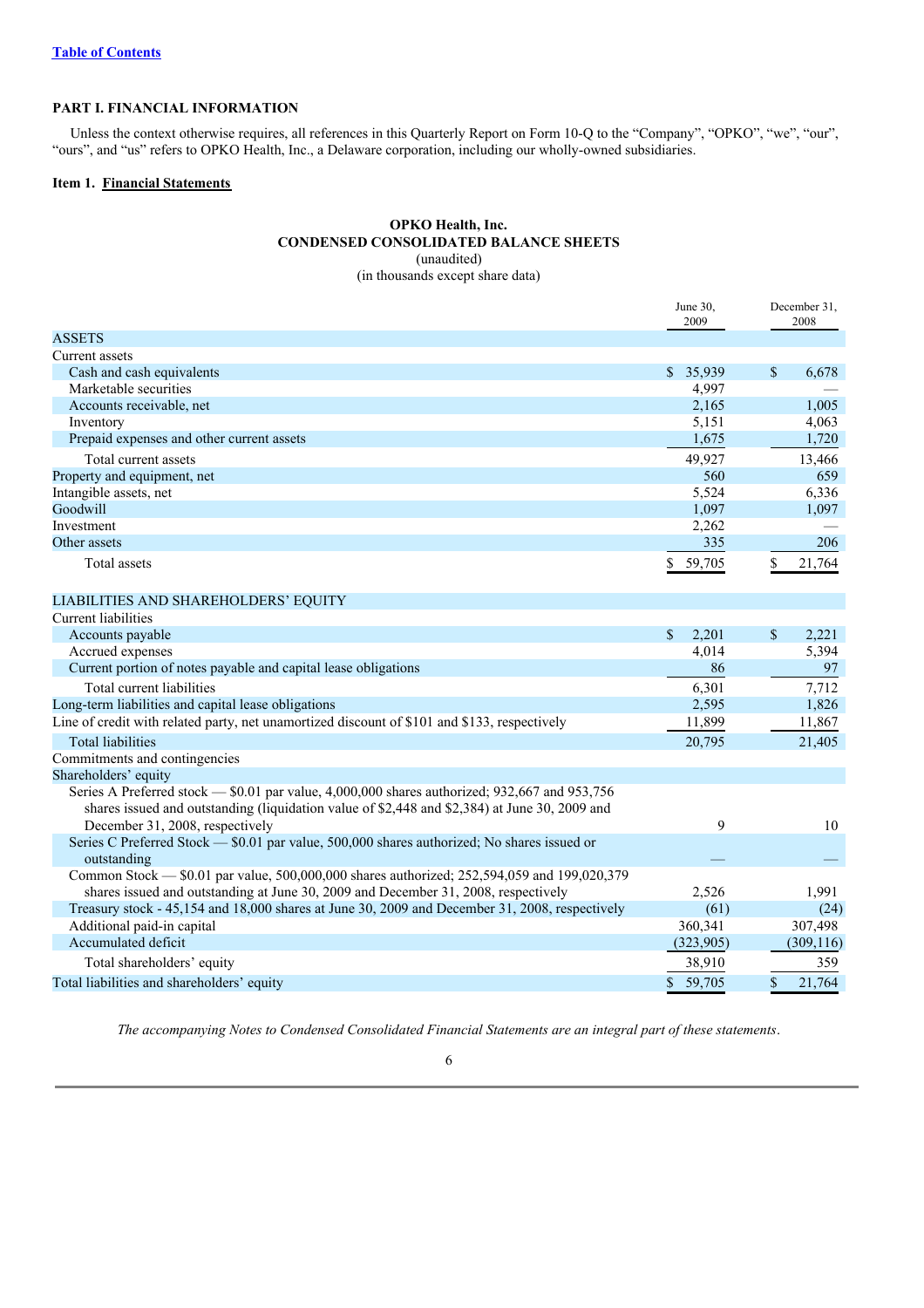# **OPKO Health, Inc. CONDENSED CONSOLIDATED STATEMENTS OF OPERATIONS**

(unaudited)

(in thousands, except share data)

|                                                                            | For the three months ended<br>June 30. |             |                 | For the six months ended<br>June 30, |             |    |               |
|----------------------------------------------------------------------------|----------------------------------------|-------------|-----------------|--------------------------------------|-------------|----|---------------|
|                                                                            |                                        | 2009        | 2008            |                                      | 2009        |    | 2008          |
| Revenue                                                                    | \$                                     | 2,347       | \$<br>879       | $\mathbb{S}$                         | 4.648       | \$ | 3,703         |
| Cost of goods sold                                                         |                                        | 1,764       | 1,025           |                                      | 3,325       |    | 4,355         |
| Gross margin (deficit)                                                     |                                        | 583         | (146)           |                                      | 1,323       |    | (652)         |
| Operating expenses                                                         |                                        |             |                 |                                      |             |    |               |
| Selling, general and administrative                                        |                                        | 2,926       | 3,218           |                                      | 6,183       |    | 8,562         |
| Research and development                                                   |                                        | 2,498       | 5,479           |                                      | 8,157       |    | 9,835         |
| Write-off of acquired in-process research and                              |                                        |             |                 |                                      |             |    |               |
| development<br>Other operating expenses, principally amortization of       |                                        |             | 1,398           |                                      |             |    | 1,398         |
| intangible assets                                                          |                                        | 406         | 428             |                                      | 812         |    | 854           |
| Total operating expenses                                                   |                                        | 5,830       | 10,523          |                                      | 15,152      |    | 20,649        |
| Operating loss                                                             |                                        | (5,247)     | (10,669)        |                                      | (13,829)    |    | (21, 301)     |
| Other (expense) income, net                                                |                                        | (494)       | (249)           |                                      | (944)       |    | (518)         |
| Loss before income taxes and investment loss                               |                                        | (5,741)     | (10,918)        |                                      | (14,773)    |    | (21, 819)     |
| Income tax benefit                                                         |                                        | (103)       | (39)            |                                      | (138)       |    | (60)          |
| Loss before investment loss in investee                                    |                                        | (5,638)     | (10, 879)       |                                      | (14, 635)   |    | (21, 759)     |
| Loss from investment in investee                                           |                                        | (38)        |                 |                                      | (38)        |    |               |
| Net loss                                                                   |                                        | (5,676)     | (10, 879)       |                                      | (14, 673)   |    | (21,759)      |
| Preferred stock dividend                                                   |                                        | (58)        | (55)            |                                      | (116)       |    | (110)         |
| Net loss attributable to common shareholders                               |                                        | (5, 734)    | \$<br>(10, 934) | \$                                   | (14,789)    | \$ | (21, 869)     |
| Loss per common share,<br>basic and diluted                                | $\mathbb{S}$                           | (0.03)      | \$<br>(0.06)    | $\$$                                 | (0.07)      | \$ | (0.12)        |
| Weighted average number of common shares<br>outstanding, basic and diluted |                                        | 225,648,244 | 183,707,302     |                                      | 212,695,483 |    | 182, 139, 632 |

*The accompanying Notes to Condensed Consolidated Financial Statements are an integral part of these statements*.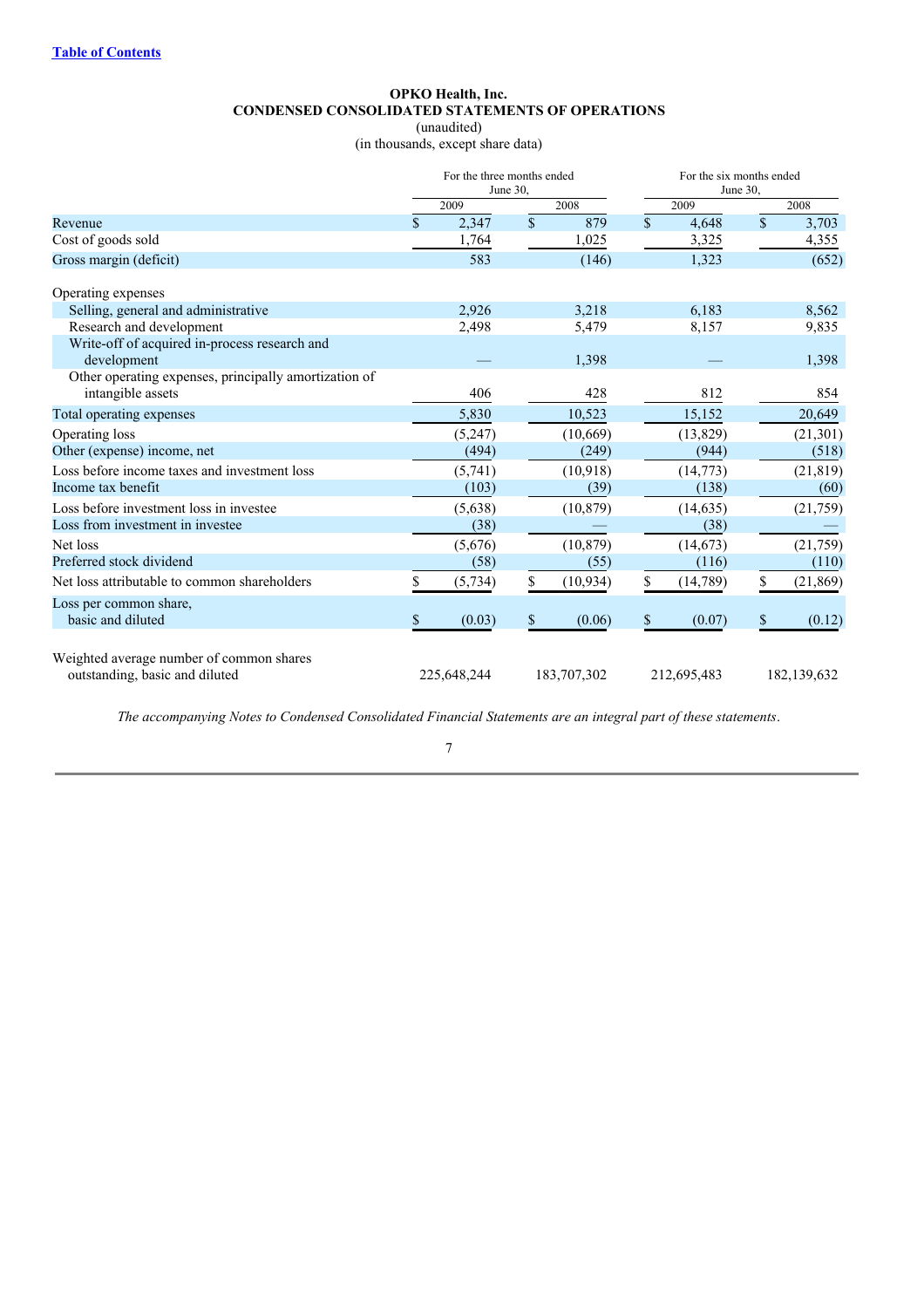# **OPKO Health, Inc. CONDENSED CONSOLIDATED STATEMENTS OF CASH FLOWS**

(unaudited) (in thousands)

|                                                                             | For the six months ended<br>June 30, |             |  |
|-----------------------------------------------------------------------------|--------------------------------------|-------------|--|
|                                                                             | 2009                                 | 2008        |  |
| Cash flows from operating activities                                        |                                      |             |  |
| Net loss                                                                    | \$(14,673)                           | \$(21,759)  |  |
| Adjustments to reconcile net loss to net cash used in operating activities: |                                      |             |  |
| Depreciation and amortization                                               | 935                                  | 906         |  |
| Write-off of acquired in-process research and development                   |                                      | 1,398       |  |
| Accretion of debt discount related to notes payable                         | 32                                   | 109         |  |
| Share based compensation                                                    | 1,767                                | 4,209       |  |
| Net recovery of bad debts                                                   | (133)                                |             |  |
| Provision for inventory obsolescence                                        | 52                                   |             |  |
| Loss from investment in investee                                            | 38                                   |             |  |
| Changes in:                                                                 |                                      |             |  |
| Accounts receivable                                                         | (1,027)                              | 558         |  |
| Inventory                                                                   | (1,140)                              | (1,015)     |  |
| Prepaid expenses and other current assets                                   | 45                                   | 222         |  |
| Other assets                                                                | (129)                                | (148)       |  |
| Accounts payable                                                            | (20)                                 | (812)       |  |
| Accrued expenses                                                            | (762)                                | 882         |  |
| Net cash used in operating activities                                       | (15,015)                             | (15, 450)   |  |
| Cash flows from investing activities                                        |                                      |             |  |
| Acquisition of business, net of cash                                        |                                      | 48          |  |
| Investment in investee                                                      | (2,300)                              |             |  |
| Purchase of short-term marketable securities                                | (4,997)                              |             |  |
| Capital expenditures                                                        | (24)                                 | (239)       |  |
| Net cash used in investing activities                                       | (7, 321)                             | (191)       |  |
| Cash flows from financing activities:                                       |                                      |             |  |
| Issuance of common stock for cash, to related parties                       | 25,000                               |             |  |
| Issuance of common stock for cash                                           | 25,990                               |             |  |
| Proceeds from bridge loan with related party                                | 3,000                                |             |  |
| Repayment of bridge loan with related party                                 | (3,000)                              | $\equiv$    |  |
| Insurance financing                                                         | 217                                  | 190         |  |
| Proceeds from the exercise of stock options and warrants                    | 621                                  | 269         |  |
| Repayments of notes payable and capital lease obligations                   | (231)                                | (2,707)     |  |
| Net cash provided by (used in) financing activities                         | 51,597                               | (2, 248)    |  |
| Net increase (decrease) in cash and cash equivalents                        | 29,261                               | (17, 889)   |  |
| Cash and cash equivalents at beginning of period                            | 6,678                                | 23,373      |  |
| Cash and cash equivalents at end of period                                  | \$ 35,939                            | \$<br>5,484 |  |
| SUPPLEMENTAL INFORMATION                                                    |                                      |             |  |
| Interest paid                                                               | \$<br>50                             | \$<br>98    |  |
| NON-CASH INVESTING AND FINANCING ACTIVITES                                  |                                      |             |  |
| Issuance of capital stock to acquire Vidus in 2008                          | \$                                   | \$<br>1,319 |  |

*The accompanying Notes to Condensed Consolidated Financial Statements are an integral part of these statements*.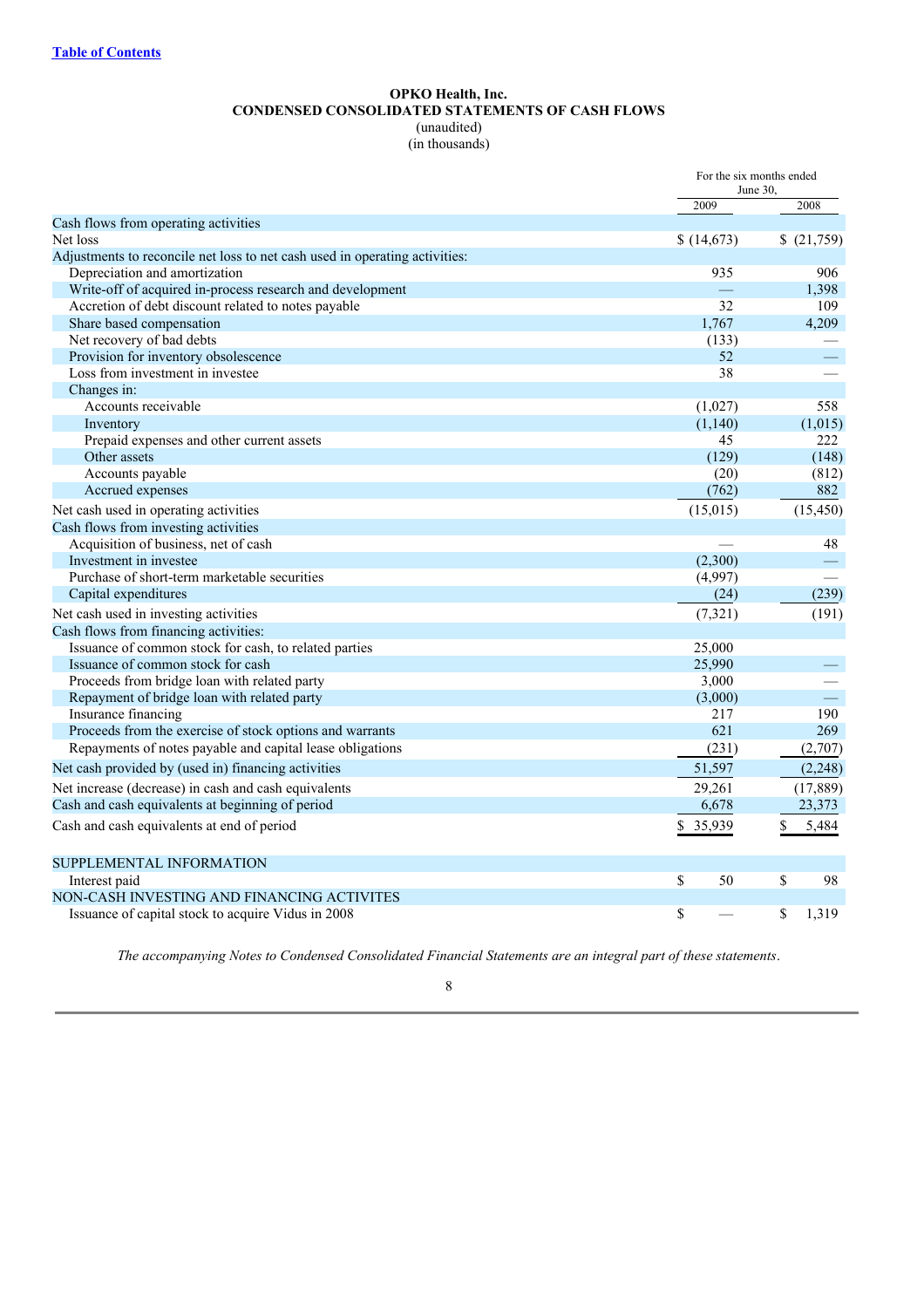# **OPKO Health, Inc. NOTES TO CONDENSED CONSOLIDATED FINANCIAL STATEMENTS (unaudited)**

#### **NOTE 1. BUSINESS AND ORGANIZATION**

We are a specialty healthcare company focused on the discovery, development, and commercialization of proprietary pharmaceuticals, diagnostic and imaging systems and instrumentation products for the treatment, diagnosis and management of ophthalmic diseases. We are expanding our operations in the ophthalmology business, as well as in other medical areas that can lead to important commercial opportunities. We are a Delaware corporation, headquartered in Miami, Florida.

#### **NOTE 2. SUMMARY OF SIGNIFICANT ACCCOUNTING POLICIES**

*Basis of Presentation.* The accompanying unaudited interim condensed consolidated financial statements have been prepared in accordance with accounting principles generally accepted in the United States and with the instructions to Form 10-Q and Article 10 of Regulation S-X. Accordingly, they do not include all information and footnotes required by accounting principles generally accepted in the United States for complete financial statements. In the opinion of management, all adjustments (consisting of only normal recurring adjustments) considered necessary to present fairly the Company's results of operations, financial position and cash flows have been made. The results of operations and cash flows for the six months ended June 30, 2009, are not necessarily indicative of the results of operations and cash flows that may be reported for the remainder of 2009 or for future periods. The interim condensed consolidated financial statements should be read in conjunction with the Consolidated Financial Statements and the Notes to Consolidated Financial Statements included in our Annual Report on Form 10-K for the year ended December 31, 2008.

*Principles of consolidation*. The accompanying unaudited condensed consolidated financial statements include the accounts of OPKO Health, Inc. and our wholly-owned subsidiaries. All significant intercompany accounts and transactions are eliminated in consolidation.

*Use of estimates.* The preparation of financial statements in conformity with accounting principles generally accepted in the United States of America requires management to make estimates and assumptions that affect the reported amounts of assets and liabilities and disclosure of contingent assets and liabilities at the date of the financial statements and the reported amounts of revenues and expenses during the reporting period. Actual results could differ from those estimates.

*Comprehensive loss*. Our comprehensive loss has no components other than net loss for all periods presented.

*Revenue recognition*. Generally, we recognize revenue from product sales when goods are shipped and title and risk of loss transfer to our customers. Certain of our products are sold directly to end-users and require that we deliver, install and train the staff at the end-users' facility. As a result, we do not recognize revenue until the product is delivered, installed and training has occurred. During the three months ended June 30, 2009, revenue derived from sales to four significant international customers represented approximately 19%, 16%, 15% and 13% of our revenue, respectively. During the three months ended June 30, 2008, revenue derived from sales to four significant international customers represented 38%, 14%, 12% and 11% of our revenue, respectively. During the six months ended June 30, 2009, revenue derived from sales to three significant international customers represented approximately 19%, 16%, and 15% of our revenue, respectively. During the six months ended June 30, 2008, revenue derived from sales to four significant international customers represented approximately 17%, 15%, 14% and 10% of our revenue, respectively.

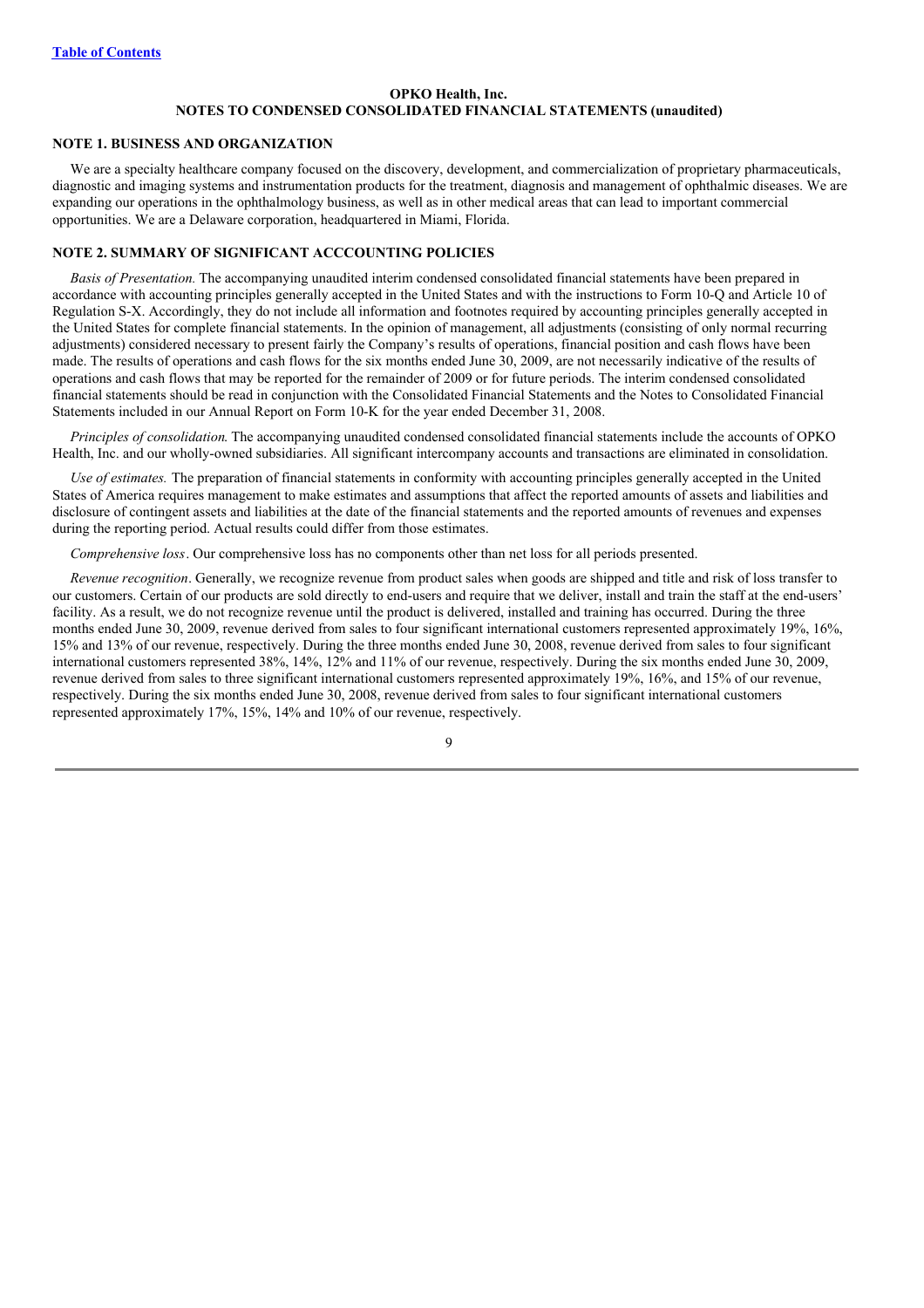*Product warranties.* Product warranty expense is recorded concurrently with the recording of revenue for product sales. The costs of warranties are accounted for as a component of cost of sales. We estimate warranty costs based on our estimated historical experience and adjust for any known product reliability issues.

The following table reflects the amounts recorded for the three months ended June 30, 2009 and 2008.

| (in thousands)                 | June 30, 2009 |  | June 30, 2008 |
|--------------------------------|---------------|--|---------------|
| Beginning balance              | 290           |  | 226           |
| Accrual for products sold      | 67            |  |               |
| Settlements in kind or expired | (62)          |  |               |
| <b>Ending balance</b>          | 295           |  | 26-           |

The following table reflects the amounts recorded for the six months ended June 30, 2009 and 2008.

| (in thousands)                 | June 30, 2009 | June 30, 2008 |
|--------------------------------|---------------|---------------|
| Beginning balance              | 259           | 227           |
| Accrual for products sold      | 128           |               |
| Settlements in kind or expired | (92)          | (56)          |
| Ending balance                 | 295           |               |

*Allowance for returns and doubtful accounts.* Allowances for estimated sales returns are based upon our history of product returns. The amount of allowance for doubtful accounts at June 30, 2009 and December 31, 2008, was \$0.2 million and \$0.4 million, respectively. As of June 30, 2009, accounts receivable from four of our international distributors represented approximately 27%, 17%, 14% and 11%, respectively, of our net accounts receivable balance. As of December 31, 2008, accounts receivable from two of our international distributors represented approximately 47% and 19%, respectively, of our net accounts receivable balance.

*Segment reporting*. Our chief operating decision-maker ("CODM") is comprised of our executive management with the oversight of our board of directors. Our CODM reviews our operating results and operating plans and makes resource allocation decisions on a company-wide or aggregate basis. Accordingly, we have aggregated our instrumentation and ophthalmic pharmaceutical and device research and development activities into a single segment reporting basis. Our products are being used by and developed for retina specialists, ophthalmologists, and optometrists.

*Equity-Based Compensation.* We account for equity-based compensation under Statement of Financial Accounting Standards, or SFAS 123(R), *Share-Based Payments*. SFAS 123(R) requires that all equity-based compensation be recognized as an expense in the financial statements and that such cost be measured at the fair value of the award. Equity-based compensation arrangements to non-employees are accounted for in accordance with SFAS 123(R) and Emerging Issues Task Force Issue No. 96-18 (EITF 96-18), "Accounting for Equity Instruments That Are Issued to Other Than Employees for Acquiring, or in Conjunction with Selling, Goods or Services," which requires that these equity instruments are recorded at their fair value on the measurement date. As prescribed under SFAS 123(R), we estimate the grant-date fair value of our stock option grants using a valuation model known as the Black-Scholes-Merton formula or the "Black-Scholes Model" and allocate the resulting compensation expense over the corresponding requisite service period associated with each grant. The Black-Scholes Model requires the use of several variables to estimate the grant-date fair value of stock options including expected term, expected volatility, expected dividends and risk-free interest rate. We perform significant analyses to calculate and select the appropriate variable assumptions used in the Black-Scholes Model. We also perform significant analyses to estimate forfeitures of equity-based awards as required by SFAS 123(R). We are required to adjust our forfeiture estimates on at least an annual basis based on the number of share-based awards that ultimately vest. The selection of assumptions and estimated forfeiture rates is subject to significant judgment and future changes to our assumptions and estimates may have a material impact on our consolidated financial statements. During the three and six months ended June 30, 2009 we recorded \$1.1 million, \$1.8 million, respectively, of equity-based compensation expense. During the three and six months ended June 30, 2008, we recorded \$1.5 million and \$4.2 million, respectively, of equity-based compensation expense. During the six months ended June 30, 2009 and 2008, 1,916,765 and 4,451,585 shares of common stock, respectively, were issued in connection with the exercise of stock options.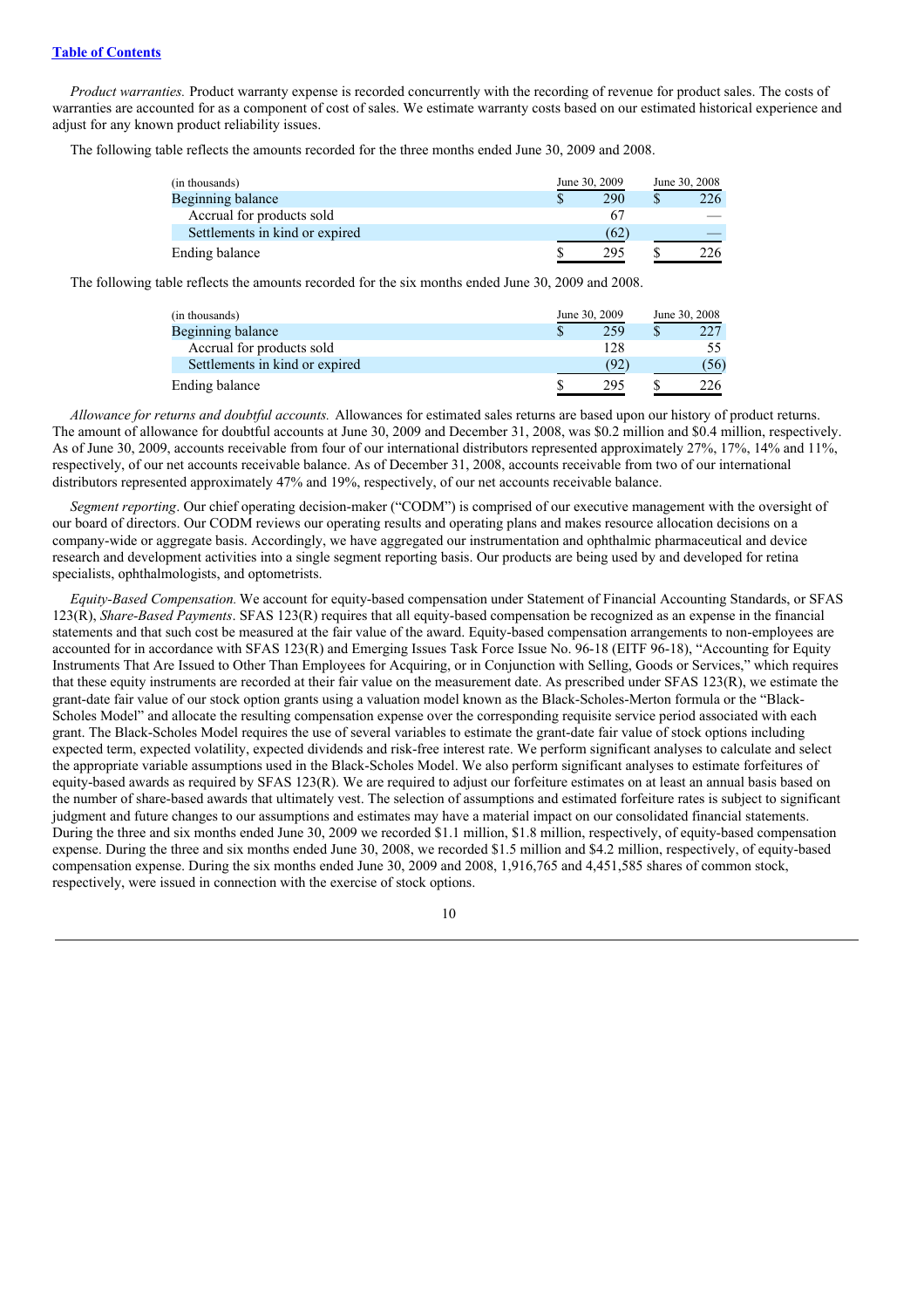*Fair value.* We adopted the provisions of SFAS 157, *"Fair Value Measurements,"* or SFAS 157, on January 1, 2008. SFAS 157 defines fair value, establishes a framework for measuring fair value in accordance with GAAP, and expands disclosures about fair value measurements. In accordance with the FASB Staff Position No. FAS 157-2, "Effective Date of the FASB Statement No. 157," or FSP 157-2, we adopted the provisions of SFAS 157 pertaining to our nonfinancial assets and nonfinancial liabilities, except those items recognized or disclosed at fair value on an annual or more recurring basis, on January 1, 2009. Neither of the adoptions of SFAS 157 had a material impact on our fair value measurements.

SFAS 157 establishes a three-tier fair value hierarchy, which prioritizes the inputs used in measuring fair value. These tiers include: Level 1, defined as observable inputs such as quoted prices in active markets; Level 2, defined as inputs other than quoted prices in active markets that are either directly or indirectly observable; and Level 3, defined as unobservable inputs in which little or no market data exists, therefore requiring an entity to develop its own assumptions.

As of June 30, 2009, we held money market funds and treasury securities, maturing September 17, 2009, that qualify as cash equivalents as well as marketable securities which were comprised of treasury securities, maturing October 22, 2009, that are required to be measured at fair value on a recurring basis. We have \$10 million of treasury securities that are recorded at amortized cost, which reflects their approximate fair value. We intend to hold the treasury securities through their maturity. In addition, the Ophthalmic Technologies Inc., or ("OTI"), put options were valued at fair value utilizing the Black-Scholes valuation method. During the three and six months ended June 30, 2009, we recorded a reversal of expense of \$0.1 million and \$0.1 million, respectively, reflecting our stock price fluctuations. During the three and six months ended June 30, 2008, we recorded \$30 thousand and \$50 thousand of expense, respectively, reflecting our stock price fluctuations during that period. Refer to Note 9.

Any future fluctuation in fair value related to these instruments that is judged to be temporary, including any recoveries of previous write-downs, would be recorded in accumulated other comprehensive income or loss. If we determine that any future valuation adjustment was other-than-temporary, we would record a charge to the consolidated statement of operations as appropriate.

Our financial assets measured at fair value on a recurring basis, subject to the disclosure requirements of SFAS 157 are as follows (in thousands):

|                     |                                                                                       |        |                                                     | Fair value measurements as of June 30, 2009 |                                                 |  |          |  |
|---------------------|---------------------------------------------------------------------------------------|--------|-----------------------------------------------------|---------------------------------------------|-------------------------------------------------|--|----------|--|
|                     | <b>Ouoted Prices in</b><br>Active Markets for<br><b>Identical Assets</b><br>(Level 1) |        | Significant Other<br>Observable Inputs<br>(Level 2) |                                             | Significant<br>Unobservable Inputs<br>(Level 3) |  | Total    |  |
| Assets:             |                                                                                       |        |                                                     |                                             |                                                 |  |          |  |
| Money market funds  |                                                                                       | 30.941 | S                                                   |                                             | \$                                              |  | \$30,941 |  |
| Treasury securities |                                                                                       | 9.995  |                                                     |                                             |                                                 |  | 9,995    |  |
| OTI put option      |                                                                                       |        |                                                     | 187                                         |                                                 |  | 187      |  |
| Total               |                                                                                       | 40.936 |                                                     | 187                                         | S                                               |  | \$41,123 |  |

In February 2007, the FASB issued SFAS No. 159, *The Fair Value Option for Financial Assets and Financial Liabilities*, or SFAS 159, which gives companies the option to measure eligible financial assets, financial liabilities, and firm commitments at fair value (i.e., the fair value option), on an instrument-by-instrument basis, that are otherwise not permitted to be accounted for at fair value under other accounting standards. The election to use the fair value option is available when an entity first recognizes a financial asset or financial liability or upon entering into a firm commitment. Subsequent changes in fair value must be recorded in earnings. SFAS 159 is effective for financial statements issued for fiscal years beginning after November 15, 2007. We adopted SFAS 159 in the first quarter of 2008 and the adoption did not have any impact on our financial position or results of operations as we elected not to apply fair value measurement on an instrument by instrument basis.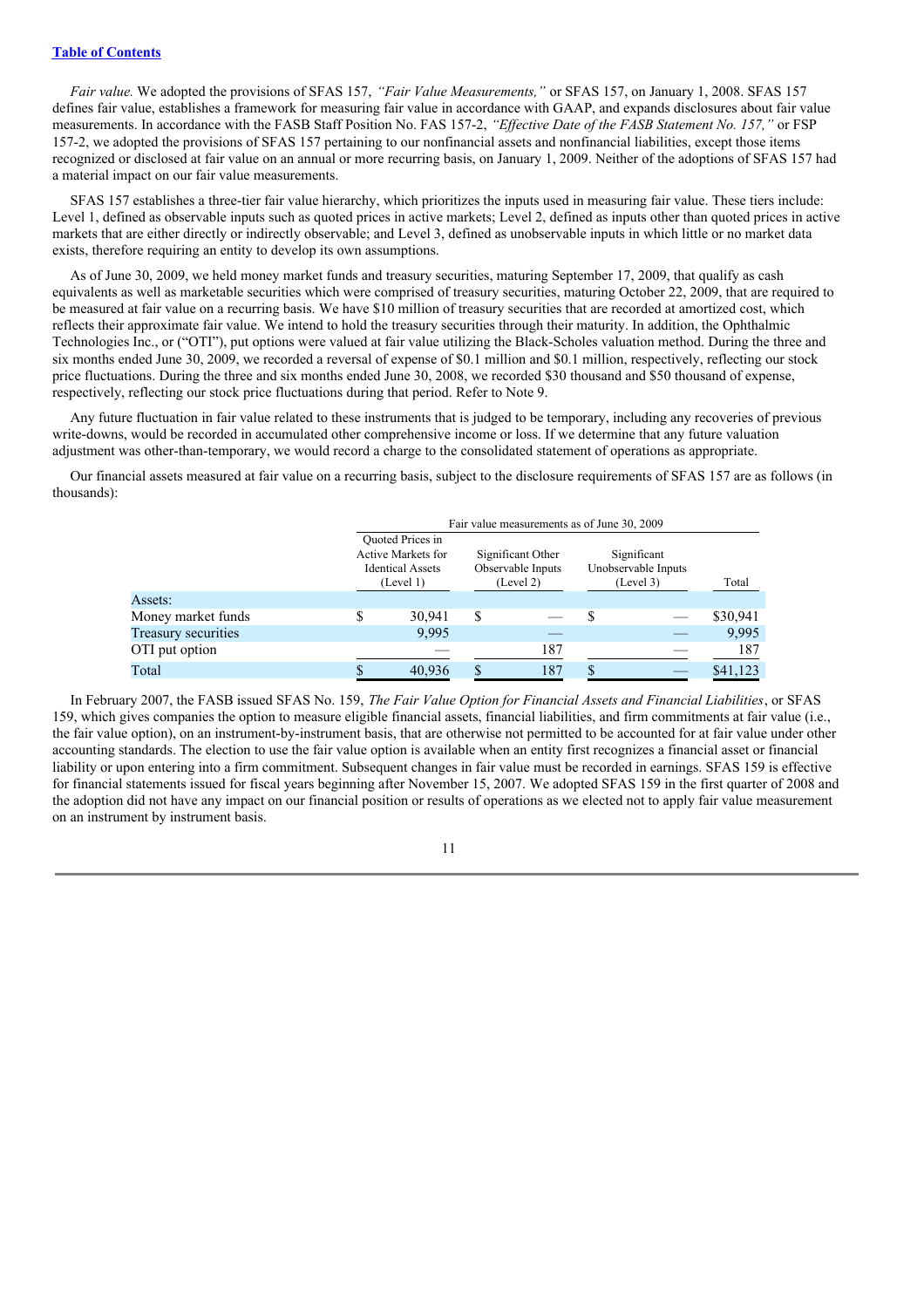*Recent accounting pronouncements:* In December 2007, the FASB issued SFAS No. 141R, *Business Combinations*, or SFAS 141R. SFAS 141R applies to business combinations and requires, among other things, the expensing of transaction costs, including deal costs and restructuring costs as incurred, the capitalization of acquired in-process research and development assets, the recording at fair value of, certain contingent assets and liabilities including and earn-out arrangements. Changes in fair value of contingent consideration may be required to be recognized each period into earnings. In addition, material adjustments made to the initial acquisition purchase accounting will be required to be recorded back to the acquisition date. This will cause companies to revise previously reported results when reporting comparative financial information in subsequent filings. SFAS No. 141R is effective for the Company on a prospective basis for transactions occurring beginning on January 1, 2009 and earlier adoption is not permitted. We adopted SFAS No. 141R on January 1, 2009. The adoptions may have a material impact on the Company's consolidated financial position, results of operations and cash flows if we enter into material business combinations after January 1, 2009.

In December 2007, the FASB issued SFAS No. 160, *Noncontrolling Interests in Consolidated Financial Statements, an Amendment of ARB No. 51*, or SFAS 160. SFAS 160 requires minority interests to be recharacterized as noncontrolling interests and reported as a component of equity. In addition, SFAS160 requires that purchases or sales of equity interests that do not result in a change in control be accounted for as equity transactions and, upon a loss of control, requires the interests sold, as well as any interests retained, to be recorded at fair value with any gain or loss recognized in earnings. SFAS 160 is effective for fiscal years beginning on or after December 15, 2008, with early adoption prohibited. We adopted SFAS No. 160 on January 1, 2009. The adoption of SFAS No. 160 did not have a material impact on our condensed consolidated financial statements.

In April 2009, the FASB issued FSP FAS 107-1 and APB 28-1, *Interim Disclosures about Fair Value of Financial Instruments*. FSP FAS 107-1 and APB 28-1 enhance consistency in financial reporting by increasing the frequency of fair value disclosures. FSP FAS 107-1 and APB 28-1 relate to fair value disclosures for any financial instruments that are not currently reflected on the balance sheet of companies at fair value. Prior to issuing this FSP, fair values for these assets and liabilities were disclosed only once a year. The FSP now requires these disclosures to be made on a quarterly basis, providing qualitative and quantitative information about fair value estimates for all those financial instruments not measured on the balance sheet at fair value. FSP FAS 107-1 and APB 28-1 are effective for interim and annual periods ending after June 15, 2009. We adopted FSP FAS 107-1 and APB 28-1 in the second quarter of fiscal 2009. The adoption of FSP FAS 107-1 and APB 28-1 did not have a material impact on our condensed consolidated financial statements.

In April 2009, the FASB issued FSP No. 115-2 and FAS 124-2, *Recognition and Presentation of Other-Than-Temporary Impairments*. This FSP amends the other-than-temporary impairment guidance in U.S. GAAP for debt securities to make the guidance more operational and to improve the presentation and disclosure of the other-than-temporary impairments on debt and equity securities in the financial statements. The FSP is effective for interim and annual reporting periods ending after June 15, 2009. We adopted FSP No. 115-2 and FAS 124-2 in the second quarter of fiscal 2009. The adoption of FSP No. 115-2 and FAS 124-2 did not have a material impact on our condensed consolidated financial statements.

In April 2009, the FASB issued FASB Staff Position, or FSP, FAS 157-4, *Determining Fair Value When the Volume and Level of* Activity for the Asset or Liability Have Significantly Decreased and Identifying Transactions That Are Not Orderly, FSP FAS 157-4 provides guidelines for making fair value measurements more consistent with the principles presented in FASB Statement No. 157, Fair Value Measurements. FSP FAS 157-4 relates to determining fair values when there is no active market or where the price inputs being used represent distressed sales. It reaffirms what FASB Statement No. 157 states is the objective of fair value measurement—to reflect how much an asset would be sold for in an orderly transaction (as opposed to a distressed or forced transaction) at the date of the financial statements under current market conditions. Specifically, it reaffirms the need to use judgment to ascertain if a formerly active market has become inactive and in determining fair values when markets have become inactive. FSP FAS 157-4 is effective for interim and annual periods ending after June 15, 2009. We adopted FSP FAS 157-4 in the second quarter of fiscal 2009. The adoption of FSP FAS 157-4 did not have a material impact on our condensed consolidated financial statements.

In May 2009, the FASB issued SFAS No. 165, *Subsequent Events*. SFAS No. 165 establishes general standards of accounting for and disclosure of events that occur after the balance sheet date but before financial statements are issued or are available to be issued. SFAS No.165 requires entities to disclose the date through which they have evaluated subsequent events and whether the date corresponds with the issuance of their financial statements. SFAS No. 165 is effective for interim and annual reporting periods ending after June 15, 2009. We adopted SFAS No. 165 in the second quarter of fiscal 2009. The adoption of SFAS No. 165 did not have a material impact on our condensed consolidated financial statements.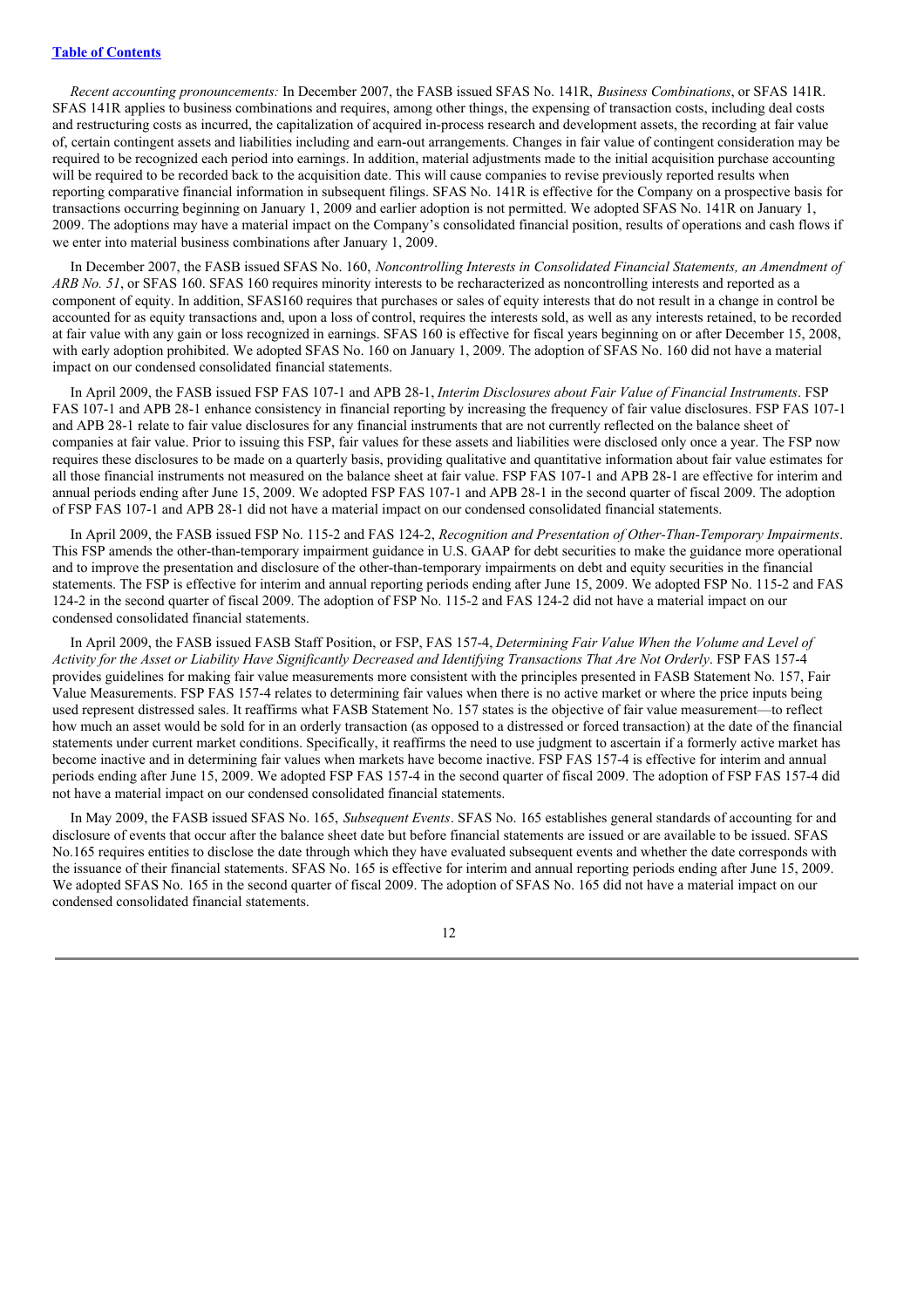In June 2009, the FASB issued Statement No. 168, or SFAS No.168, *The FASB Accounting Standards Codification and the Hierarchy of Generally Accepted Accounting Principles*. SFAS No.168 will become the single source of authoritative nongovernmental U.S. generally accepted accounting principles, or GAAP, superseding existing FASB, American Institute of Certified Public Accountants, or AICPA, Emerging Issues Task Force, or EITF, and related accounting literature. SFAS No.168 reorganizes the thousands of GAAP pronouncements into roughly 90 accounting topics and displays them using a consistent structure. Also included is relevant Securities and Exchange Commission guidance organized using the same topical structure in separate sections. SFAS No.168 will be effective for financial statements issued for reporting periods that end after September 15, 2009. As a result, SFAS No.168 is effective for us in the third quarter of fiscal 2009. This will have an impact on our disclosures in the condensed consolidated financial statements since all future references to authoritative accounting literature will be references in accordance with SFAS No.168.

#### **NOTE 3. LOSS PER SHARE**

Basic loss per common share is computed by dividing our net loss by the weighted average number of common shares outstanding during the period. Diluted earnings per common share is computed by dividing our net loss by the weighted average number of shares outstanding and the impact of all dilutive potential common shares, primarily stock options. The dilutive impact of stock options and warrants are determined by applying the "treasury stock" method.

A total of 15,692,101 and 29,515,241 potential common shares have been excluded from the calculation of net loss per common share for the three months ended June 30, 2009 and 2008, respectively, because their inclusion would be anti-dilutive. A total of 15,238,119 and 26,856,410 potential common shares have been excluded from the calculation of net loss per common share for the six months ended June 30, 2009 and 2008, respectively, because their inclusion would be anti-dilutive.

# **NOTE 4. COMPOSITION OF CERTAIN FINANCIAL STATEMENT CAPTIONS**

| (in thousands)                       | June 30, 2009<br>2009 |    | December 31,<br>2008 |  |
|--------------------------------------|-----------------------|----|----------------------|--|
| Accounts receivable, net:            |                       |    |                      |  |
| Accounts receivable                  | \$<br>2,366           | \$ | 1,412                |  |
| Less allowance for doubtful accounts | (201)                 |    | (407)                |  |
|                                      | \$<br>2,165           | \$ | 1,005                |  |
| Inventories, net:                    |                       |    |                      |  |
| Raw materials (components)           | \$<br>2,712           | \$ | 2,635                |  |
| Work-in process                      | 1,520                 |    | 934                  |  |
| Finished products                    | 1,154                 |    | 749                  |  |
| Less provision for inventory reserve | (235)                 |    | (255)                |  |
|                                      | \$<br>5,151           | \$ | 4,063                |  |
| Intangible assets, net:              |                       |    |                      |  |
| Technology                           | \$<br>4,597           | \$ | 4,597                |  |
| Customer relationships               | 2,978                 |    | 2,978                |  |
| Covenants not to compete             | 317                   |    | 317                  |  |
| Tradename                            | 195                   |    | 195                  |  |
| Other                                |                       |    | 7                    |  |
| Less amortization                    | (2,570)               |    | (1,758)              |  |
|                                      | \$<br>5,524           | \$ | 6,336                |  |

#### **NOTE 5. PRIVATE PLACEMENTS OF STOCK**

On May 26, 2009, May 29, 2009, and June 1, 2009, we entered into stock purchase agreements with a total of seven accredited investors ("Investors") pursuant to which the Investors agreed to make a \$31.0 million investment in the Company in exchange for 31,000,000 shares of our common stock, par value \$.01 at \$1.00 per share representing a range of discounts of approximately 16% to 21% to the average closing price of our common stock on the NYSE Amex for the five trading days immediately preceding the closing date of the agreements.

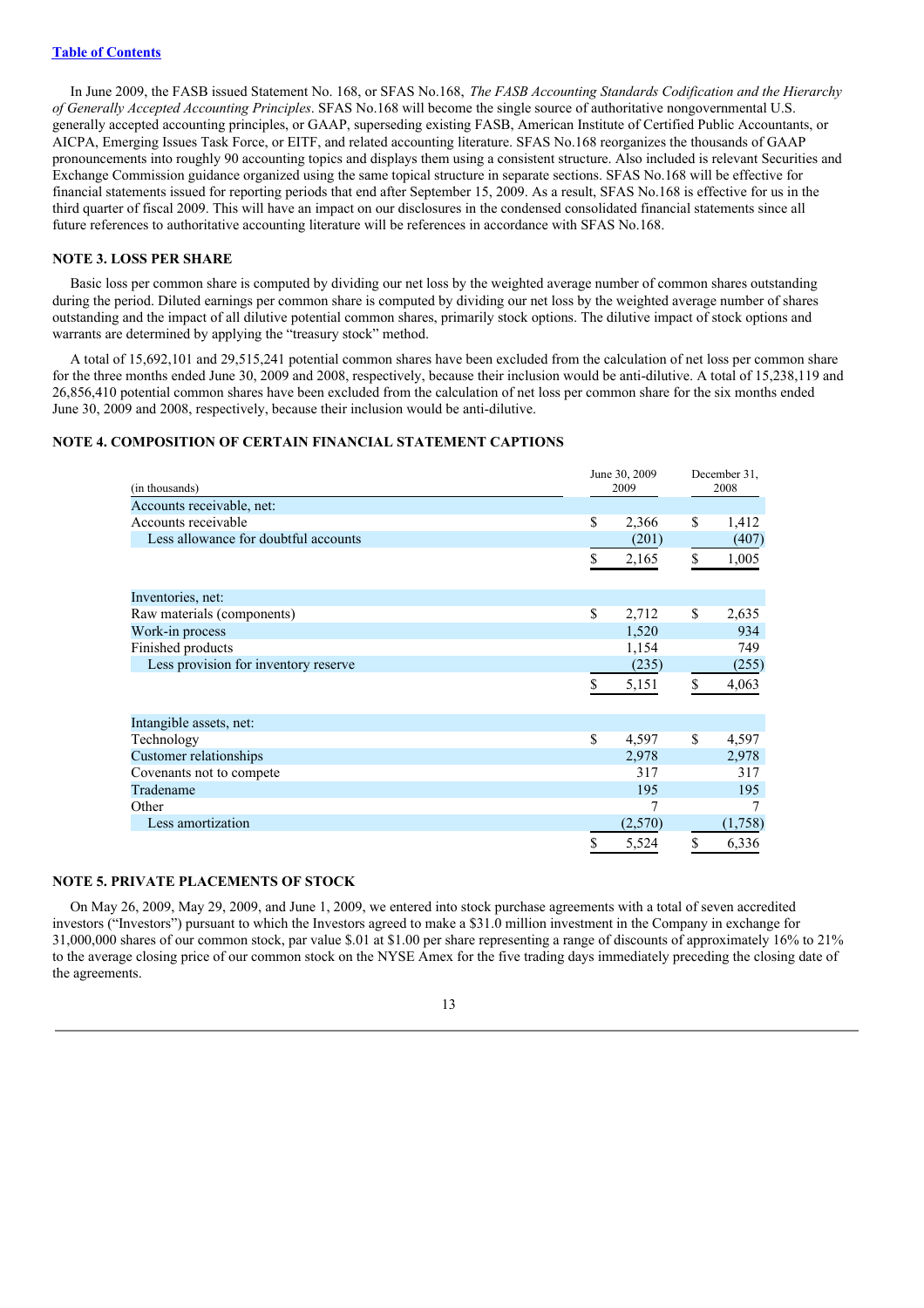On February 23, 2009, we entered into a Stock Purchase Agreement with Frost Gamma Investments Trust (the "Gamma Trust"), of which Phillip Frost, M.D., our Chairman and CEO, is the sole trustee, pursuant to which the Gamma Trust agreed to make a \$20.0 million cash investment in the Company in exchange for 20,000,000 shares of our common stock, par value \$.01 (the "Shares"), at \$1.00 per share, representing an approximately 20% discount to the average closing price of our common stock on the NYSE Amex Exchange for the five trading days immediately preceding the effective date of Audit Committee and stockholder approval of the transaction. We issued the Shares and received the proceeds on April 27, 2009.

#### **NOTE 6. PROMISSORY NOTE**

On March 4, 2009, the Gamma Trust advanced \$3.0 million to us pursuant to a Promissory Note we issued to the Gamma Trust (the "Note"). The entire amount of this advance and all accrued interest thereon was due and payable on the earlier of May 4, 2009, or such earlier date following the closing of the Stock Purchase Transaction with the Gamma Trust discussed in Note 5. The Note bears interest at a rate equal to 11% per annum and may be prepaid in whole or in part without penalty or premium. We repaid the Note and \$48 thousand of interest on April 27, 2009.

#### **NOTE 7. INVESTMENT IN BIOTECHNOLOGY COMPANY**

On June 10, 2009, we entered into a stock purchase agreement with Sorrento Therapeutics, Inc. ("Sorrento"), a privately held company with a technology for generating fully human monoclonal antibodies, pursuant to which we invested \$2.3 million in Sorrento. In exchange for the investment, we acquired approximately one-third of the outstanding common shares of Sorrento and received a fully-paid, exclusive license to the Sorrento antibody library for the discovery and development of therapeutic antibodies in the field of ophthalmology.

#### **NOTE 8. RELATED PARTY TRANSACTIONS**

On June 16, 2009, we entered into an agreement to lease approximately 10,000 square feet of space in Hialeah, Florida to house manufacturing and service operations for our ophthalmic instrumentation business (the "Hialeah Facility") from an entity controlled by Dr. Frost, and Dr. Jane Hsiao. Pursuant to the terms of a lease agreement, which is effective as of February 1, 2009, we anticipate paying gross rent of \$0.1 million per year for a one-year lease which may be extended, at our option, for one additional year. From April 2008 through January 2009, we leased 20,000 square feet at the Hialeah Facility from a third party landlord pursuant to a lease agreement which contained an option to purchase the facility. We initially elected to exercise the option to purchase the Hialeah Facility in September 2008. Prior to closing, however, we assigned the right to purchase the Hialeah Facility to an entity controlled by Drs. Frost and Hsiao and leased back a smaller portion of the facility as a result of several factors, including our inability to obtain outside financing for the purchase, current business needs, the reduced operating costs for the smaller space, and the minimization of risk and expense of unutilized space.

On February 23, 2009, we entered into a Stock Purchase Agreement with the Gamma Trust, of which Phillip Frost, M.D., our Chairman and CEO is the sole trustee. Refer to Note 5.

On March 4, 2009, the Gamma Trust advanced \$3.0 million to us under a Promissory Note we issued to the Gamma Trust, which was repaid in full on April 27, 2009. Refer to Note 6.

In March 2009, we paid the \$45 thousand filing fee to the Federal Trade Commission in connection with filings made by us and Dr. Frost, under the Hart-Scott-Rodino Antitrust Improvements Act of 1976 ("HSR"). The filings permitted Dr. Frost and his affiliates to acquire additional shares of our common stock upon expiration of the HSR waiting period on March 23, 2009.

In November 2007, we entered into an office lease with Frost Real Estate Holdings, LLC, an entity affiliated with Dr. Frost. The lease is for approximately 8,300 square feet of space in an office building in Miami, Florida, where the Company's principal executive offices are located. The lease provides for payments of approximately \$0.3 million during 2009. The rent is inclusive of operating expenses, property taxes and parking.

We reimburse Dr. Frost for Company-related use by Dr. Frost and our other executives of an airplane owned by a company that is beneficially owned by Dr. Frost. We reimburse Dr. Frost in an amount equal to the cost of a first class airline ticket between the travel cities for each executive, including Dr. Frost, traveling on the airplane for Company-related business. We do not reimburse Dr. Frost for personal use of the airplane by Dr. Frost or any other executive; nor do we pay for any other fixed or variable operating costs of the airplane. During the three and six months ended June 30, 2009, we recorded general and administrative expenses of approximately \$13 thousand and \$46 thousand, respectively, for Company-related travel by Dr. Frost and other OPKO executives. For the comparable periods of 2008, we recorded approximately \$44 thousand and \$86 thousand of general and administrative expense.

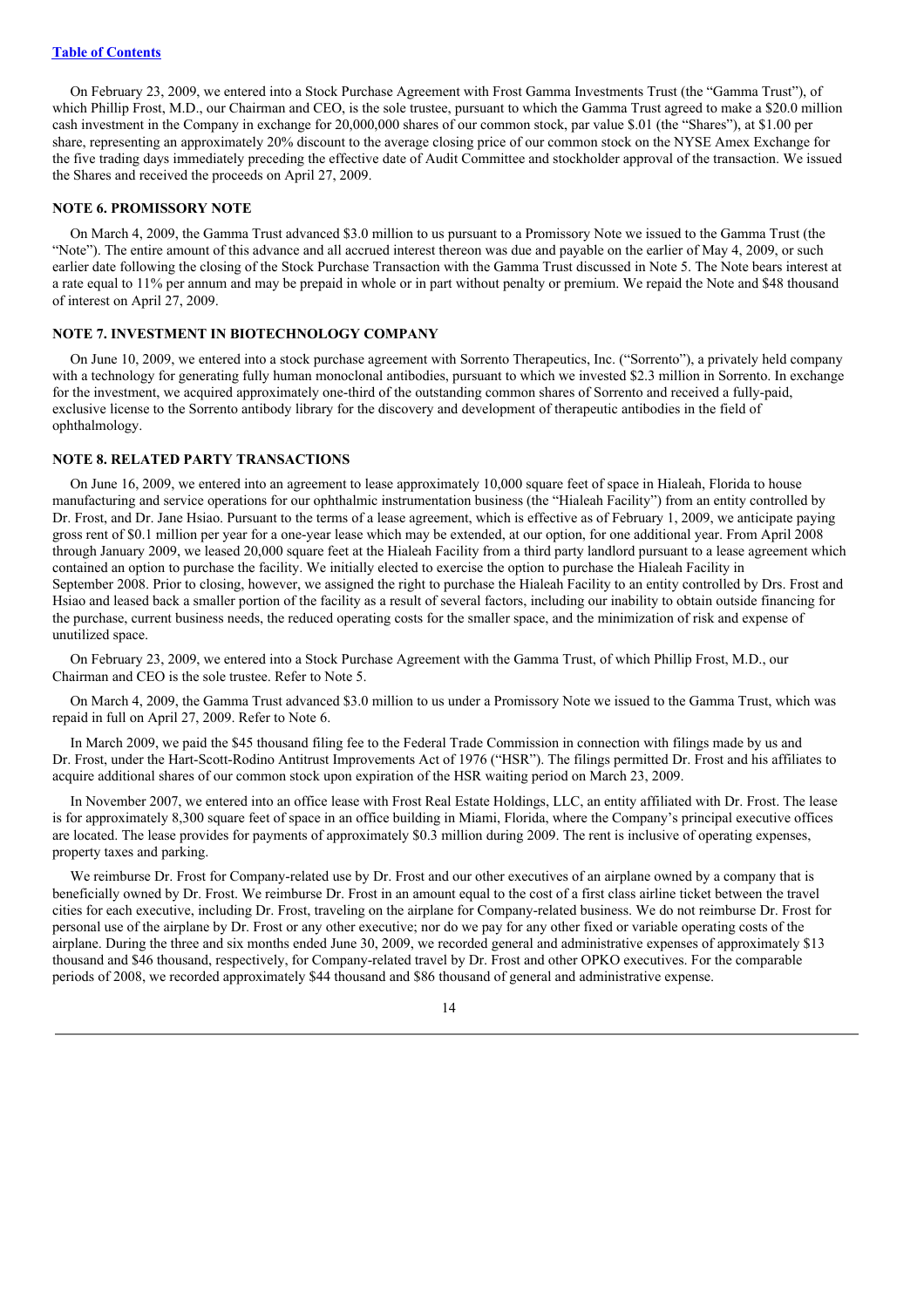We have a fully utilized \$12.0 million line of credit with the Frost Group, LLC. The Frost Group members include a trust controlled by Dr. Frost, Dr. Jane H. Hsiao, who is the Vice Chairman of the board of directors and Chief Technical Officer, Steven D. Rubin who is Executive Vice President — Administration and a director of the Company, and Rao Uppaluri who is the Chief Financial Officer of the Company. We are obligated to pay interest upon maturity, compounded quarterly, on outstanding borrowings under the line of credit at an 11% annual rate, which is due January 11, 2011. The line of credit is collateralized by all of our personal property except our intellectual property.

On September 19, 2007, we entered into an exclusive technology license agreement with Winston Laboratories, Inc. ("Winston"). Subsequent to our entering into the license agreement with Winston, on November 13, 2007, a group of investors led by the Frost Group, made an investment in Winston. Currently, the group of investors, led by Dr. Frost, Dr. Hsiao, Mr. Rubin and Dr. Uppaluri, beneficially own approximately 30% of Winston Pharmaceuticals, Inc., and Mr. Uppaluri has served as a member of Winston's board of directors since September 2008.

On May 26, 2009, May 29, 2009, and June 1, 2009, we entered into stock purchase agreements with a total of seven accredited investors pursuant to which we agreed to sell an aggregate of 31 million shares of the Company's Common Stock in exchange for \$31 million. Under the terms of each investment, OPKO issued shares to the investors at a price of \$1.00 per Share. Refer to Note 5. Oracle Partners, LP and Vector Group Ltd. were among the investors in the transaction and purchased 4 million and 5 million shares of our common stock, respectively. Dr. Frost is a limited partner in Oracle Partners LP. Dr. Frost may also be deemed to beneficially own 11.5% of Vector Group Ltd.'s outstanding stock.

On June 10, 2009, we entered into a stock purchase agreement with Sorrento, pursuant to which we invested \$2.3 million in Sorrento and acquired approximately one-third of the outstanding common shares of Sorrento and a fully-paid, exclusive license to the Sorrento antibody library for the discovery and development of therapeutic antibodies in the field of ophthalmology. Refer to Note 7. Dr. Richard Lerner, a member of our Board of Directors, serves as a consultant and scientific advisory board member to Sorrento and owns less than five percent of its shares. On July 14, 2009, QuikByte Software, Inc., a Colorado corporation ("Quikbyte"), entered into a Merger Agreement (the "Merger Agreement") by and among QuikByte, Sorrento, and certain other parties named therein. Upon the satisfaction or waiver of the conditions set forth in the Merger Agreement, QuikByte will acquire Sorrento via a merger. At the effective time of the Merger, all of the issued and outstanding shares of Sorrento common stock (the "Sorrento Shares") will be converted into the right to receive shares of QuikByte common stock, par value \$0.0001 per share (the "QuikByte Common Stock"). Immediately following the completion of the Merger, the current QuikByte shareholders will own approximately 4.92% of the surviving company, the Investors (as defined below) will own approximately 19.83% of the surviving company, and the former holders of Sorrento Shares will own approximately 75.25% of the surviving company, in each case on a fully-diluted basis. The closing of the Merger is subject to, among other conditions, QuikByte's receipt of an aggregate investment of \$2 million from certain investors (the "Investors") in exchange for shares of QuikByte Common Stock. QuikByte anticipates that affiliates of Dr. Frost will be included among the Investors.

A group of investors led by the Frost Group (the "Frost Investors") previously invested \$5 million in Cocrystal Discovery, Inc., a privately held biopharmaceutical company, and agreed to invest an additional \$5 million payable in two equal tranches. As a result of an amendment to the Frost Investor agreements dated June 9, 2009, OPKO, rather than the Frost Investors, intends to make the first tranche investment (\$2.5 million) on or around September 18, 2009 pursuant to a definitive agreement to be entered by OPKO at the time of the investment on the same terms as those previously agreed by the Frost Investors. Following the second tranche investment of \$2.5 million in Cocrystal by the Frost Investors, OPKO will own approximately 16% of Cocrystal and the Frost Group will own approximately 42% of Cocrystal, each on a fully diluted basis. Dr. Frost, Steve Rubin, and Jane Hsiao currently serve on the Board of Directors of Cocrystal.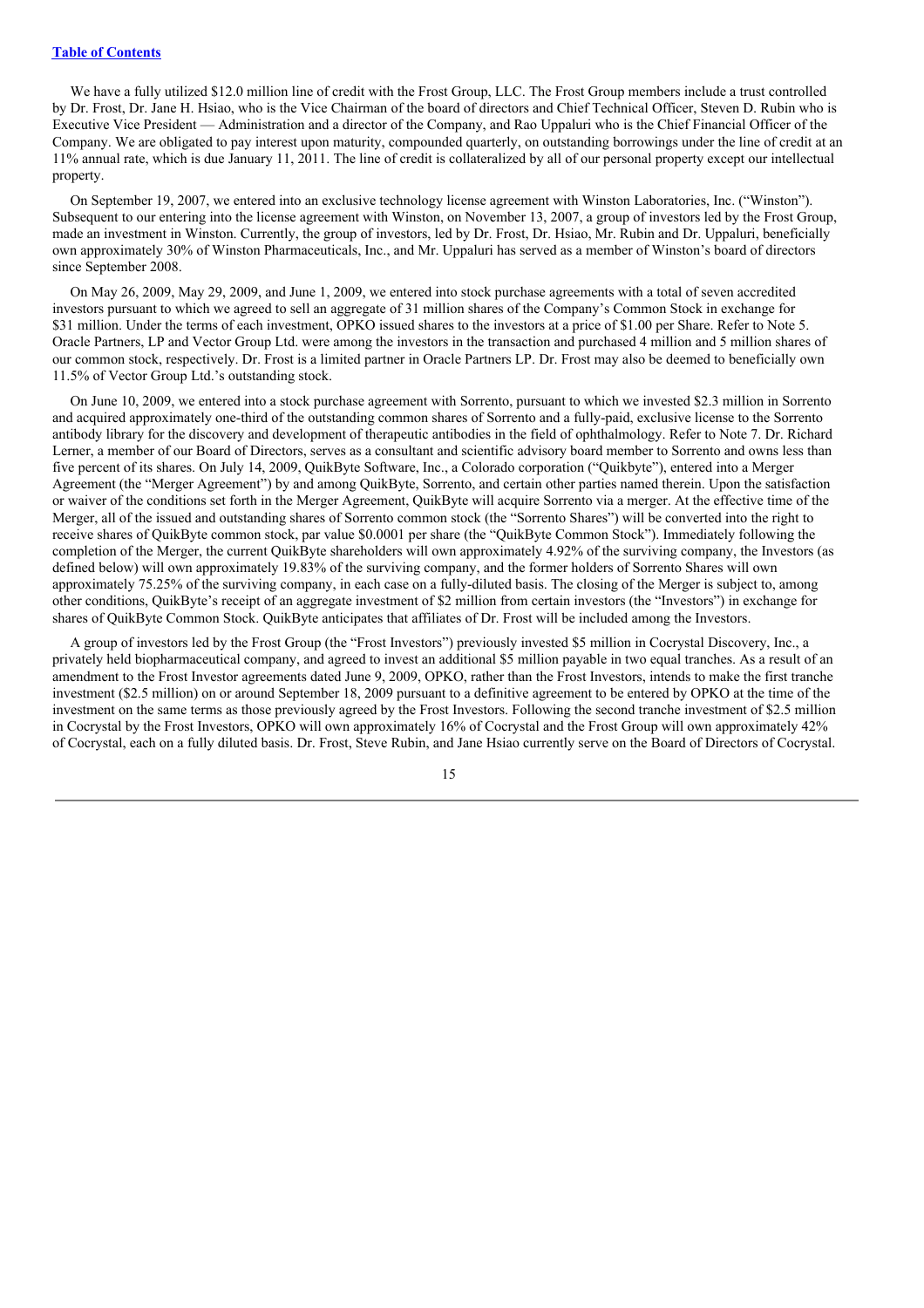# **NOTE 9. COMMITMENTS AND CONTINGENCIES**

On May 7, 2007, Ophthalmic Imaging Systems, or OIS, sued Steven Verdooner, its former president and our then Executive Vice President, Instrumentation, in California Superior Court for the County of Sacramento. OIS later amended its complaint to add claims against the Company and The Frost Group, LLC alleging breach of fiduciary duty, intentional interference with contract and intentional interference with prospective economic advantage. Trial in the matter was scheduled to commence on April 28, 2009. In order to avoid the expense and uncertainty of litigation, and without making any admission of wrongdoing or liability, we entered into a settlement agreement to fully and finally resolve the lawsuit on May 4, 2009. The impact of the settlement was not material to the Company.

We are a party to other litigation in the ordinary course of business. We do not believe that any such litigation will have a material adverse effect on our business, financial condition, or results of operations.

We intend to invest \$2.5 million in Cocrystal on or about September 18, 2009. Refer to Note 8.

In the event of a termination of an existing employee of OTI, we would become obligated at such employee's sole option to acquire up to 10% of the shares issued to the employee in connection with the acquisition of OTI at a price of \$3.55 per share. In connection with the potential obligation, we have recorded approximately \$0.2 million in accrued expenses as of June 30, 2009, based on the estimated fair value of the unexercised put option.

On May 6, 2008, we completed the acquisition of Vidus Ocular, Inc., or Vidus. Pursuant to a Securities Purchase Agreement with Vidus, each of its stockholders, and the holders of convertible promissory notes issued by Vidus, we acquired all of the outstanding stock and convertible debt of Vidus in exchange for (i) the issuance and delivery at closing of 658,080 shares of our common stock (the "Closing Shares"); (ii) the issuance of 488,420 shares of our common stock to be held in escrow pending the occurrence of certain development milestones (the "Milestone Shares"); and (iii) the issuance of options to acquire 200,000 shares of our common stock. Additionally, in the event that the stock price for our common stock at the time of receipt of approval or clearance by the U.S. Food & Drug Administration of a pre-market notification 510(k) relating to the Aquashunt is not at or above a specified price, we will be obligated to issue an additional 413,850 shares of our common stock.

We expect to incur losses from operations for the foreseeable future. We expect to incur substantial research and development expenses, including expenses related to the hiring of personnel and additional clinical trials. We expect that selling, general and administrative expenses will also increase as we expand our sales, marketing and administrative staff and add infrastructure. We intend to finance additional research and development projects, clinical trials and our future operations with a combination of private placements, payments from potential strategic research and development, licensing and/or marketing arrangements, public offerings, debt financing and revenues from future product sales, if any. There can be no assurance, however, that additional capital will be available to us on acceptable terms, or at all.

#### **NOTE 10. SUBSEQUENT EVENTS**

Pursuant to FAS 165, we have reviewed all subsequent events and transactions that occurred after our June 30, 2009 unaudited condensed consolidated balance sheet dated as of August 7, 2009, our issue date.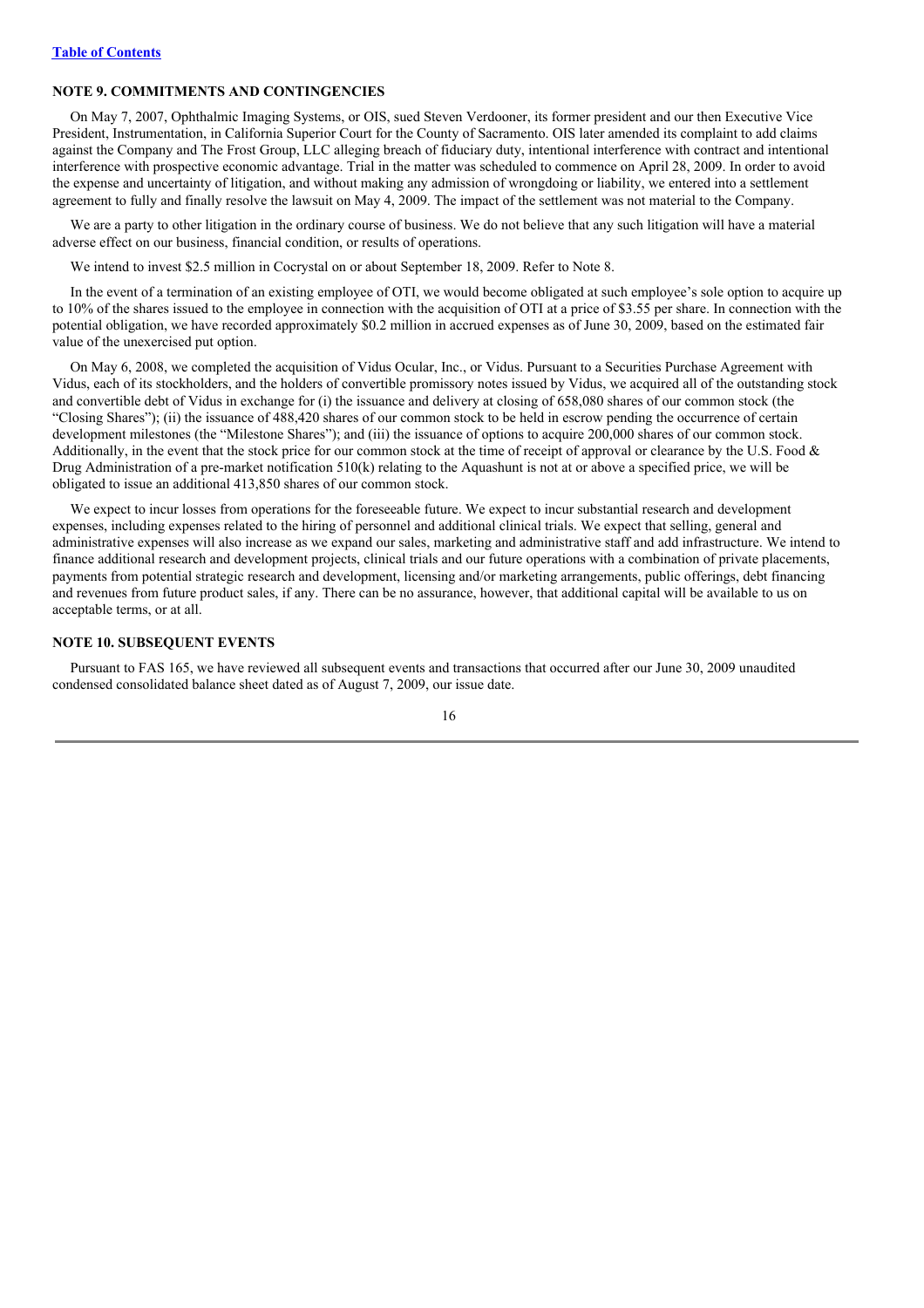# **Item 2. Management's Discussion and Analysis of Financial Condition and Results of Operations**

#### **OVERVIEW**

You should read this discussion together with the condensed consolidated financial statements, related Notes, and other financial information included elsewhere in this report and in our Annual Report on Form 10-K for the vear ended December 31, 2008 (the "Form 10-K"). The following discussion contains assumptions, estimates and other forward-looking statements that involve a number of risks and uncertainties, including those discussed under "Risk Factors," in Part II, Item 1A of our Form 10-K for the vear ended December 31, 2008. These risks could cause our actual results to differ materially from those anticipated in these forward-looking statements.

We are a specialty healthcare company focused on the discovery, development, and commercialization of proprietary pharmaceuticals, imaging and diagnostic systems, and instruments for the treatment, diagnosis, and management of ophthalmic disorders. We are seeking to expand our operations in the ophthalmology business, as well as in other areas of medicine that may lead to important commercial opportunities. We actively explore opportunities to acquire complementary pharmaceuticals, compounds, and technologies, which could, individually or in the aggregate, materially increase the scale of our business. We also intend to continue exploring strategic opportunities in medical markets that would allow us to benefit from our business and global distribution expertise.

We expect to incur substantial losses as we continue the development of our product candidates and establish a sales and marketing infrastructure in anticipation of the commercialization of our product candidates. We currently have limited commercialization capabilities, and it is possible that we may never successfully commercialize any of our pharmaceutical product candidates. To date, we have devoted a significant portion of our efforts towards research and development. As of June 30, 2009, we had an accumulated deficit of \$323.9 million. Since we do not generate revenue from any of our pharmaceutical product candidates and have only generated limited revenue from our instrumentation business, we expect to continue to generate losses in connection with the research and development activities relating to our product candidates and other technologies. Such research and development activities are budgeted to expand over time and will require further resources if we are to be successful. As a result, we believe that our operating losses are likely to be substantial over the next several years. We will need to obtain additional funds to further develop our research and development programs, and there can be no assurance that additional capital will be available to us on acceptable terms, or at all.

#### **RESULTS OF OPERATIONS**

#### **FOR THE THREE MONTHS ENDED JUNE 30, 2009 AND 2008**

*Revenue.* Revenue for the three months ended June 30, 2009, was \$2.3 million, compared to \$0.9 million for the comparable 2008 period. The increase in revenue during the three months ended June 30, 2009, is the result of our decision during the 2008 period to only ship a limited number of OCT/SLO units internationally while we addressed a warning letter received from the U.S. Food & Drug Administration ("FDA"). Results from the three months ended June 30, 2009 primarily reflect sales of our OCT/SLO product to our international customers. We anticipate demand in both the U.S. market and international markets will increase during the remainder of 2009 as we begin to actively promote the OCT/SLO product at tradeshows in the U.S. and internationally.

*Gross margin (deficit).* Gross margin for the three months ended June 30, 2009, was \$0.6 million compared to a gross deficit of (\$0.1) million for the comparable period of 2008. Gross margin improved for the three months ended June 30, 2009 as compared to the same period in 2008 as a result of the cost reduction initiatives we began implementing in 2008 to reduce our costs associated with our OCT/SLO product. During the first half of 2008, we changed a number of suppliers and processes related to our OCT/SLO product which resulted in lower manufacturing costs, resulting in higher gross margins on that product during the second half of 2008 and during 2009. During the three months ended June 30, 2008, we incurred approximately \$0.4 million in expense related to production development including bringing a portion of the manufacturing process for our OCT/SLO product in-house.

*Selling, general and administrative expense.* Selling, general and administrative expense for the three months ended June 30, 2009, was \$2.9 million compared to \$3.2 million of expense for the comparable period of 2008. Selling, general and administrative expenses during the three months ended June 30, 2009 and 2008, primarily include personnel expenses, including equity-based compensation expense of \$0.8 million and \$0.9 million, respectively, and professional fees. The decrease in selling, general and administrative expenses primarily reflects decreased personnel costs and sales commissions to our international distributors.

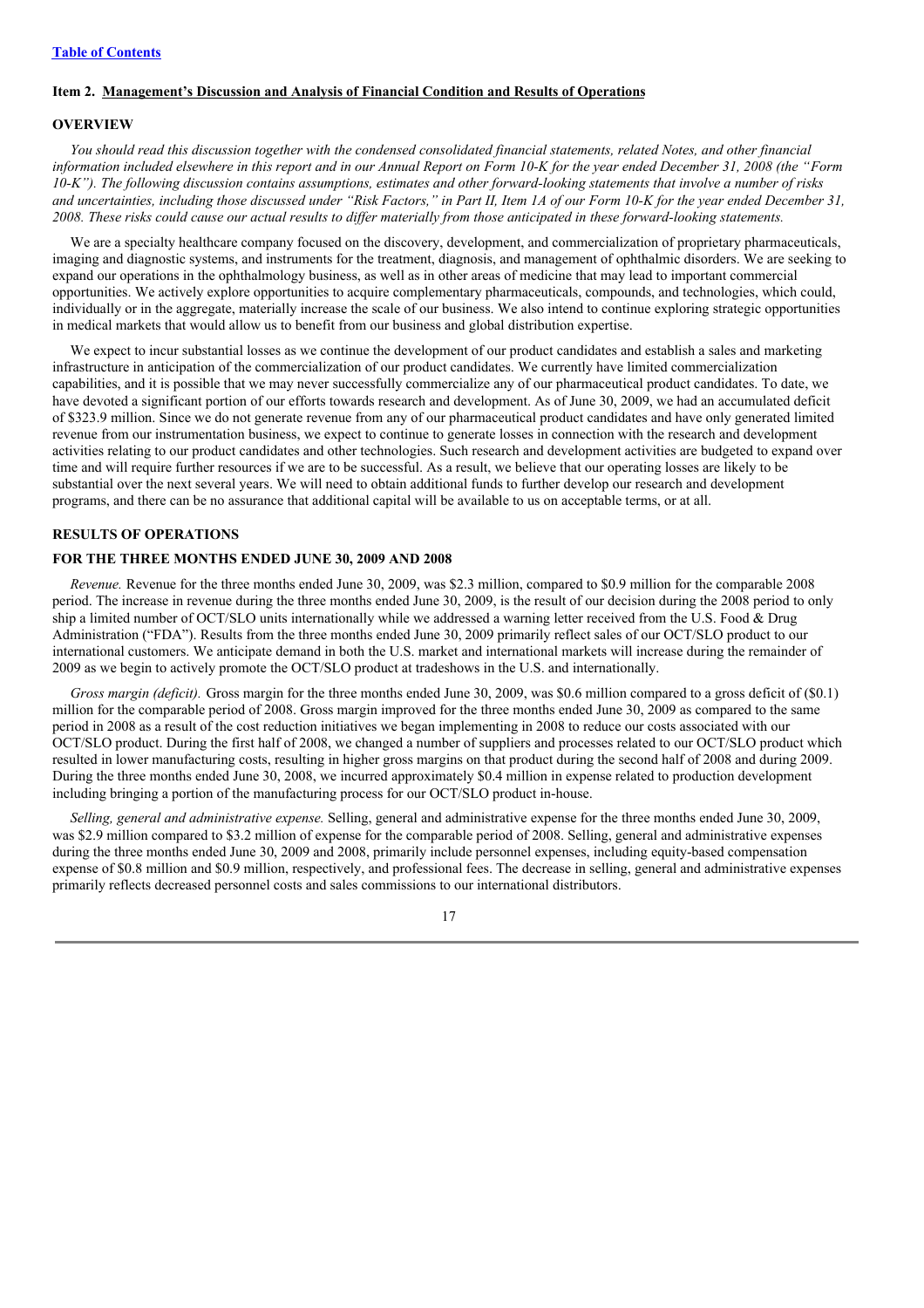*Research and development expense.* Research and development expense during the three months ended June 30, 2009, was \$2.5 million compared to \$5.5 million for the comparable period of 2008. The decrease for the three months ended June 30, 2009, primarily reflects the decision in March 2009 to terminate the Phase III clinical trial for bevasiranib. All site close-out activities were completed during the first half of the second quarter of 2009 and we anticipate that all activities for the Phase III trial will be complete during the third quarter of 2009. The decrease in research and development expense in the 2009 period as a result of the clinical trial shut down was partially offset by increased costs relating to the Aquashunt™ clinical trial which began in the first quarter of 2009 and ongoing development costs for our ophthalmic instrumentation business, which are primarily personnel related expenses. The 2008 period primarily reflects the cost of our Phase III clinical trial for bevasiranib, including costs of clinical trial site and monitoring expenses, personnel costs and outside professional fees. The amount for the three months ended June 30, 2009, includes equity-based compensation expense of \$0.4 million, compared to the 2008 period which includes \$0.6 million of equity-based compensation expense.

*Write-of of Acquired In-Process Research and Development.* On May 6, 2008, we acquired Vidus Ocular, Inc. ("Vidus"), a privately held company that is developing Aquashunt™, for the treatment of glaucoma, in a stock for stock transaction. We recorded the assets and liabilities at fair value, and as a result, we recorded acquired in-process research and development expense and recorded a charge of \$1.4 million. We did not have any such activity during the three months ended June 30, 2009.

*Other operating expenses.* Other operating expenses primarily include amortization of our intangible assets acquired from OTI.

*Other income and expenses.* Other expense was \$0.5 million for the first three months of 2009 compared to \$0.2 million, net of \$0.1 million of interest income for the comparable 2008 period. Other income primarily consists of interest earned on our cash and cash equivalents and interest expense reflects the interest incurred on our line of credit. As a result of reduced interest rates during the three months ended June 30, 2009, interest earned decreased significantly.

*Income taxes.* Income tax benefit for the three months ended June 30, 2009 and 2008, reflects the Canadian provincial tax credit that is refundable once we file our tax return. This credit relates to research and development expenses incurred at our OTI locations.

#### **FOR THE SIX MONTHS ENDED JUNE 30, 2009 AND 2008**

*Revenue.* Revenue for the six months ended June 30, 2009, was \$4.6 million, compared to \$3.7 million for the comparable 2008 period. The increase in revenue for the six months ended June 30, 2009, as compared to the first six months of 2008 is a result of our decision in the second quarter of 2008 to ship only a limited number of OCT/SLO products internationally while we addressed the FDA warning letter received for our Toronto manufacturing facility. We believe revenue for the six months ended June 30, 2009, was also impacted by our limited participation at tradeshows during 2008 while we focused on enhancing the product and our manufacturing processes. We began marketing and selling our OCT/SLO product in the U.S. at the beginning of 2009. We anticipate demand in both the U.S. market and international markets will increase during the remainder of 2009 as we begin to actively promote the OCT/SLO product at tradeshows in the U.S. and internationally.

*Gross margin (deficit).* Gross margin for the six months ended June 30, 2009, was \$1.3 million compared to a gross deficit of (\$0.7) million for the comparable period of 2008. Gross margin for the six months ended June 30, 2009, improved as a result of the cost reduction initiatives we began implementing in 2008 to reduce our costs associated with the OCT/SLO product. During the first half of 2008, we changed a number of suppliers and processes related to our OCT/SLO product which resulted in lower manufacturing costs, resulting in higher gross margins on that product during the second half of 2008 and the first six months of 2009. During the three months ended June 30, 2008, we incurred approximately \$0.9 million in expense related to production development including bringing a portion of the manufacturing process for our OCT/SLO product in-house.

*Selling, general and administrative expense.* Selling, general and administrative expense for the six months ended June 30, 2009, was \$6.2 million compared to \$8.6 million of expense for the comparable period of 2008. Selling, general and administrative expenses during the first six months of 2009 and 2008, primarily include personnel expenses, including equity-based compensation expense of \$1.5 million and \$2.9 million, respectively, and professional fees. The decrease in selling, general and administrative expenses primarily reflects decreased personnel costs, including severance and approximately \$1.4 million related to the acceleration of vesting for stock options in connection with the termination of certain employees in 2008. In addition, there were decreased sales commissions to our international distributors in the six months of 2009. Partially offsetting these decreases was an increase in professional fees during the six months ended June 30, 2009, as compared to the 2008 period. We anticipate selling, general and administrative expenses will increase during the remainder of 2009 while we increase our sales and marketing activities to promote and support our OCT/SLO product, including the launch costs in the U.S. and participation in additional tradeshows in the U.S. and internationally.

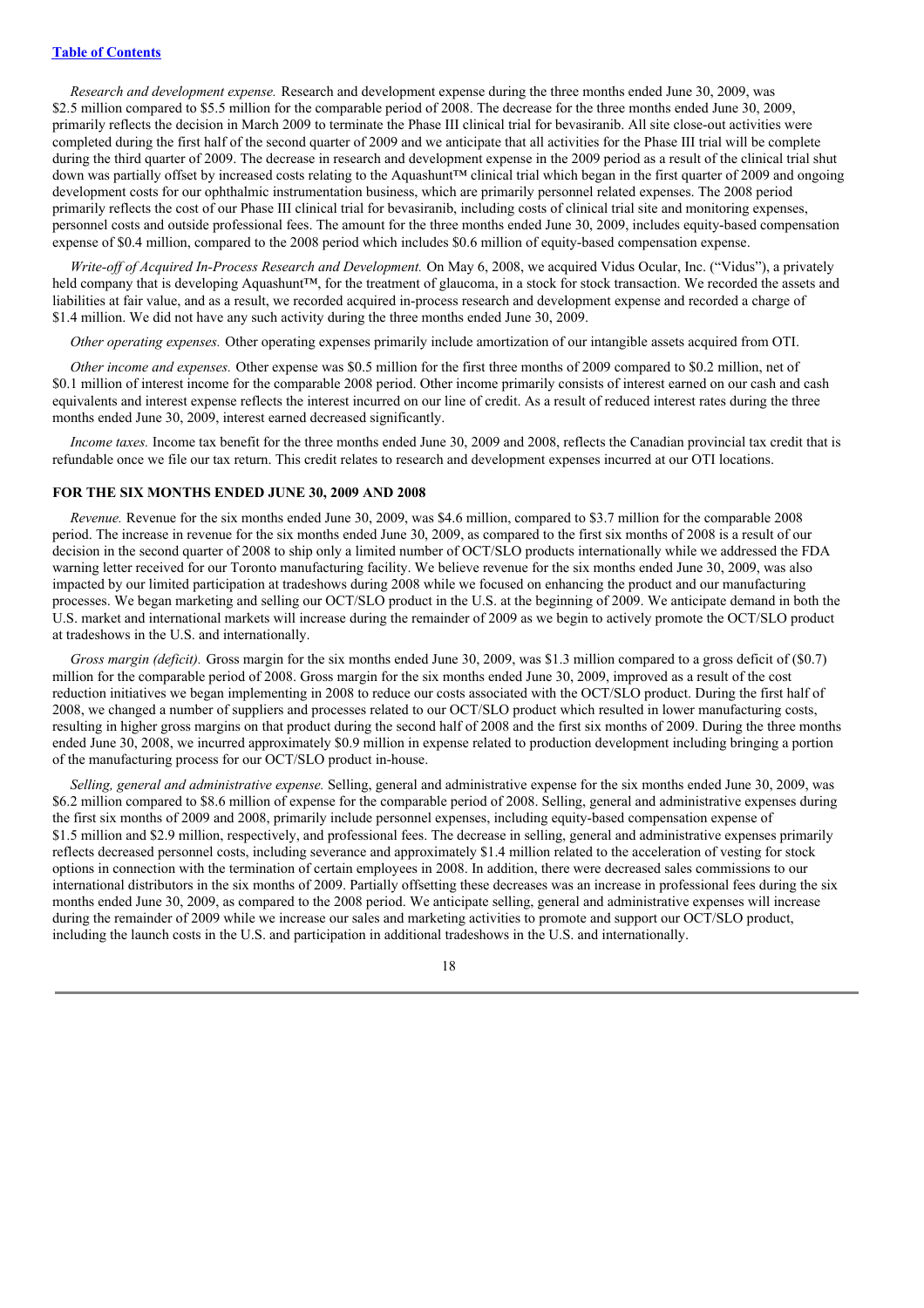*Research and development expense.* Research and development expense during the six months ended June 30, 2009, was \$8.2 million compared to \$9.8 million for the comparable period of 2008. The decrease for the six months ended June 30, 2009, primarily reflects the decrease in activity of the Phase III clinical trial for bevasiranib which was terminated in March 2009. The 2008 period primarily reflects the cost of our Phase III clinical trial for bevasiranib, including costs of clinical trial site and monitoring expenses, personnel costs and outside professional fees. The decrease in research and development expense also reflects the decrease in personnel costs, including equity-based compensation partially offset by increased costs relating to the AquaShunt™ clinical trial which began in the first quarter of 2009 and ongoing development costs for our ophthalmic instrumentation business, which are primarily personnel related expenses. The amount for the six months ended June 30, 2009, includes equity-based compensation expense of \$0.2 million, compared to the 2008 period which includes \$1.3 million of equity-based compensation expense. The amount for the 2009 period includes the estimated shutdown costs of the trial, including transitioning patients from the trial onto the standard of care therapy and the costs of analyzing the data collected and performing statistical analysis. We anticipate all activities related to this trial will cease in the third quarter of 2009.

*Write-of of Acquired In-Process Research and Development.* On May 6, 2008, we acquired Vidus, a privately held company that is developing Aquashunt™, for the treatment of glaucoma, in a stock for stock transaction. We recorded the assets and liabilities at fair value, and as a result, we recorded acquired in-process research and development expense and recorded a charge of \$1.4 million. We did not have any such activity during the six months ended June 30, 2009.

*Other operating expenses.* Other operating expenses primarily include amortization of our intangible assets acquired from OTI.

*Other income and expenses.* Other expense was \$0.9 million for the first six months of 2009 compared to \$0.5 million, net of \$0.2 million of interest income for the comparable 2008 period. Other income primarily consists of interest earned on our cash and cash equivalents and interest expense reflects the interest incurred on our line of credit. As a result of reduced interest rates, interest earned during the six months ended June 30, 2009, decreased significantly.

*Income taxes*. Income tax benefit for the six months ended June 30, 2009 and 2008, reflects the Canadian provincial tax credit that is refundable once we file our tax return. This credit relates to research and development expenses incurred at our Canadian instrumentation locations.

#### **LIQUIDITY AND CAPITAL RESOURCES**

At June 30, 2009, we had cash, cash equivalents and marketable securities of approximately \$40.9 million. Cash used in operations during 2009 primarily reflects payment of liabilities related to the Phase III clinical trial for bevasiranib and related shut down expenses of that trial, as well as selling, general and administrative activities related to our corporate and instrumentation operations. Since our inception, we have not generated significant gross margins to offset our operating and other expenses and our primary source of cash has been from the private placement of stock and through credit facilities available to us.

On May 26, 2009, May 29, 2009, and June 1, 2009, we entered into stock purchase agreements with a total of seven accredited investors ("Investors") pursuant to which the Investors agreed to make a \$31.0 million investment in the Company in exchange for 31,000,000 shares of our common stock, par value \$.01 (the "Shares"), at \$1.00 per share.

On March 4, 2009, Frost Gamma Investments Trust (the "Gamma Trust"), of which Phillip Frost, M.D., our Chairman and CEO, is the sole trustee, advanced \$3.0 million to us under a Promissory Note we issued to the Gamma Trust (the "Note"). The entire amount of this Note and all accrued interest thereon was due and payable on May 4, 2009 or such earlier date following the closing of the transaction contemplated by the Stock Purchase Agreement with the Gamma Trust, dated February 23, 2009. The Note bears interest at a rate equal to 11% per annum and may be prepaid in whole or in part without penalty or premium. We repaid the Note in full, plus accrued interest of \$48 thousand on April 27, 2009.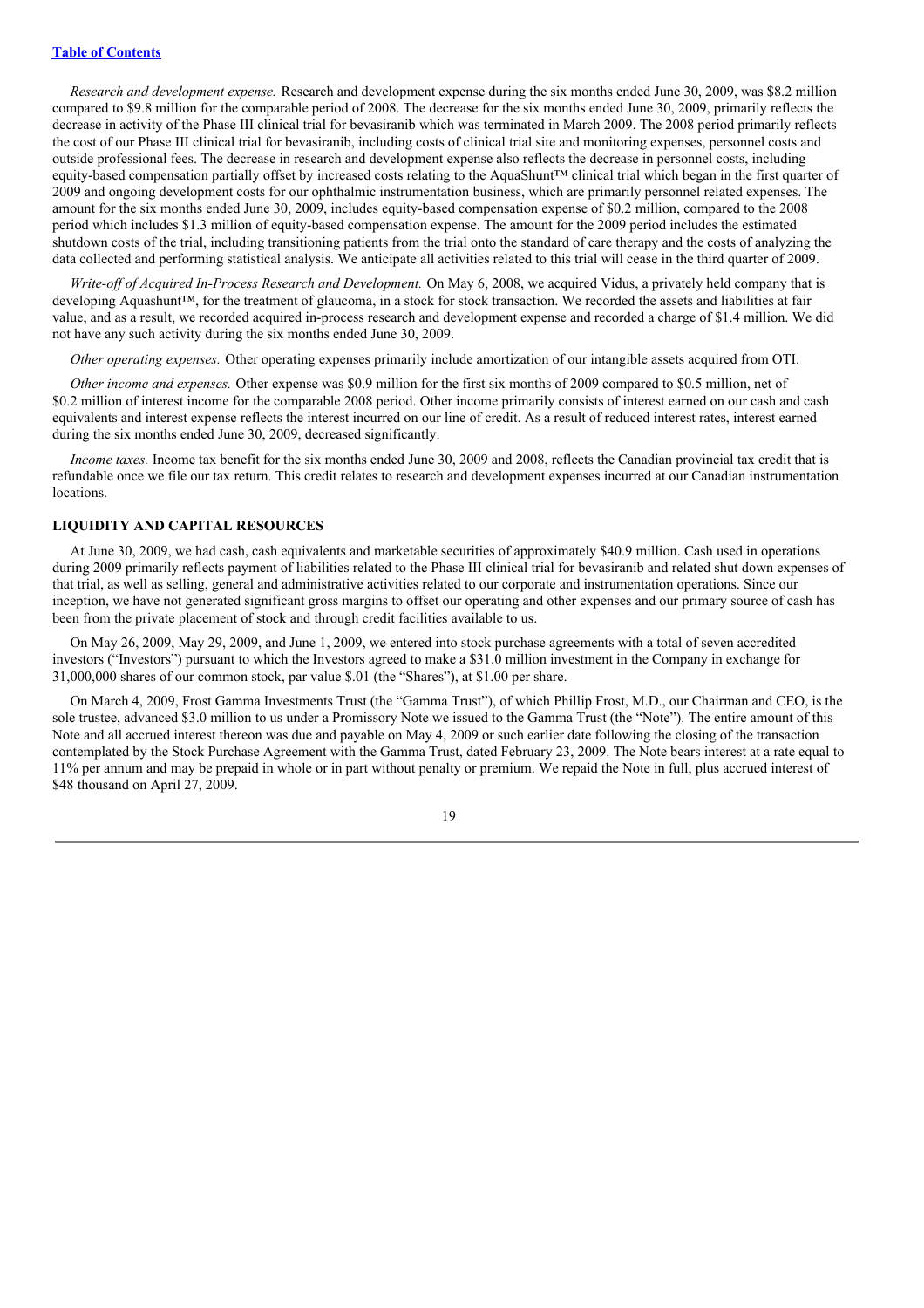On February 23, 2009, we entered into a stock purchase agreement with the Gamma Trust pursuant to which the Gamma Trust agreed to make a \$20.0 million investment in exchange for 20,000,000 shares of our common stock, par value \$.01 (the "Shares"), at \$1.00 per share, representing an approximately 20% discount to the average closing price of our common stock on the NYSE Amex exchange for the five trading days immediately preceding the effective date of Audit Committee and stockholder approval of the transaction. We issued the Shares and received the proceeds of \$20.0 million on April 27, 2009.

A group of investors led by the Frost Group (the "Frost Investors") previously invested \$5 million in Cocrystal Discovery, Inc., a privately held biopharmaceutical company, and agreed to invest an additional \$5 million payable in two equal tranches. As a result of an amendment to the Frost Investor agreements dated June 9, 2009, OPKO, rather than the Frost Investors, intends to make the first tranche investment (\$2.5 million) on or around September 18, 2009 pursuant to a definitive agreement to be entered by OPKO at the time of the investment on the same terms as those previously agreed by the Frost Investors. Following the second tranche investment of \$2.5 million in Cocrystal by the Frost Investors, OPKO will own approximately 16% of Cocrystal and the Frost Group will own approximately 42% of Cocrystal, each on a fully diluted basis. Dr. Frost, Steve Rubin, and Jane Hsiao currently serve on the Board of Directors of Cocrystal.

We have a fully-drawn \$12.0 million line of credit with The Frost Group, LLC, or the Frost Group, a related party. The Frost Group members include a trust controlled by Dr. Frost, the Company's Chief Executive Officer and Chairman of the board of directors, Dr. Jane H. Hsiao, Vice Chairman of the board of directors and Chief Technical Officer, Steven D. Rubin, Executive Vice President -Administration and a director of the Company, and Rao Uppaluri who is the Chief Financial Officer of the Company. We are obligated to pay interest upon maturity, compounded quarterly, on outstanding borrowings under the line of credit at an 11% annual rate, which is due January 11, 2011. The line of credit is collateralized by all of our personal property except our intellectual property.

We expect to incur losses from operations for the foreseeable future. We expect to incur substantial research and development expenses, including expenses related to the hiring of personnel and additional clinical trials. We expect that selling, general and administrative expenses will also increase as we expand our sales, marketing and administrative staff and add infrastructure.

We believe the cash and cash equivalents on hand at June 30, 2009, are sufficient to meet our anticipated cash requirements for operations and debt service for the next 12 months. We based this estimate on assumptions that may prove to be wrong or are subject to change, and we may be required to use our available cash resources sooner than we currently expect. If we acquire additional assets or companies, accelerate our product development programs or initiate additional clinical trials, we will need additional funds. Our future cash requirements will depend on a number of factors, including possible acquisitions, the continued progress of our research and development of product candidates, the timing and outcome of clinical trials and regulatory approvals, the costs involved in preparing, filing, prosecuting, maintaining, defending, and enforcing patent claims, and other intellectual property rights, the status of competitive products, the availability of financing, and our success in developing markets for our product candidates. If we are not able to secure additional funding when needed, we may have to delay, reduce the scope of, or eliminate one or more of our clinical trials or research and development programs.

We intend to finance additional research and development projects, clinical trials, and our future operations with a combination of private placements, payments from potential strategic research and development, licensing and/or marketing arrangements, public offerings, debt financing, and revenues from future product sales, if any. There can be no assurance, however, that additional capital will be available to us on acceptable terms, or at all.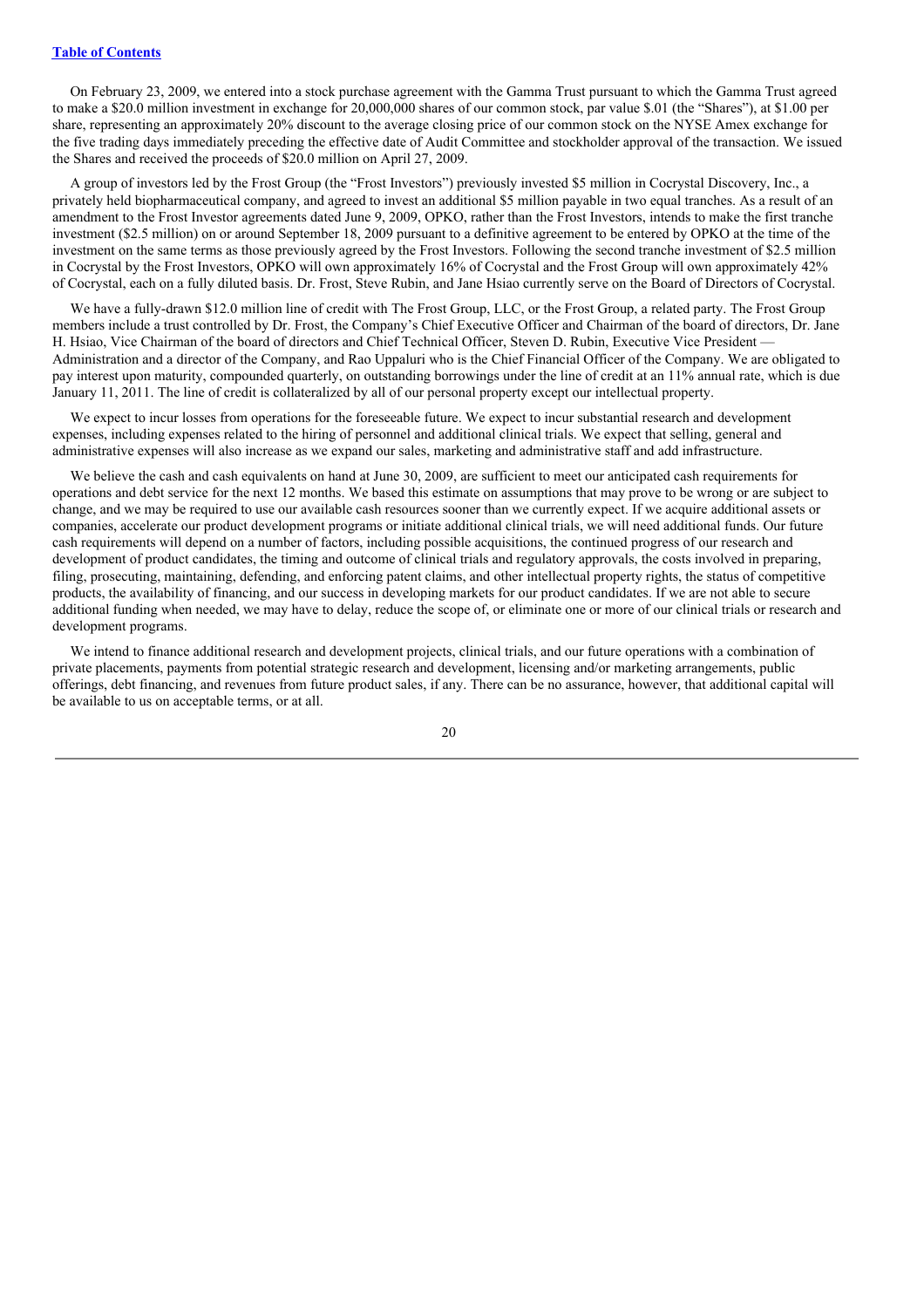# **CRITICAL ACCOUNTING POLICIES AND ESTIMATES**

*Accounting Estimates*. The preparation of financial statements in conformity with generally accepted accounting principles requires management to make estimates and assumptions that affect the reported amounts of assets and liabilities and disclosure of contingent assets and liabilities at the date of the financial statements and the reported amounts of sales and expenses during the reporting period. Actual results could differ from those estimates.

*Equity-based compensation.* As of June 23, 2006 (the date of inception), we adopted Statement of Financial Accounting Standards, or SFAS 123(R), *Share-Based Payments*. SFAS123(R) replaces SFAS No. 123, *Accounting for Stock-Based Compensation*, and supersedes APB No. 25. SFAS 123(R) requires that all stock-based compensation be recognized as an expense in the financial statements and that such cost be measured at the fair value of the award. Equity-based compensation arrangements to non-employees are accounted for in accordance with SFAS 123(R) and Emerging Issues Task Force Issue No. 96-18 (EITF 96-18), *Accounting for Equity Instruments That* Are Issued to Other Than Employees for Acquiring, or in Conjunction with Selling, Goods or Services, which requires that these equity instruments are recorded at their fair value on the measurement date. As prescribed under SFAS 123(R), we estimate the grant-date fair value of our stock option grants using a valuation model known as the Black-Scholes-Merton formula or the "Black-Scholes Model" and allocate the resulting compensation expense over the corresponding requisite service period associated with each grant. The Black-Scholes Model requires the use of several variables to estimate the grant-date fair value of stock options including expected term, expected volatility, expected dividends and risk-free interest rate. We perform significant analyses to calculate and select the appropriate variable assumptions used in the Black-Scholes Model. We also perform significant analyses to estimate forfeitures of equity-based awards as required by SFAS 123(R). We are required to adjust our forfeiture estimates on at least an annual basis based on the number of share-based awards that ultimately vest. The selection of assumptions and estimated forfeiture rates is subject to significant judgment and future changes to our assumptions and estimates may have a material impact on our Consolidated Financial Statements.

*Goodwill and intangible assets*. The allocation of the purchase price for acquisitions requires extensive use of accounting estimates and judgments to allocate the purchase price to the identifiable tangible and intangible assets acquired, including in-process research and development, and liabilities assumed based on their respective fair values under the provisions of SFAS No. 141, *Business Combinations* or, SFAS 141. Additionally, we must determine whether an acquired entity is considered to be a business or a set of net assets, because a portion of the purchase price can only be allocated to goodwill in a business combination.

Appraisals inherently require significant estimates and assumptions, including but not limited to, determining the timing and estimated costs to complete the in-process R&D projects, projecting regulatory approvals, estimating future cash flows, and developing appropriate discount rates. We believe the estimated fair values assigned to the Vidus assets acquired and liabilities assumed are based on reasonable assumptions. However, the fair value estimates for the purchase price allocation may change during the allowable allocation period under SFAS 141, which is up to one year from the acquisition date, if additional information becomes available that would require changes to our estimates.

*Allowance for doubtful accounts and revenue recognition*. Generally, we recognize revenue from product sales when goods are shipped and title and risk of loss transfer to our customers. Certain of our products are sold directly to end-users and require that we deliver, install and train the staff at the end-users' facility. As a result, we do not recognize revenue until the product is delivered, installed and training has occurred. Return policies in certain international markets for our medical device products provide for stringent guidelines in accordance with the terms of contractual agreements with customers. Our estimates for sales returns are based upon the historical patterns of products returned matched against the sales from which they originated, and management's evaluation of specific factors that may increase the risk of product returns. The allowance for doubtful accounts recognized in our consolidated balance sheets at June 30, 2009 and December 31, 2008 was \$0.2 million and \$0.4 million, respectively.

*Recent accounting pronouncements*: In December 2007, the FASB issued SFAS No. 141R, *Business Combinations*, or SFAS 141R. SFAS 141R applies to business combinations and requires, among other things, the expensing of transaction costs, including deal costs and restructuring costs as incurred, the capitalization of acquired in-process research and development assets, the recording at fair value of, certain contingent assets and liabilities including and earn-out arrangements. Changes in fair value of contingent consideration may be required to be recognized each period into earnings. In addition, material adjustments made to the initial acquisition purchase accounting will be required to be recorded back to the acquisition date. This will cause companies to revise previously reported results when reporting comparative financial information in subsequent filings. SFAS 141R is effective for the Company on a prospective basis for transactions occurring beginning on January 1, 2009 and earlier adoption is not permitted. We adopted SFAS 141R on January 1, 2009. The adoptions may have a material impact on the Company's consolidated financial position, results of operations and cash flows if we enter into material business combinations after January 1, 2009.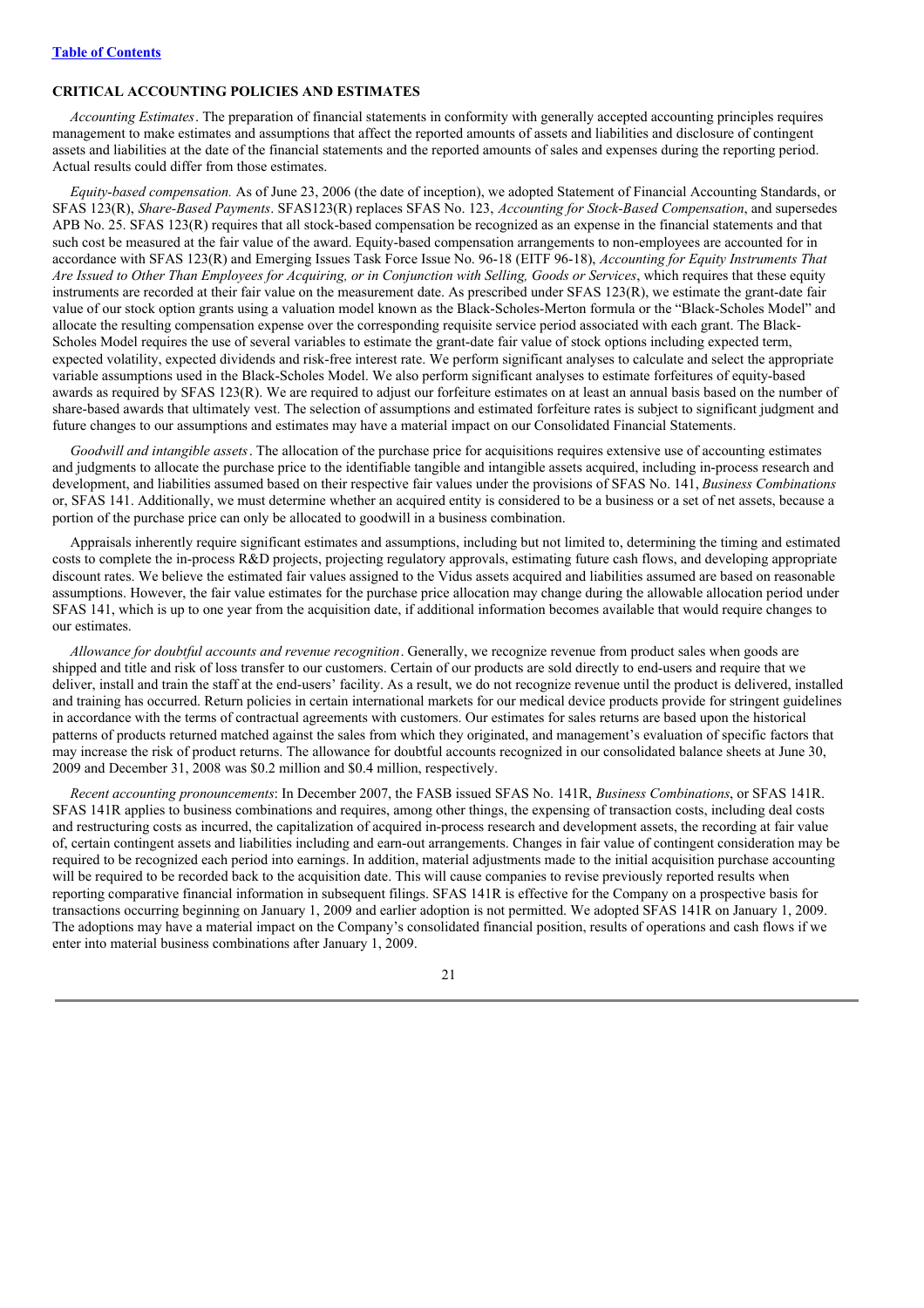In December 2007, the FASB issued SFAS No. 160, *Noncontrolling Interests in Consolidated Financial Statements, an Amendment of ARB No. 51,*or SFAS 160. SFAS 160 requires minority interests to be recharacterized as noncontrolling interests and reported as a component of equity. In addition, SFAS 160 requires that purchases or sales of equity interests that do not result in a change in control be accounted for as equity transactions and, upon a loss of control, requires the interests sold, as well as any interests retained, to be recorded at fair value with any gain or loss recognized in earnings. SFAS 160 is effective for fiscal years beginning on or after December 15, 2008, with early adoption prohibited. We adopted SFAS 160 on January 1, 2009. The adoption of SFAS 160 did not have a material impact on our condensed consolidated financial statements.

In April 2009, the FASB issued FSP FAS 107-1 and APB 28-1, *Interim Disclosures about Fair Value of Financial Instruments*. FSP FAS 107-1 and APB 28-1 enhance consistency in financial reporting by increasing the frequency of fair value disclosures. FSP FAS 107-1 and APB 28-1 relate to fair value disclosures for any financial instruments that are not currently reflected on the balance sheet of companies at fair value. Prior to issuing this FSP, fair values for these assets and liabilities were disclosed only once a year. The FSP now requires these disclosures to be made on a quarterly basis, providing qualitative and quantitative information about fair value estimates for all those financial instruments not measured on the balance sheet at fair value. FSP FAS 107-1 and APB 28-1 are effective for interim and annual periods ending after June 15, 2009. We adopted FSP FAS 107-1 and APB 28-1 in the second quarter of fiscal 2009. The adoption of FSP FAS 107-1 and APB 28-1 did not have a material impact on our condensed consolidated financial statements.

In April 2009, the FASB issued FSP No. 115-2 and FAS 124-2, *Recognition and Presentation of Other-Than-Temporary Impairments*. This FSP amends the other-than-temporary impairment guidance in U.S. GAAP for debt securities to make the guidance more operational and to improve the presentation and disclosure of the other-than-temporary impairments on debt and equity securities in the financial statements. The FSP is effective for interim and annual reporting periods ending after June 15, 2009. We adopted FSP No. 115-2 and FAS 124-2 in the second quarter of fiscal 2009. The adoption of FSP No. 115-2 and FAS 124-2 did not have a material impact on our condensed consolidated financial statements.

In April 2009, the FASB issued FASB Staff Position, or FSP, FAS 157-4, *Determining Fair Value When the Volume and Level of* Activity for the Asset or Liability Have Significantly Decreased and Identifying Transactions That Are Not Orderly. FSP FAS 157-4 provides guidelines for making fair value measurements more consistent with the principles presented in FASB Statement No. 157, Fair Value Measurements. FSP FAS 157-4 relates to determining fair values when there is no active market or where the price inputs being used represent distressed sales. It reaffirms what FASB Statement No. 157 states is the objective of fair value measurement—to reflect how much an asset would be sold for in an orderly transaction (as opposed to a distressed or forced transaction) at the date of the financial statements under current market conditions. Specifically, it reaffirms the need to use judgment to ascertain if a formerly active market has become inactive and in determining fair values when markets have become inactive. FSP FAS 157-4 is effective for interim and annual periods ending after June 15, 2009. We adopted FSP FAS 157-4 in the second quarter of fiscal 2009. The adoption of FSP FAS 157-4 did not have a material impact on our condensed consolidated financial statements.

In May 2009, the FASB issued SFAS No. 165, *Subsequent Events*. SFAS No. 165 establishes general standards of accounting for and disclosure of events that occur after the balance sheet date but before financial statements are issued or are available to be issued. SFAS No.165 requires entities to disclose the date through which they have evaluated subsequent events and whether the date corresponds with the issuance of their financial statements. SFAS No. 165 is effective for interim and annual reporting periods ending after June 15, 2009. We adopted SFAS No. 165 in the second quarter of fiscal 2009. The adoption of SFAS No. 165 did not have a material impact on our condensed consolidated financial statements.

In June 2009, the FASB issued Statement No. 168, or SFAS No.168, *The FASB Accounting Standards Codification and the Hierarchy of Generally Accepted Accounting Principles*. SFAS No.168 will become the single source of authoritative nongovernmental U.S. generally accepted accounting principles, or GAAP, superseding existing FASB, American Institute of Certified Public Accountants, or AICPA, Emerging Issues Task Force, or EITF, and related accounting literature. SFAS No.168 reorganizes the thousands of GAAP pronouncements into roughly 90 accounting topics and displays them using a consistent structure. Also included is relevant Securities and Exchange Commission guidance organized using the same topical structure in separate sections. SFAS No.168 will be effective for financial statements issued for reporting periods that end after September 15, 2009. As a result, SFAS No.168 is effective for us in the third quarter of fiscal 2009. This will have an impact on our disclosures in the condensed consolidated financial statements since all future references to authoritative accounting literature will be references in accordance with SFAS No.168.

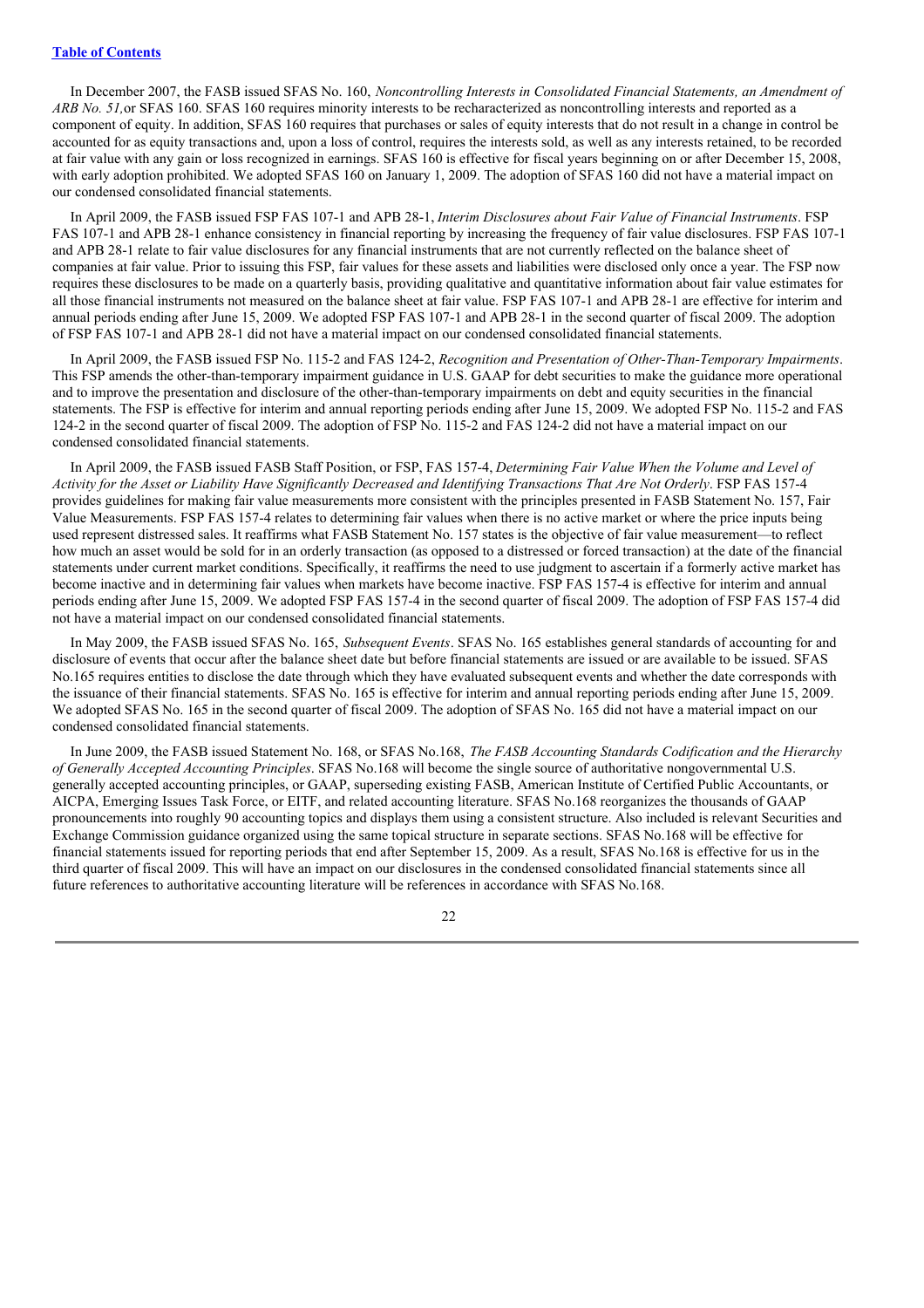# **Item 3. Quantitative and Qualitative Disclosures About Market Risk**

In the normal course of doing business, we are exposed to the risks associated with foreign currency exchange rates and changes in interest rates. We do not engage in trading market risk sensitive instruments or purchasing hedging instruments or "other than trading" instruments that are likely to expose us to significant market risk, whether interest rate, foreign currency exchange, commodity price, or equity price risk.

Our exposure to market risk relates to our cash and investments and to our borrowings. We maintain an investment portfolio of money market funds and treasury securities. The securities in our investment portfolio are not leveraged, and are, due to their very short-term nature, subject to minimal interest rate risk. We currently do not hedge interest rate exposure. Because of the short-term maturities of our investments, we do not believe that a change in market interest rates would have a significant negative impact on the value of our investment portfolio except for reduced income in a low interest rate environment. At June 30, 2009, we had cash, cash equivalents and marketable securities of \$40.9 million. The weighted average interest rate related to our cash and cash equivalents for the year ended June 30, 2009 was 0.1%. As of June 30, 2009, the principal value of our credit line was \$12.0 million, which bears a weighted average interest rate of 11.0%.

The primary objective of our investment activities is to preserve principal while at the same time maximizing yields without significantly increasing risk. To achieve this objective, we invest our excess cash in debt instruments of the U.S. Government and its agencies, bank obligations, repurchase agreements and high-quality corporate issuers, and money market funds that invest in such debt instruments, and, by policy, restrict our exposure to any single corporate issuer by imposing concentration limits. To minimize the exposure due to adverse shifts in interest rates, we maintain investments at an average maturity of generally less than one month.

#### **Item 4. Controls and Procedures**

The Company's management, under the supervision and with the participation of the Company's Chief Executive Officer ("CEO") and Chief Financial Officer ("CFO"), has evaluated the effectiveness of the Company's disclosure controls and procedures as defined in Securities and Exchange Commission ("SEC") Rule 13a-15(e) as of June 30, 2009. Based on that evaluation, management has concluded that the Company's disclosure controls and procedures are effective to ensure that information the Company is required to disclose in reports that it files or submits under the Securities Exchange Act is accumulated and communicated to management, including the CEO and CFO, as appropriate, to allow timely decisions regarding required disclosure and is recorded, processed, summarized, and reported within the time periods specified in the SEC's rules and forms.

There have been no changes to the Company's internal control over financial reporting that occurred during the Company's second quarter of 2009 that have materially affected, or are reasonably likely to materially affect, the Company's internal control over financial reporting.

#### **PART II. OTHER INFORMATION**

#### **Item 1. Legal Proceedings**

On May 7, 2007, Ophthalmic Imaging Systems, or OIS, sued Steven Verdooner, its former president and our then Executive Vice President, Instrumentation, in California Superior Court for the County of Sacramento. OIS later amended its complaint to add claims against the Company and The Frost Group, LLC. Trial in the matter was scheduled to commence on April 28, 2009. In order to avoid the expense and uncertainty of litigation, and without making any admission of wrongdoing or liability, the parties agreed to fully and finally resolve the lawsuit and entered into a settlement and release on May 4, 2009. The net impact of the settlement was not material to the Company.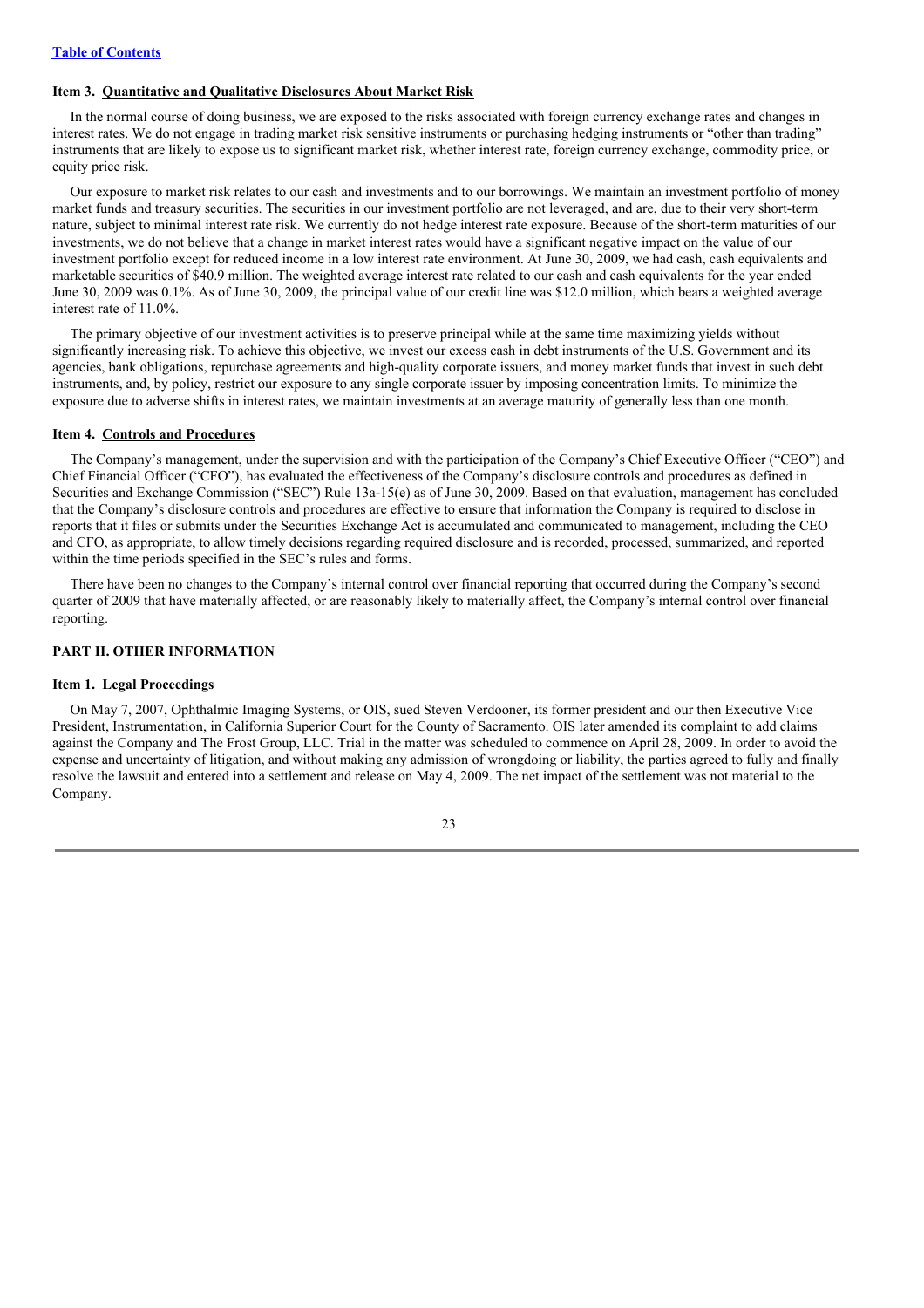# **Item 1A. Risk Factors**

There have been no material changes from the risk factors as previously disclosed in the Item 1A of the Company Annual Report on Form 10-K.

# **Item 2. Unregistered Sales of Equity Securities and Use of Proceeds**

Refer to the Company's Current Report on Form 8-K filed with the Securities and Exchange Commission on June 1, 2009.

#### **Item 3. Defaults Upon Senior Securities**

None.

## **Item 4. Submission of Matters to a Vote of Security Holders**

The following matter was approved at our annual stockholders meeting, which was held on June 10, 2009.

The election to the Board of Directors of the following nominees:

|                                 | Number of      | Number of      |
|---------------------------------|----------------|----------------|
| Name of Nominee                 | Votes Cast For | Votes Withheld |
| Phillip Frost, M.D.             | 155,037,370    | 405,281        |
| Jane H. Hsiao, Ph.D.            | 154,970,972    | 471,679        |
| Steven D. Rubin                 | 154,042,862    | 1,399,789      |
| Robert A. Baron                 | 155, 159, 442  | 283,209        |
| Thomas E. Beier                 | 155, 159, 442  | 283,209        |
| Pascal J. Goldschmidt, M.D.     | 155, 162, 142  | 280,509        |
| Richard A. Lerner, M.D.         | 155, 151, 048  | 291,603        |
| John A. Paganelli               | 155, 157, 524  | 285,127        |
| Richard C. Pfenniger, Jr.       | 153,895,161    | 1,547,490      |
| Alice Lin-Tsing Yu, M.D., Ph.D. | 155,162,142    | 280,509        |

#### **Item 5. Other Information**

None.

#### **Item 6. Exhibits.**

- Exhibit 2.1(1) Merger Agreement and Plan of Reorganization, dated as of March 27, 2007, by and among Acuity Pharmaceuticals, Inc., Froptix Corporation, eXegenics, Inc., e-Acquisition Company I-A, LLC, and e-Acquisition Company II-B, LLC.
- Exhibit 2.2(4)+ Securities Purchase Agreement dated May 2, 2008, among Vidus Ocular, Inc., OPKO Instrumentation, LLC, OPKO Health, Inc., and the individual sellers and noteholders named therein.
- Exhibit 3.1(2) Amended and Restated Certificate of Incorporation.
- Exhibit 3.2(3) Amended and Restated By-Laws.
- Exhibit 4.1(1) Form of Common Stock Warrant.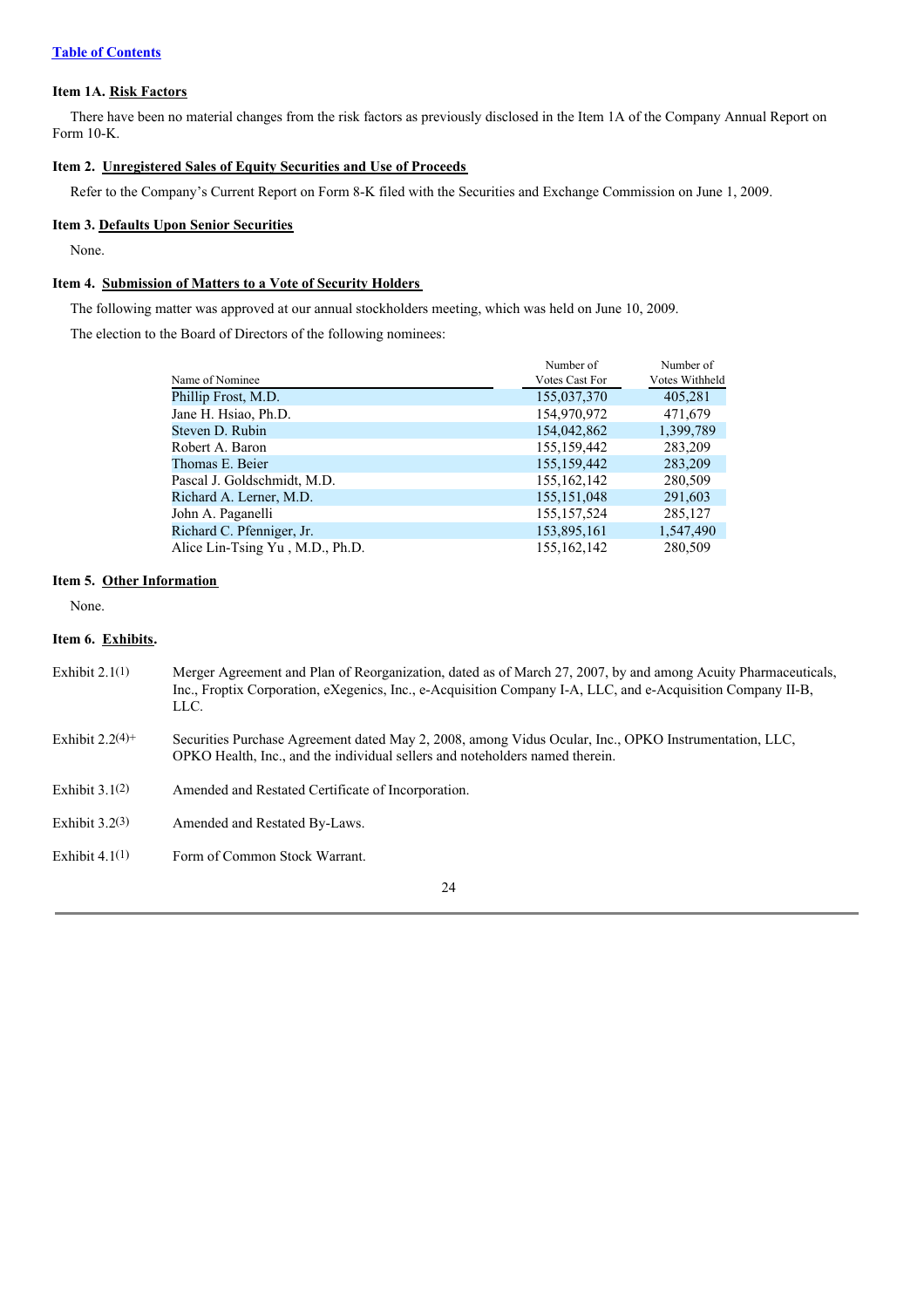### **Table of Contents**

| Exhibit 10.1 | Form of Stock Purchase Agreement for transactions between the Company and Nora Real Estate SA., Vector Group<br>Ltd., Oracle Partners LP, Oracle Institutional Partners, LP., Chung Chia Company Limited, Gold Sino Assets Limited<br>and Grandtime Associates Limited. |
|--------------|-------------------------------------------------------------------------------------------------------------------------------------------------------------------------------------------------------------------------------------------------------------------------|
| Exhibit 10.2 | Stock Purchase Agreement dated June 10, 2009, among Sorrento Therapeutics, Inc. and the Company.                                                                                                                                                                        |
| Exhibit 31.1 | Certification by Phillip Frost, Chief Executive Officer, pursuant to Rule 13a-14(a) and 15d-14(a) of the Securities and<br>Exchange Act of 1934 as adopted pursuant to Section 302 of the Sarbanes-Oxley Act of 2002 for the quarterly period<br>ended June 30, 2009.   |
| Exhibit 31.2 | Certification by Rao Uppaluri, Chief Financial Officer, pursuant to Rule 13a-14(a) and 15d-14(a) of the Securities and<br>Exchange Act of 1934 as adopted pursuant to Section 302 of the Sarbanes-Oxley Act of 2002 for the quarterly period<br>ended June 30, 2009.    |
| Exhibit 32.1 | Certification by Phillip Frost, Chief Executive Officer pursuant to 18 U.S.C. Section 1350, as adopted pursuant to<br>Section 906 of the Sarbanes-Oxley Act of 2002 for the quarterly period ended June 30, 2009.                                                       |

Exhibit 32.2 Certification by Rao Uppaluri, Chief Financial Officer pursuant to 18 U.S.C. Section 1350, as adopted pursuant to Section 906 of the Sarbanes-Oxley Act of 2002 for the quarterly period ended June 30, 2009.

- (1) Filed with the Company's Current Report on Form 8-K filed with the Securities and Exchange Commission on April 2, 2007, and incorporated herein by reference.
- (2) Filed with the Company's Current Report on Form 8-A filed with the Securities and Exchange Commission on June 11, 2007, and incorporated herein by reference.
- (3) Filed with the Company's Annual Report on Form 10-K filed with the Securities and Exchange Commission on March 31, 2008 and incorporated herein by reference.
- (4) Filed with the Company's Quarterly Report on Form 10-Q filed with the Securities and Exchange Commission on August 8, 2008 for the Company's three-month period ended June 30, 2008, and incorporated herein by reference.

<sup>+</sup> Certain confidential material contained in the document has been omitted and filed separately with the Securities and Exchange Commission.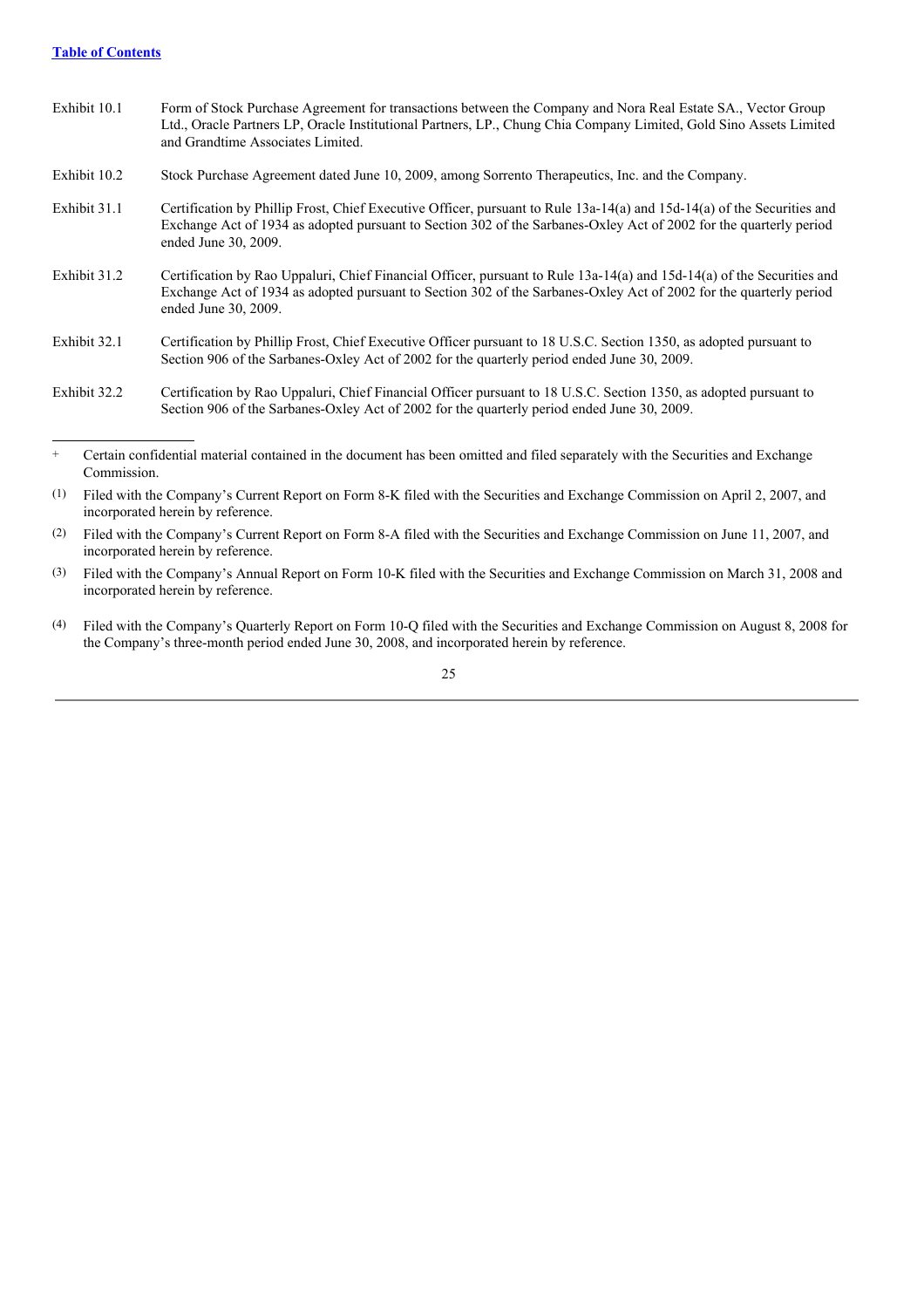# **SIGNATURES**

Pursuant to the requirements of the Securities Exchange Act of 1934, the registrant has duly caused this report to be signed on its behalf by the undersigned thereunto duly authorized.

Date: August 7, 2009 **OPKO Health, Inc.**

/s/ Adam Logal Adam Logal Executive Director of Finance, Chief Accounting Officer and Treasurer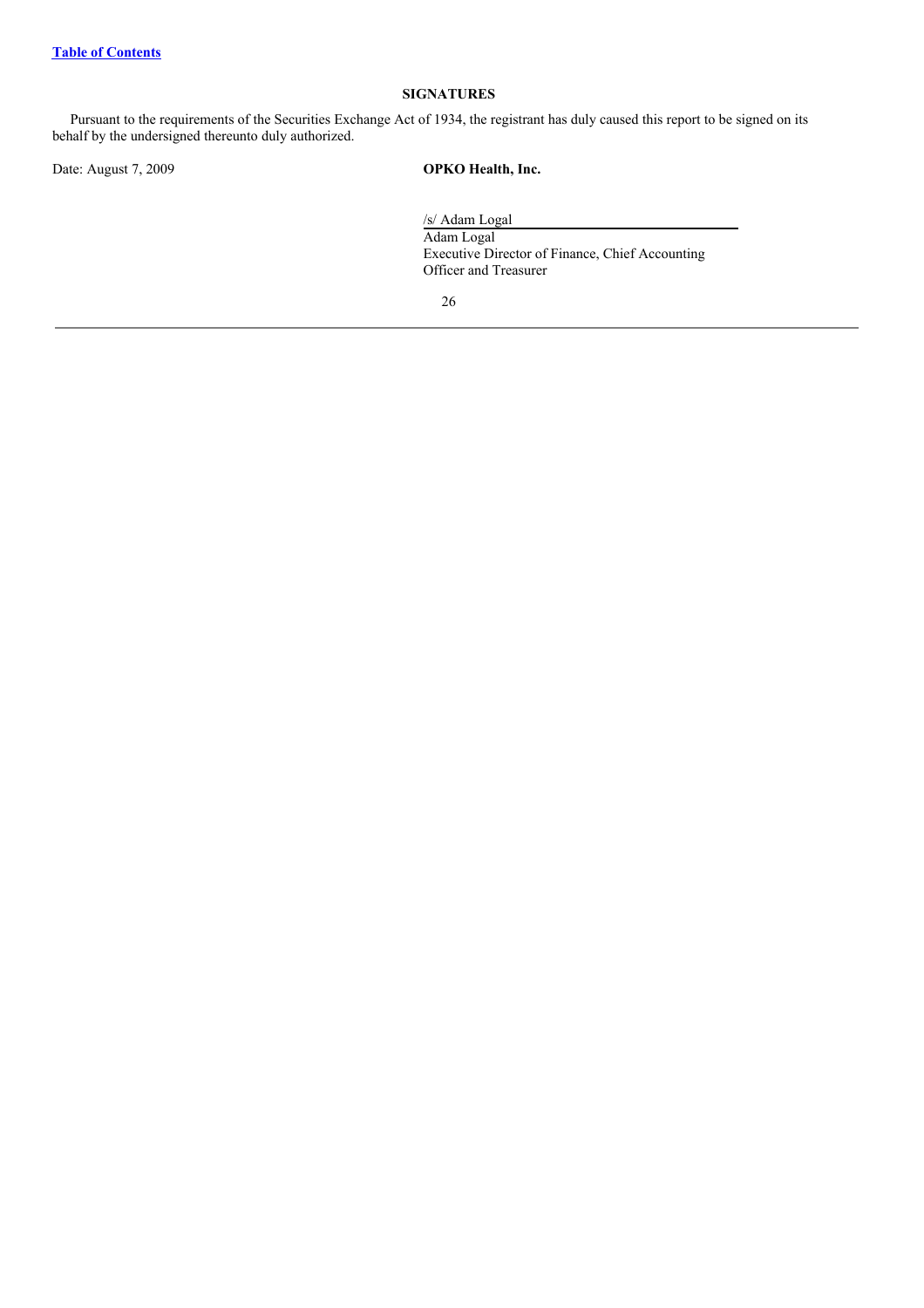# **Exhibit Index**

| <b>Exhibit Number</b> | <b>Description</b>                                                                                                                                                                                                                                                      |
|-----------------------|-------------------------------------------------------------------------------------------------------------------------------------------------------------------------------------------------------------------------------------------------------------------------|
| Exhibit 10.1          | Form of Stock Purchase Agreement for transactions between the Company and Nora Real Estate SA., Vector Group<br>Ltd., Oracle Partners LP, Oracle Institutional Partners, LP., Chung Chia Company Limited, Gold Sino Assets<br>Limited and Grandtime Associates Limited. |
| Exhibit 10.2          | Stock Purchase Agreement dated June 10, 2009, among Sorrento Therapeutics, Inc. and the Company.                                                                                                                                                                        |
| Exhibit 31.1          | Certification by Phillip Frost, Chief Executive Officer, pursuant to Rule 13a-14(a) and 15d-14(a) of the Securities<br>and Exchange Act of 1934 as adopted pursuant to Section 302 of the Sarbanes-Oxley Act of 2002 for the quarterly<br>period ended June 30, 2009.   |
| Exhibit 31.2          | Certification by Rao Uppaluri, Chief Financial Officer, pursuant to Rule 13a-14(a) and 15d-14(a) of the Securities<br>and Exchange Act of 1934 as adopted pursuant to Section 302 of the Sarbanes-Oxley Act of 2002 for the quarterly<br>period ended June 30, 2009.    |
| Exhibit 32.1          | Certification by Phillip Frost, Chief Executive Officer pursuant to 18 U.S.C. Section 1350, as adopted pursuant to<br>Section 906 of the Sarbanes-Oxley Act of 2002 for the quarterly period ended June 30, 2009.                                                       |
| Exhibit 32.2          | Certification by Rao Uppaluri, Chief Financial Officer pursuant to 18 U.S.C. Section 1350, as adopted pursuant to<br>Section 906 of the Sarbanes-Oxley Act of 2002 for the quarterly period ended June 30, 2009.                                                        |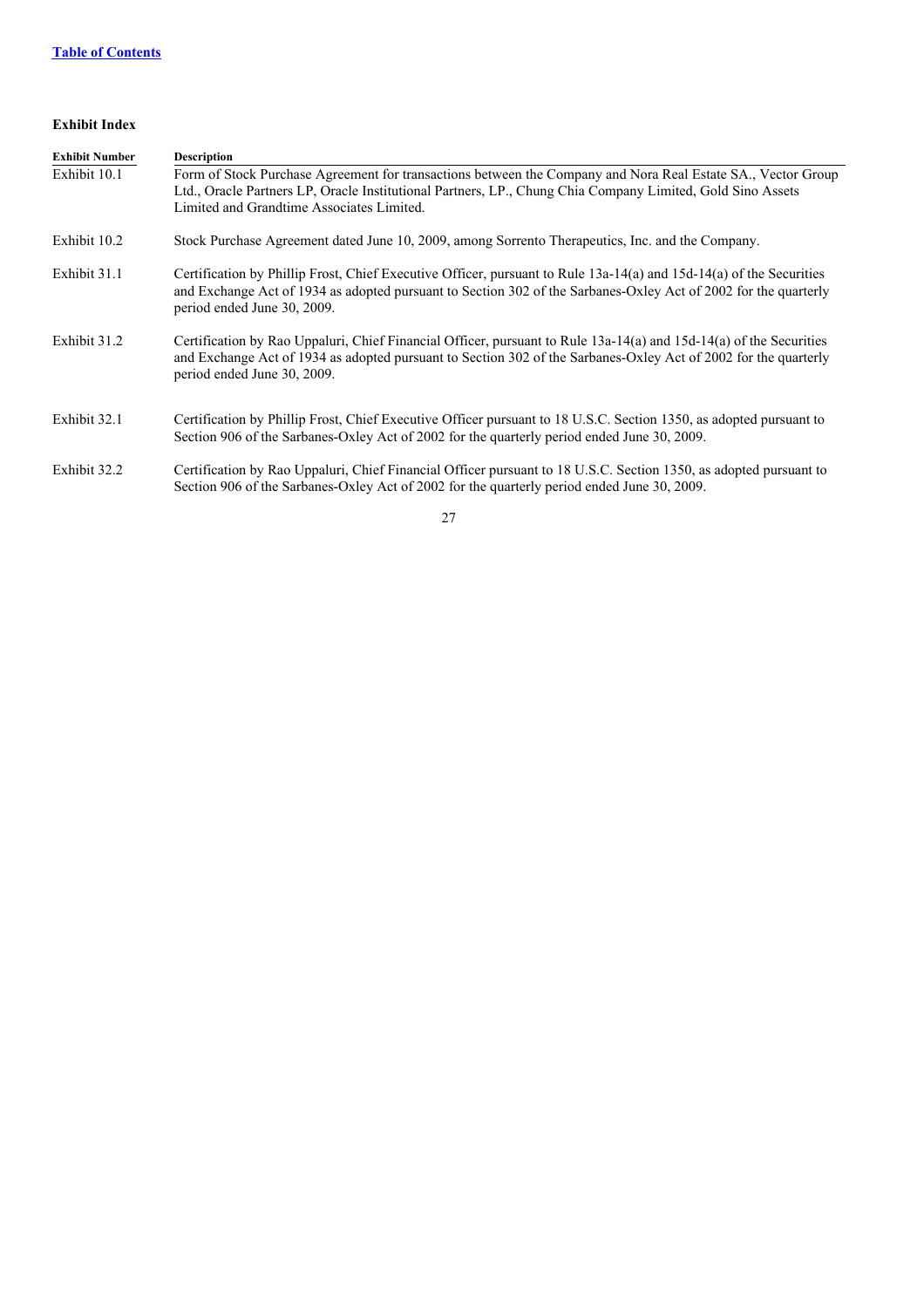# **FORM OF STOCK PURCHASE AGREEMENT**

This Stock Purchase Agreement is dated as of \*\*\*, 2009 (this "Agreement"), between OPKO Health, Inc., a Delaware corporation (the "Company"), and \*\*\* (the "Purchaser").

WHEREAS, the Company desires to sell to Purchaser, and Purchaser desires to purchase from the Company, shares of the Company's common stock, par value \$.01 per share (the "Common Stock"), on the terms and subject to the conditions set forth in this Agreement (the "Transaction").

NOW, THEREFORE, in consideration of the premises and the mutual covenants contained in this Agreement and for other good and valuable consideration, the receipt and sufficiency of which are hereby acknowledged, and intending to be legally bound, the parties agree as follows:

#### **Article 1 Purchase and Sale of Common Stock**

1.1 Purchase and Sale of the Shares. Subject to the terms and conditions hereof, the Company hereby agrees to issue and sell to Purchaser, and Purchaser hereby agrees to purchase from the Company, \*\*\* shares of Common Stock (the "Shares") at a purchase price of \$1.00 per share for an aggregate purchase price of \$\*\*\* (the "Purchase Price").

1.2 Closing. The closing of the issuance and sale of the Shares (the "Closing") shall take place at the Company's offices in Miami, Florida on \*\*\*, 2009, or as soon as possible thereafter (the "Closing"). As payment in full for the Shares being purchased at the Closing, Purchaser shall pay to the Company the Purchase Price by wire transfer.

#### **Article 2**

#### **Additional Agreements**

The Company and Purchaser shall cooperate with each other and use their respective commercially reasonable best efforts to take or cause to be taken all actions, and do or cause to be done all things, necessary, proper or advisable under this Agreement and applicable laws and regulations to consummate and make effective the sale of the Shares (the "Sale") and the other transactions contemplated by this Agreement as soon as practicable, including preparing and filing as promptly as practicable all documentation to effect all necessary applications, notices, petitions, filings and other documents and to obtain as promptly as practicable all permits, consents, approvals and authorizations necessary or advisable to be obtained from any third party and/or any governmental entity in order to consummate the sale or any of the other transactions contemplated by this Agreement.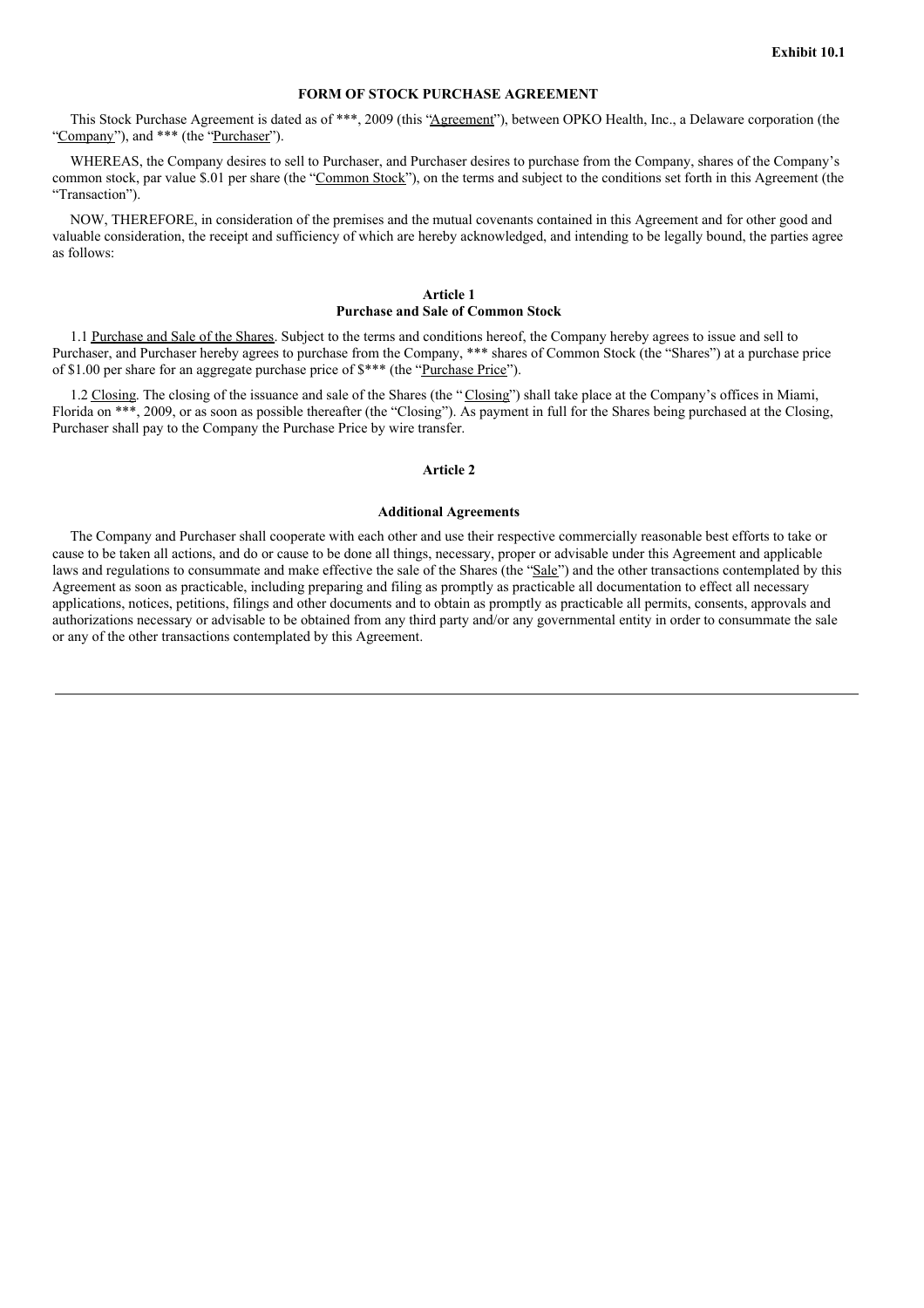#### **Article 3**

#### **Representations and Warranties of the Company**

The Company represents and warrants to Purchaser as of the date hereof as follows:

3.1 Authorization of Agreements, etc. The execution and delivery by the Company of this Agreement, the performance by the Company of its obligations hereunder, and the issuance, sale and delivery of the Shares have been duly authorized by all requisite corporate action and will not result in any violation of, be in conflict with, or constitute a default under, with or without the passage of time or the giving of notice: (a) any provision of the Company's Certificate of Incorporation, as amended, or Bylaws, as amended; (b) any provision of any judgment, decree or order to which the Company is a party or by which it is bound; (c) any material contract or agreement to which the Company is a party or by which it is bound; or (d) any statute, rule or governmental regulation applicable to the Company, except where such violation, conflict, or default would not have a material adverse effect on the Company.

3.2 Valid Issuance of Common Stock. The Shares have been duly authorized and, when issued, sold and delivered in accordance with this Agreement for the consideration expressed herein will be validly issued, fully paid and nonassessable with no personal liability attaching to the ownership thereof and will be free and clear of all liens, charges and encumbrances of any nature whatsoever except for restrictions on transfer under this Agreement and under applicable Federal and state securities laws.

3.3 Validity. This Agreement has been duly executed and delivered by the Company and constitutes the legal, valid and binding obligation of the Company, enforceable in accordance with its terms except (i) as limited by applicable bankruptcy, insolvency, reorganization, moratorium, and other laws of general application affecting enforcement of creditors' rights generally, and (ii) as limited by laws relating to the availability of specific performance, injunctive relief, or other equitable remedies.

3.4 Brokers and Finders. Neither the Company nor any of its subsidiaries, officers, directors or employees has employed any broker or finder or incurred any liability for any brokerage fees, commissions or finders' fees in connection with the Sale or the other transactions contemplated by this Agreement.

#### **Article 4**

#### **Representations and Warranties of Purchaser**

The Purchaser represents and warrants to the Company as of the date hereof as follows:

4.1 Validity. This Agreement has been duly executed and delivered by Purchaser and constitutes the legal, valid and binding obligation of Purchaser, enforceable in accordance with its terms except: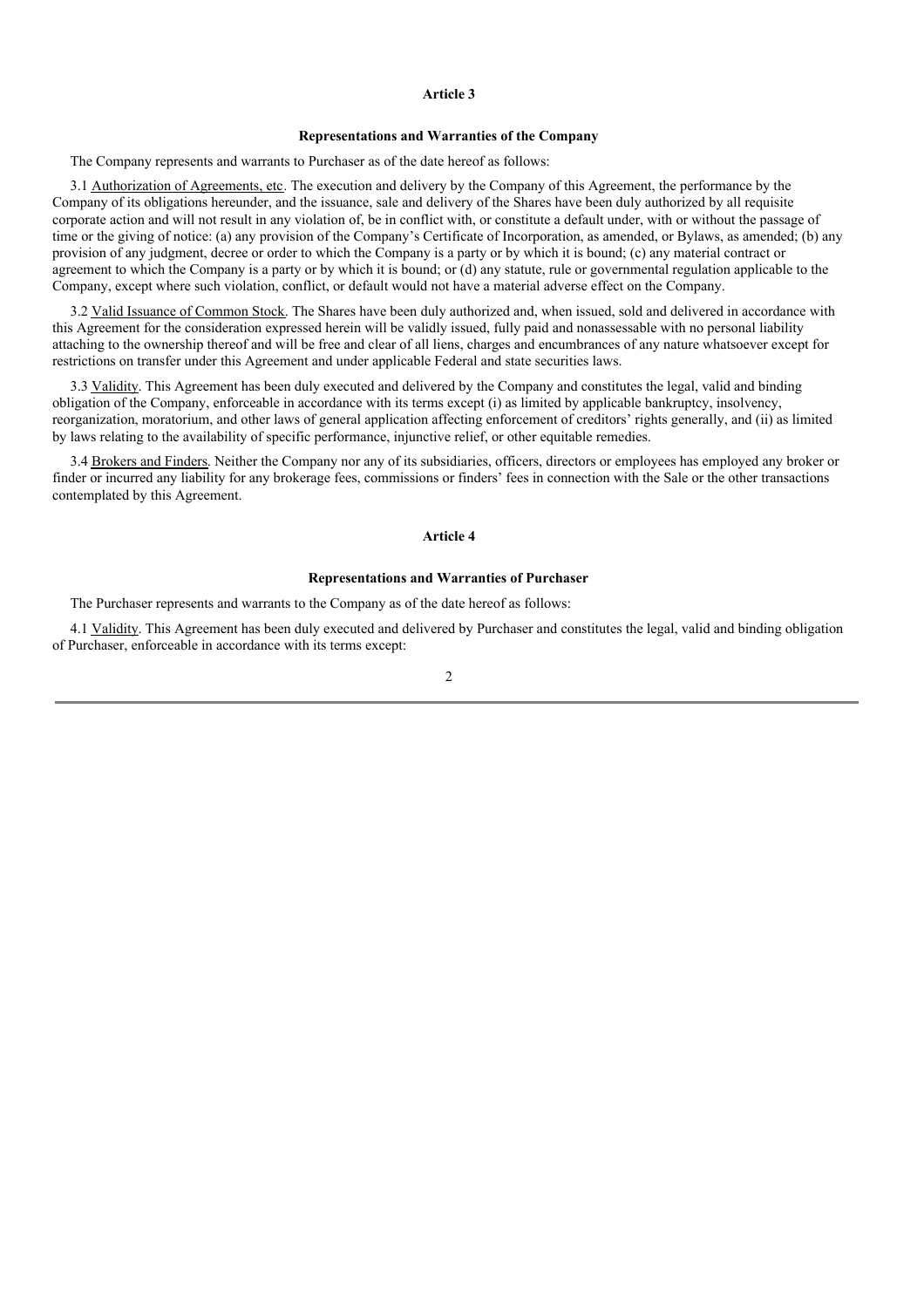(a) as limited by applicable bankruptcy, insolvency, reorganization, moratorium, and other laws of general application affecting enforcement of creditors' rights generally; and

(b) as limited by laws relating to the availability of specific performance, injunctive relief, or other equitable remedies.

#### 4.2 Investment Representations.

(a) Purchaser is an "accredited investor" within the meaning of Rule 501 of Regulation D under the Securities Act of 1933, as amended (the "Securities Act") and was not organized for the specific purpose of acquiring the Shares;

(b) Purchaser has sufficient knowledge and experience in investing in companies similar to the Company in terms of the Company's stage of development so as to be able to evaluate the risks and merits of its investment in the Company and it is able financially to bear the risks thereof;

(c) it is the present intention that the Shares being purchased by Purchaser are being acquired for Purchaser's own account for the purpose of investment and not with a present view to or for sale in connection with any distribution thereof;

(d) Purchaser understands that:

(i) the Shares have not been registered under the Securities Act by reason of their issuance in a transaction exempt from the registration requirements of the Securities Act pursuant to Section 4(2) thereof or Rule 505 or 506 promulgated under the Securities Act;

(ii) the Shares must be held indefinitely unless a subsequent disposition thereof is registered under the Securities Act or is exempt from such registration;

(iii) the Shares will bear a legend to such effect; and

(iv) the Company will make a notation on its transfer books to such effect; and

(e) the Company has made available to Purchaser all documents and information that the Purchaser has requested relating to an investment in the Company.

4.3 Brokers and Finders. The Purchaser has not employed any broker or finder or incurred any liability for any brokerage fees, commissions or finders' fees in connection with the Sale or the other transactions contemplated by this Agreement.

#### **Article 5**

#### **Miscellaneous**

5.1 Legend. Each certificate that represents Shares shall have conspicuously endorsed thereon the following legends: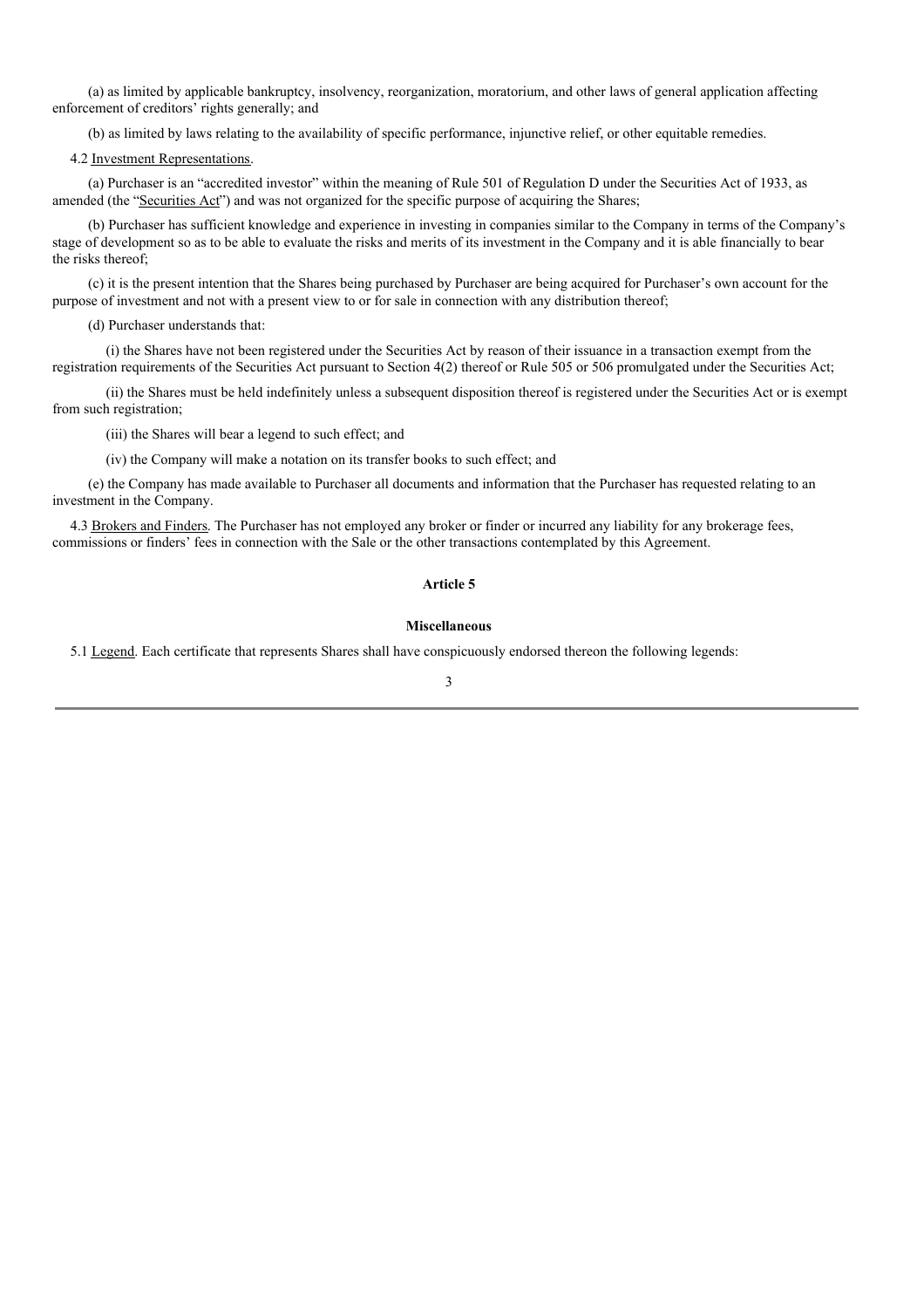THIS STOCK HAS NOT BEEN REGISTERED UNDER THE SECURITIES ACT OF 1933, AS AMENDED (THE "SECURITIES ACT"), OR ANY STATE SECURITIES LAWS. THIS STOCK MAY NOT BE OFFERED OR TRANSFERRED BY SALE, ASSIGNMENT, PLEDGE OR OTHERWISE UNLESS (A) A REGISTRATION STATEMENT FOR THE STOCK UNDER THE SECURITIES ACT IS IN EFFECT OR (B) THE COMPANY HAS RECEIVED AN OPINION OF COUNSEL, WHICH OPINION IS SATISFACTORY TO THE COMPANY, TO THE EFFECT THAT SUCH REGISTRATION IS NOT REQUIRED UNDER THE SECURITIES ACT OR THE RELEVANT STATE SECURITIES LAWS.

5.2 Brokerage. Each party hereto will indemnify and hold harmless the other against and in respect of any claim for brokerage or other commissions relative to this Agreement or to the transactions contemplated hereby, based in any way on agreements, arrangements or understandings made or claimed to have been made by such party with any third party.

5.3 Parties in Interest. All representations, covenants and agreements contained in this Agreement by or on behalf of any of the parties hereto shall bind and inure to the benefit of the respective successors and assigns of the parties hereto whether so expressed or not.

5.4 Notices. All notices, requests, consents, demands, and other communications under this Agreement shall be in writing and shall be deemed to have been duly given on the date of service if served personally on the party to whom notice is to be given, on the date of transmittal of services via telecopy to the party to whom notice is to be given (with a confirming copy delivered within 24 hours thereafter), or on the third day after mailing if mailed to the party to whom notice is to be given, by first class mail, registered or certified, postage prepaid, or overnight mail via a nationally recognized courier providing a receipt for delivery and properly addressed as follows:

If to the Company: OPKO Health, Inc. 4400 Biscayne Blvd. Suite 1180 Miami, FL 33137 Attn: Kate Inman, Esq.

If to the Purchaser: To the address specified on the signature pages hereto.

Any party may change its address for purposes of this paragraph by giving notice of the new address to each of the other parties in the manner set forth above.

5.5 Governing Law. This Agreement shall be governed by and construed in accordance with the laws of the State of Florida for all purposes and in all respects, without regard to the conflict of law provisions of such state.

5.6 Entire Agreement. This Agreement constitutes the sole and entire agreement of the parties with respect to the subject matter hereof.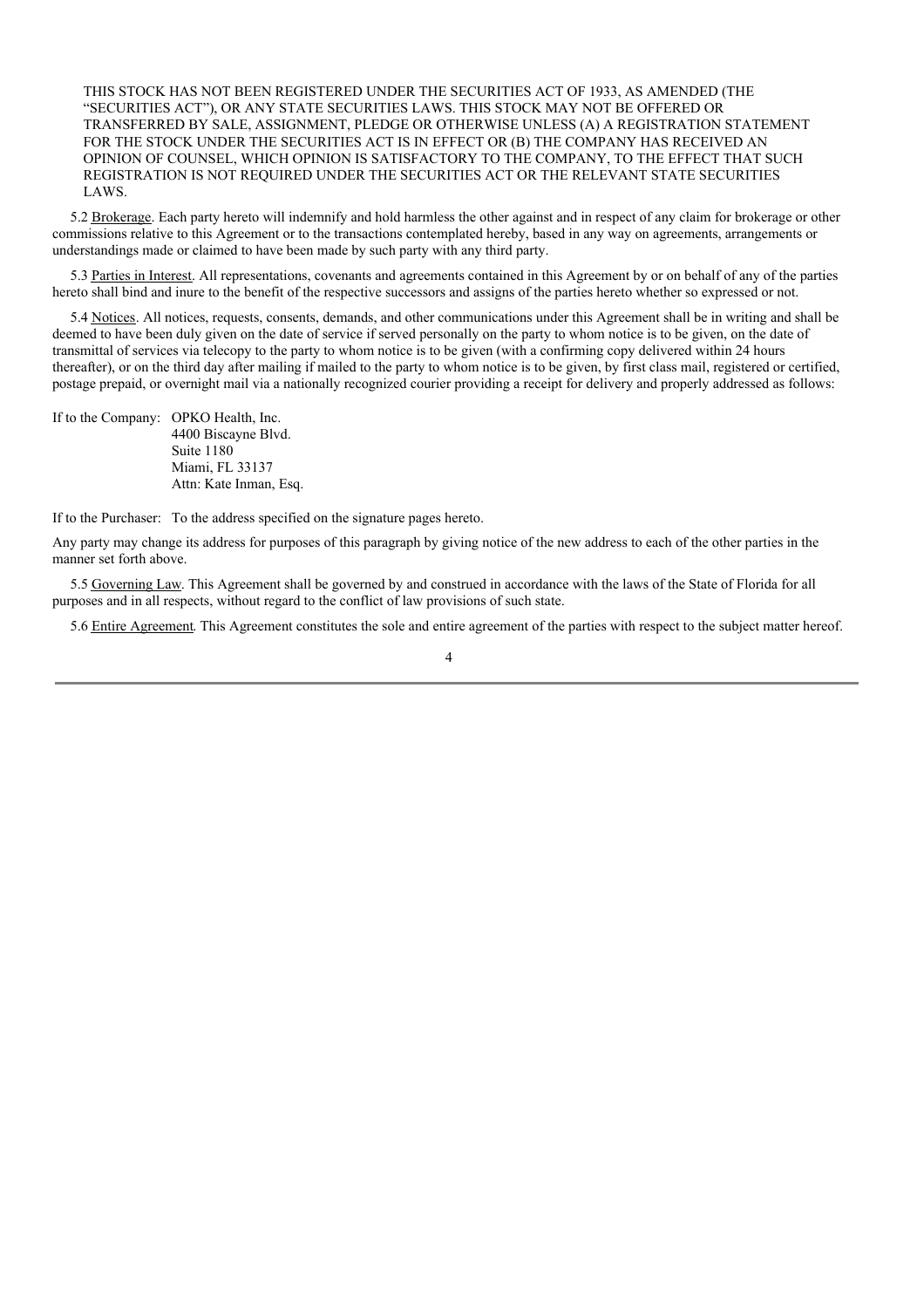5.7 Counterparts. This Agreement may be executed in two or more counterparts (including facsimiles), each of which shall be deemed an original, but all of which together shall constitute one and the same instrument.

5.8 Amendments and Waivers. This Agreement may be amended or modified, and provisions hereof may be waived, only with the written consent of the Company and the Purchaser.

5.9 Severability. If any provision of this Agreement shall be declared void or unenforceable by any judicial or administrative authority, the validity of any other provision and of the entire Agreement shall not be affected thereby.

5.10 Titles and Subtitles. The titles and subtitles used in this Agreement are for convenience only and are not to be considered in construing or interpreting any term or provision of this Agreement.

NOW THEREFORE, the Company and Purchaser have executed this Stock Purchase Agreement as of the date first above written.

OPKO HEALTH, INC.

By: /s/

Name: Title:

INVESTOR

By: /s/

Name: Title: Address: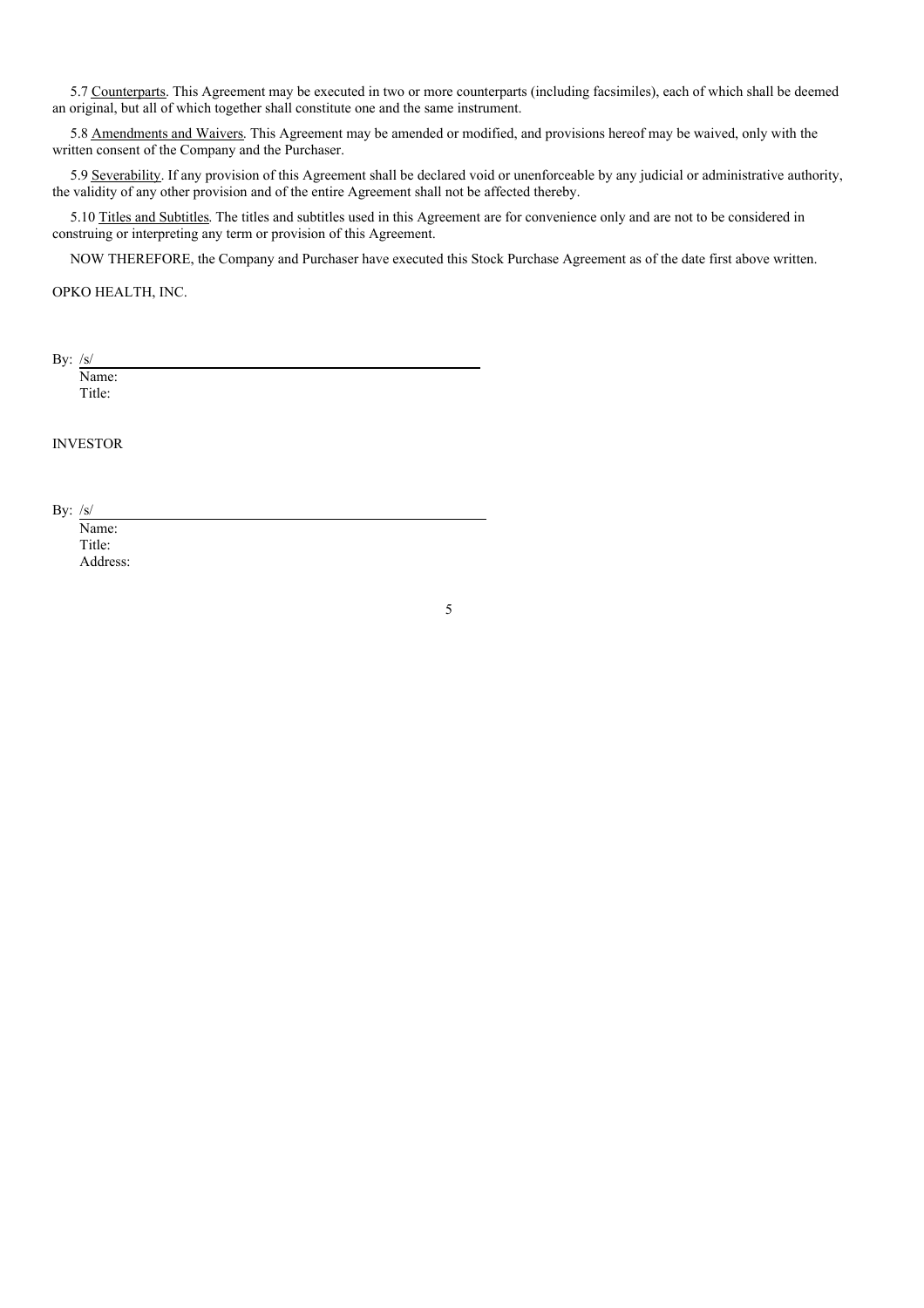# **STOCK PURCHASE AGREEMENT**

This Stock Purchase Agreement is entered into as of June 10, 2009 (this "Agreement"), among Sorrento Therapeutics, Inc., a California corporation (the "Company"), and OPKO Health, Inc. ("Buyer").

#### **Preliminary Statements**

A. The Company is engaged in the business of developing and commercializing a broad, generally applicable platform for the generation of fully human monoclonal antibodies based on its proprietary technology.

B. The Company has agreed to issue to Buyer an aggregate of 2,315,747 shares of the Company's common stock, no par value ("Company Common Stock"), and Buyer desires to purchase such shares of Company Common Stock (the "Purchased Shares") in exchange for \$2.3 million in cash (the "Purchase Price") on the terms and conditions set forth herein.

C. In connection with the transactions contemplated by this Agreement, the Company has also agreed to enter into a License Agreement with Buyer, in substantially the form attached hereto as Schedule A (the "License Agreement"), and a Shareholders' Agreement with Buyer and the other holders of the Company's outstanding capital stock, in substantially the form attached hereto as Schedule B (the "Shareholders' Agreement")

#### **Agreement**

In consideration of the preliminary statements and the respective representations and warranties, covenants and agreements contained in this Agreement, the parties agree as set forth below.

#### **ARTICLE 1**

#### **DEFINITIONS**

In addition to terms defined elsewhere in this Agreement, the following terms when used in this Agreement shall have the meanings indicated below:

"Action" means any claim, action, suit, arbitration, inquiry, proceeding or investigation by or before any Governmental Authority.

"Affiliate" of a specified Person means a Person who directly or indirectly through one or more intermediaries, controls, or is controlled by, or is under common control with the specified Person. As used in the foregoing sentence, the term "control" (including, with correlative meaning, the terms "controlling," "controlled by" and "under common control with") means the possession, directly or indirectly, of the power to direct or cause the direction of the management and policies of such Person, whether through the ownership of voting securities, by contract or otherwise, or such other relationship as, in fact, constitutes actual control.

"Company Intellectual Property" means Intellectual Property owned by the Company.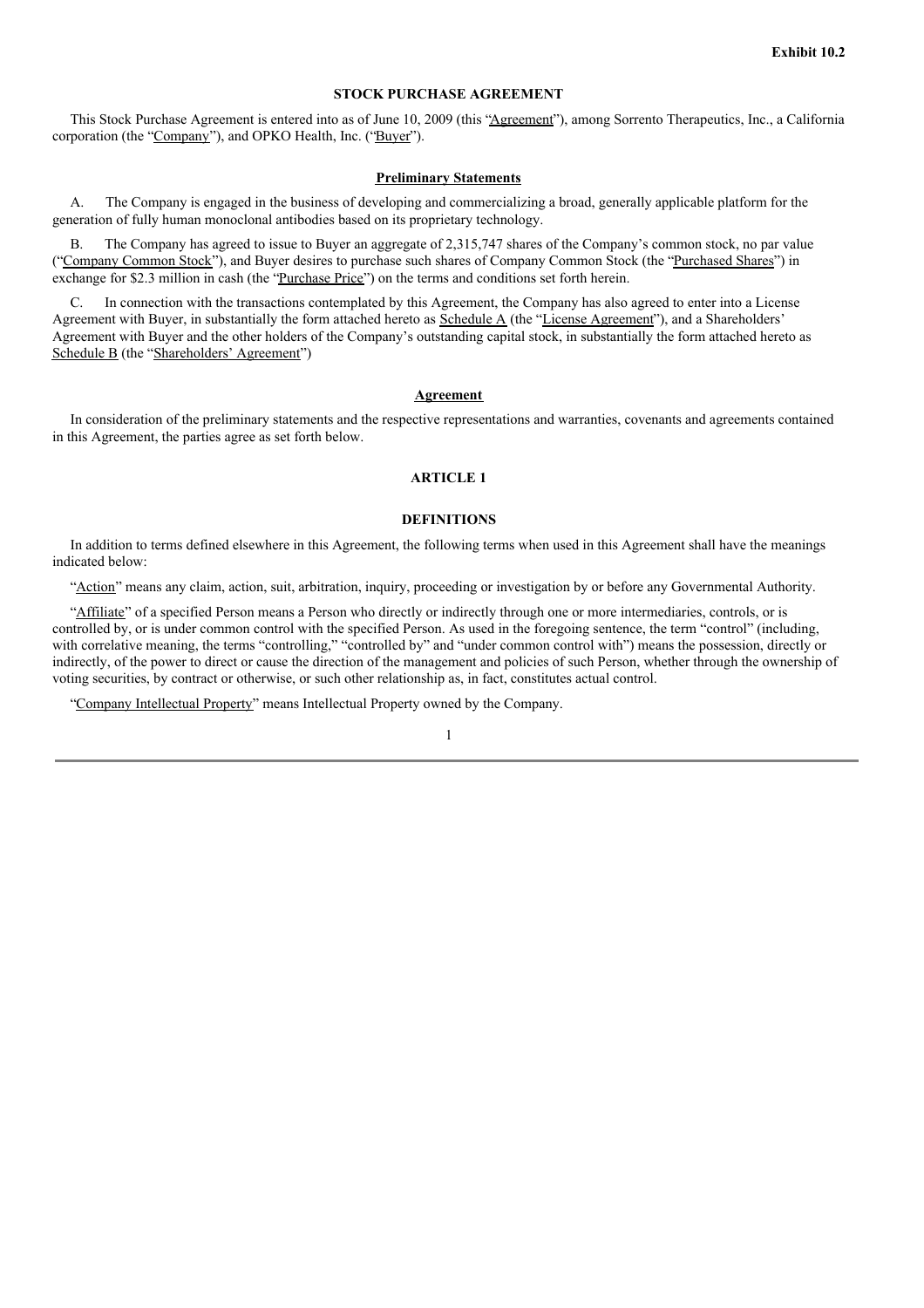"Company IP Agreements" means (a) licenses of Intellectual Property by the Company to any third party, (b) licenses of Intellectual Property by any third party to the Company, (c) agreements between the Company and any third party relating to the development or use of Intellectual Property, and (d) consents, settlements, decrees, orders, injunctions, judgments or rulings governing the use, validity or enforceability of Company Intellectual Property.

"Contracts" means all contracts, agreements, covenants, commitments and other instruments of any kind, whether oral or written, to which the Company is a party or to which any Assets of the Company are bound.

"Environmental Laws" means any Law and any enforceable judicial or administrative interpretation thereof, including any Governmental Order, relating to pollution or protection of the environment or natural resources, including, without limitation, those relating to the use, handling, transportation, treatment, storage, disposal, release or discharge of hazardous materials.

"Founders" shall mean Antonius Schuh, Steve Zaniboni, and Henry Ji.

"Governmental Authority" means any national, supranational, state, local or similar government, governmental, regulatory or administrative authority, agency or commission or any court, tribunal, or judicial or arbitral body.

"Governmental Order" means any order, writ, judgment, injunction, decree, stipulation, determination or award entered into by or with any Governmental Authority.

"Guaranty" means, as to any Person, any contract, agreement or understanding of such Person pursuant to which such Person guarantees the indebtedness, Liabilities or obligations of others, directly or indirectly, in any manner, including agreements to purchase such indebtedness, Liabilities or obligations, or to supply funds to or in any manner invest in others, or to otherwise assure the holder of such indebtedness, Liabilities or obligations against loss.

"Intellectual Property" means (a) all inventions, technology, and other intellectual property (whether patentable or unpatentable and whether or not reduced to practice), all improvements thereto, and all patents, patent applications, and patent disclosures, statutory invention registrations together with all reissuances, divisions, continuations, continuations-in-part, revisions, extensions, and reexaminations thereof and all rights therein provided by Law or international treaties and conventions; (b) all trademarks, service marks, trade dress, logos, trade names, and corporate names, together with all translations, adaptations, derivations, and combinations thereof and including all goodwill associated therewith, and all applications, registrations, and renewals in connection therewith; (c) all copyrightable works, all copyrights, and all applications, registrations, and renewals in connection therewith; (d) all trade secrets and confidential information (including databases, ideas, research and development, know-how, formulas, compositions, manufacturing and production processes and techniques, technical data, designs, drawings, and specifications); (e) all computer programs and software (including data and source and object codes and related documentation); (f) all other property rights in connection with the foregoing; and (g) all copies and tangible embodiments thereof (in whatever form or medium).

"Knowledge" means the actual knowledge of the Founders.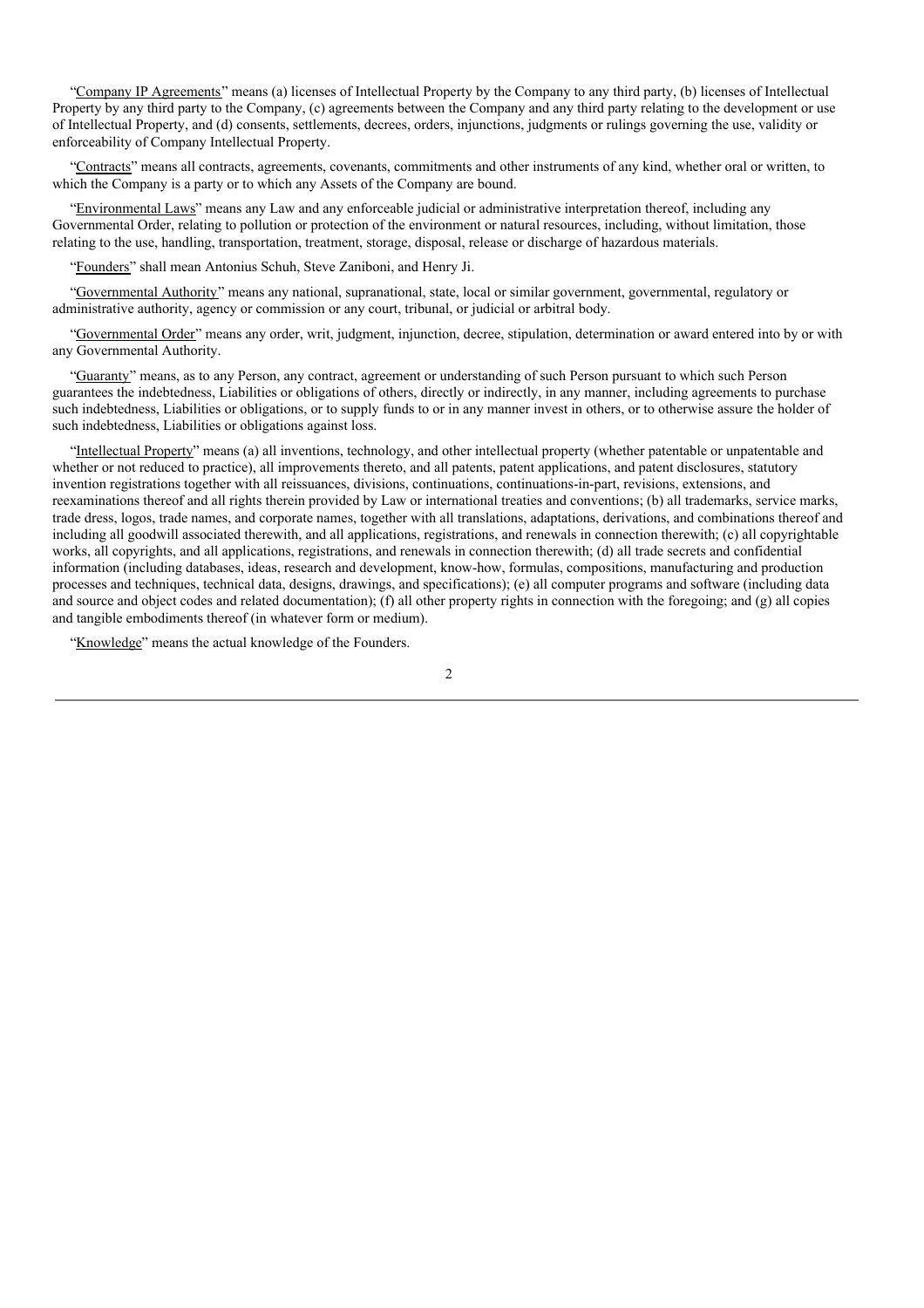"Law" means any law, statute, ordinance, rule, regulation, order, writ, judgment or decree.

"Liabilities" means any liability, debt or obligation (whether known or unknown, whether asserted or unasserted, whether absolute or contingent, whether accrued or unaccrued, whether liquidated or unliquidated and whether due or to become due), any and all Actions, damages, deficiencies, fines, penalties, interest, assessments, judgments, losses, Taxes, costs, expenses, including, without limitation, fees and disbursements of counsel and experts.

"Licensed Intellectual Property" means Intellectual Property licensed to the Company pursuant to the Company IP Agreements.

"Liens" means any liens, claims, charges, rights, pledges, security interests, mortgages, options, title defects or other encumbrances, restrictions or limitations of any nature whatsoever, including any restriction on the use, voting, transfer or other exercise of any attributes of ownership.

"Material Adverse Effect" means any change in or effect on the business of the Company that individually, or together with all other such changes and effects, is materially adverse to the business, assets (including intangible assets), liabilities (contingent or otherwise), condition (financial or otherwise) or results of operations of the Company.

"Organizational Documents" means any and all documents pursuant to which an entity is organized and/or operates under the applicable laws of its jurisdiction.

"Person" means any natural person, corporation, limited liability corporation, unincorporated organization, partnership, association, joint stock company, joint venture, trust or government, or any agency or political subdivision of any government, or any other entity.

"SEC" means the United States Securities and Exchange Commission.

"Securities Act" means the United States Securities Act of 1933, as amended, and the rules and regulations promulgated thereunder.

"Tax" means any national, state, local or other income, gross receipts, franchise, estimated, alternative minimum, add-on minimum, sales, use, transfer, registration, all gross receipts, sales, use, *ad valorem*, value added, excise, natural resources, severance, stamp, occupation, premium, windfall profit, assets, minimum income, environmental, customs, duties, real property, personal property, capital stock, social security obligations or contributions, unemployment, disability, payroll, license, employee or other withholding, or other tax or governmental charge, of any kind whatsoever, including any interest, penalties or additions to tax or additional amounts in respect of the foregoing; the foregoing shall include any transferee or secondary liability for a Tax and any liability assumed by agreement or arising as a result of being (or ceasing to be) a member of any affiliated group of corporations (or being included, or required to be included, in any tax return relating thereto).

"Transaction Documents" means this Agreement, the License Agreement, and the Shareholders' Agreement.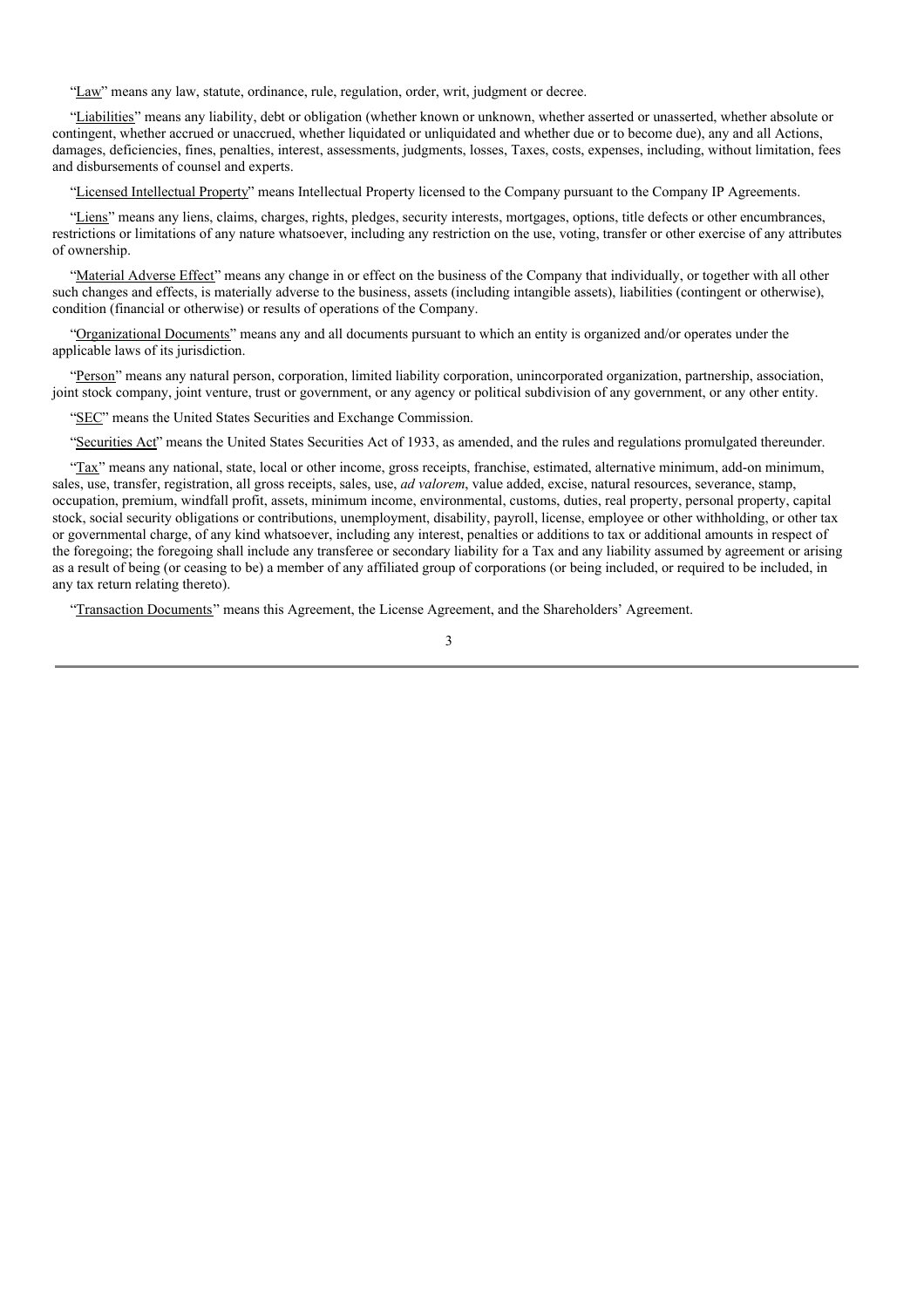### **ARTICLE 2**

# **PURCHASE OF CAPITAL; CONSIDERATION**

**2.1 Capital to be Purchased**. Subject to the terms and conditions set forth herein, at the Closing (as defined below), the Company agrees to issue to Buyer and Buyer agrees to purchase from the Company the Purchased Shares, which Purchased Shares shall equal upon closing 34.84% of the Company's issued and outstanding shares of Company Common Stock on a fully diluted basis, after giving effect to all transactions contemplated as of the Closing, and treating all options, warrants, convertible securities and rights to purchase securities of the Company, on an as-exercised and as-converted basis.

**2.2 Consideration**. In consideration of the sale of the Purchased Shares by the Company to Buyer at the Closing, Buyer shall pay or deliver to the Company the Purchase Price, via wire transfer of immediately available funds (the "Cash Consideration").

# **ARTICLE 3**

#### **REPRESENTATIONS AND WARRANTIES OF BUYER**

In order to induce the Company to enter into this Agreement and to consummate the transactions contemplated hereby, Buyer makes the representations and warranties set forth below to the Company as of the date hereof.

**3.1 Organization**. Buyer is a corporation duly organized, validly existing and in good standing under the Laws of Delaware.

**3.2 Authorization; Enforceability**. Buyer has all necessary corporate power and authority to execute and deliver the Transaction Documents, to carry out its obligations and to consummate the transactions contemplated thereby. The execution and delivery of the Transaction Documents by Buyer and the consummation by Buyer of the transactions contemplated thereby have been duly and validly authorized by all requisite corporate action.

**3.3 No Violation or Conflict**. The execution and delivery of the Transaction Documents by Buyer, the consummation by Buyer of the transactions contemplated thereby and compliance by Buyer with the provisions thereof do not and will not (a) violate or conflict with any provision of Buyer's Organizational Documents; (b) violate or conflict with any Law applicable to Buyer; and (c) with or without the passage of time or the giving of notice, result in the breach of, or constitute a default under, or give to others any right of acceleration of performance, termination, amendment or cancellation of, or result in the creation of any Lien upon any property or assets of, Buyer pursuant to any instrument, contract, obligation or agreement to which Buyer is a party or by which Buyer or its properties may be bound or effected.

**3.4 Brokers**. Buyer has not employed any financial advisor, broker or finder and has not incurred and will not incur any broker's, finder's, investment banking or similar fees, commissions or expenses, in connection with the transactions contemplated by this Agreement.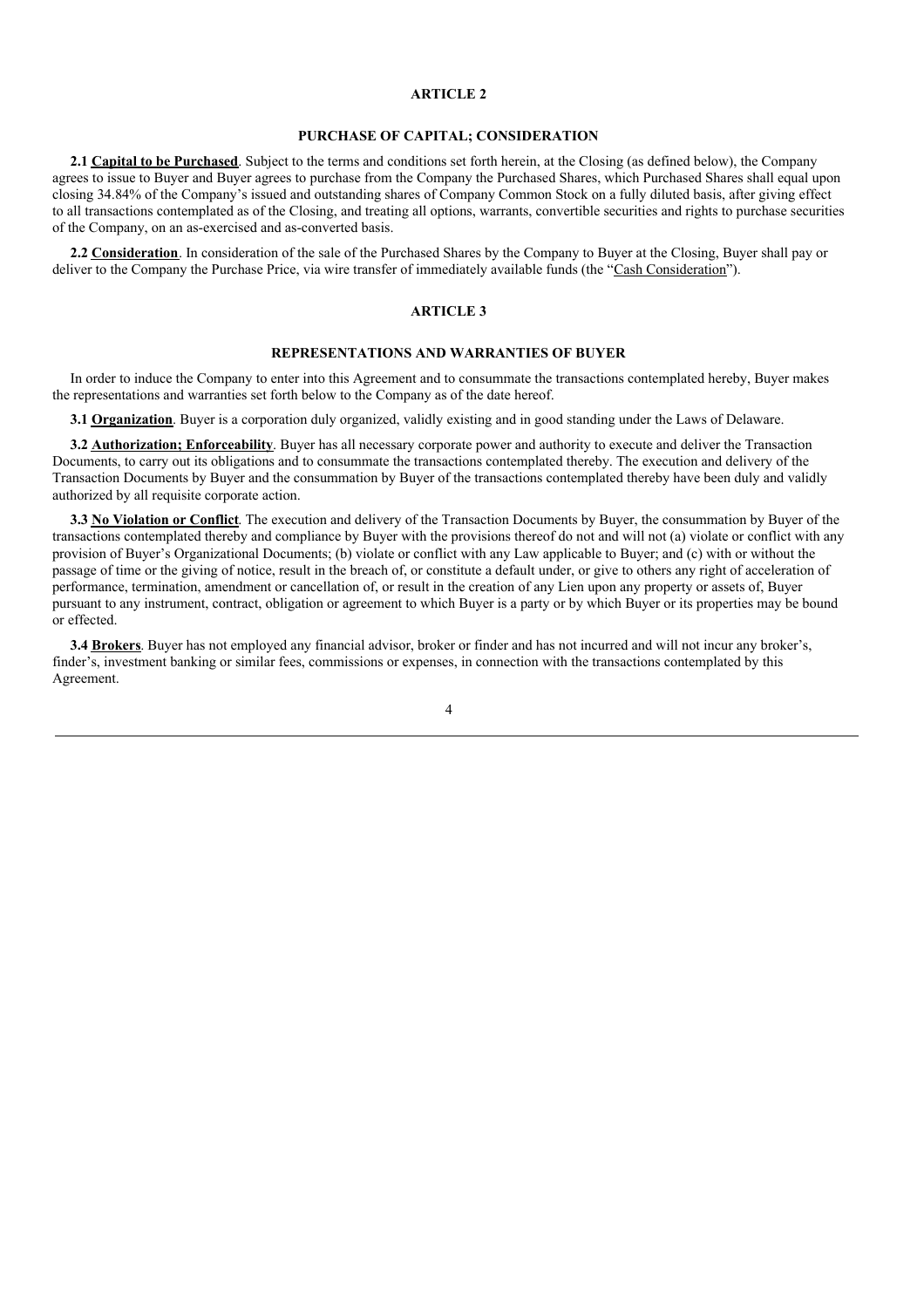**3.5 Purchase Entirely for Own Account**. The Purchased Shares to be acquired by the Buyer will be acquired for investment for the Buyer's own account, not as a nominee or agent, and not with a view to the resale or distribution of any part thereof, and the Buyer has no present intention of selling, granting any participation in, or otherwise distributing the same. By executing this Agreement, the Buyer further represents that the Buyer does not presently have any contract, undertaking, agreement, or arrangement with any person or entity to sell, transfer or grant participations to such person or entity or to any third person or entity, with respect to any of the Purchased Shares.

**3.6 Disclosure of Information**. The Buyer has had an opportunity to discuss the Company's business, management, financial affairs, and the terms and conditions of the offering of the Purchased Shares with the Company's management. The foregoing, however, does not limit or modify the representations and warranties of the Company in Article 4 of this Agreement or the right of the Buyer to rely thereon.

**3.7 Restricted Securities**. The Buyer understands that the Purchased Shares have not been, and will not be, registered under the Securities Act, by reason of a specific exemption from the registration provisions of the Securities Act which depends upon, among other things, the bona fide nature of the investment intent and the accuracy of the Buyer's representations as expressed herein. The Buyer understands that the Purchased Shares are "restricted securities" under applicable U.S. federal and state securities laws and that, pursuant to these laws, the Buyer must hold the Purchased Shares indefinitely unless they are registered with the SEC and qualified by state authorities, or an exemption from such registration and qualification requirements is available. The Buyer acknowledges that the Company has no obligation to register or qualify the Purchased Shares.

**3.8 Legends**. The Buyer understands that the Purchased Shares and any securities issued in respect of or exchange for the Purchased Shares, may bear the following legends:

THE SHARES REPRESENTED BY THIS CERTIFICATE HAVE NOT BEEN REGISTERED UNDER THE SECURITIES ACT OF 1933, AND HAVE BEEN ACQUIRED FOR INVESTMENT AND NOT WITH A VIEW TO, OR IN CONNECTION WITH, THE SALE OR DISTRIBUTION THEREOF. NO SUCH TRANSFER MAY BE EFFECTED WITHOUT AN EFFECTIVE REGISTRATION STATEMENT RELATED THERETO OR AN OPINION OF COUNSEL IN A FORM SATISFACTORY TO THE COMPANY THAT SUCH REGISTRATION IS NOT REQUIRED UNDER THE SECURITIES ACT OF 1933, AS AMENDED, OR THE COMPANY OTHERWISE SATISFIES ITSELF THAT SUCH TRANSACTION IS EXEMPT FROM REGISTRATION.

Notwithstanding the foregoing, the legend referred to in this Section 3.8 shall be removed and the Company shall issue a certificate without such legend to the holder of the Purchased Shares if such Purchased Shares are registered under the Securities Act, or if such holder provides the Company with an opinion of counsel (which may be counsel for the Company) reasonably acceptable to the Company to the effect that a public sale or transfer of such Purchased Shares may be made without registration under the Securities Act.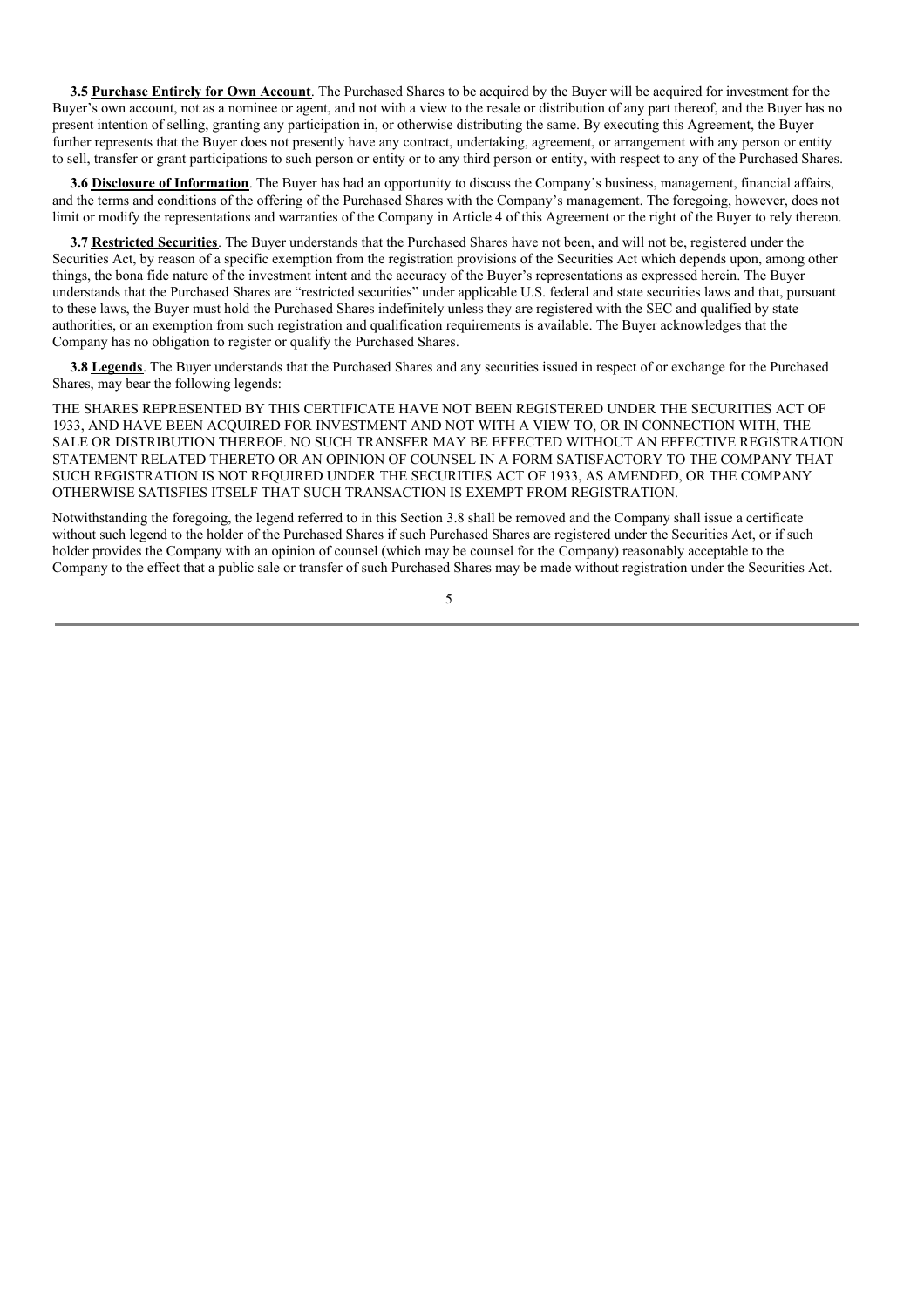**3.9 Accredited Investor**. The Buyer is an "accredited investor" as defined in Rule 501(a) of Regulation D promulgated under the Securities Act.

# **ARTICLE 4**

#### **REPRESENTATIONS AND WARRANTIES OF THE COMPANY**

In order to induce Buyer to enter into this Agreement and to consummate the transactions contemplated hereby, the Company makes the representations and warranties set forth below to Buyer as of the date hereof.

**4.1 Organization**. The Company has been duly organized and is validly existing and in good standing under the Laws of the jurisdiction of its incorporation or organization, as the case may be. The Company is duly qualified or licensed to do business, and is in good standing, in each jurisdiction where the character of the properties owned, leased or operated by it or the nature of its business makes such qualification or licensing necessary. The Company has all requisite right, power and authority to (a) own or lease and operate its properties, (b) conduct its business as presently conducted and (c) engage in and consummate the transactions contemplated hereby. The Company is not in violation of any provision of its Organizational Documents.

**4.2 Authorization; Enforceability**. The Company has all necessary corporate power and authority to execute and deliver the Transaction Documents, to carry out its obligations thereunder, and to consummate the transactions contemplated thereby. The execution and delivery of the Transaction Documents by the Company and the consummation by it of the transactions contemplated thereby have been duly and validly authorized by all requisite corporate action. This Agreement has been, and upon execution the other Transaction Documents shall have been, duly and validly executed and delivered by the Company and constitutes, and upon execution the other Transaction Documents shall constitute, the legal, valid and binding obligations of the Company, enforceable in accordance with their respective terms.

**4.3 No Violation or Conflict**. The execution and delivery of the Transaction Documents by the Company, the consummation by the Company of the transactions contemplated thereby, and compliance by the Company with the provisions thereof, do not and will not: (a) violate or conflict with any provision of the Company's Organizational Documents; (b) violate or conflict with any Law applicable to the Company; and (c) with or without the passage of time or the giving of notice, result in the breach of, or constitute a default under, or give to others any right of acceleration of performance, termination, amendment or cancellation of, or result in the creation of any Lien upon any property or assets of the Company, pursuant to any instrument, Contract, obligation or agreement to which the Company is a party or by which the Company or any of its properties may be bound or affected.

**4.4 Validity of Purchased Shares**. The Purchased Shares, when issued, sold and delivered to Buyer in accordance with the terms and for the consideration set forth in this Agreement, will be validly issued, fully paid, non-assessable and free of restrictions on transfer other than applicable federal and state securities laws, restrictions set forth in the Transaction Documents and liens or encumbrances created by or imposed by Buyer. The Purchased Shares will be issued in compliance with all applicable federal and state securities laws.

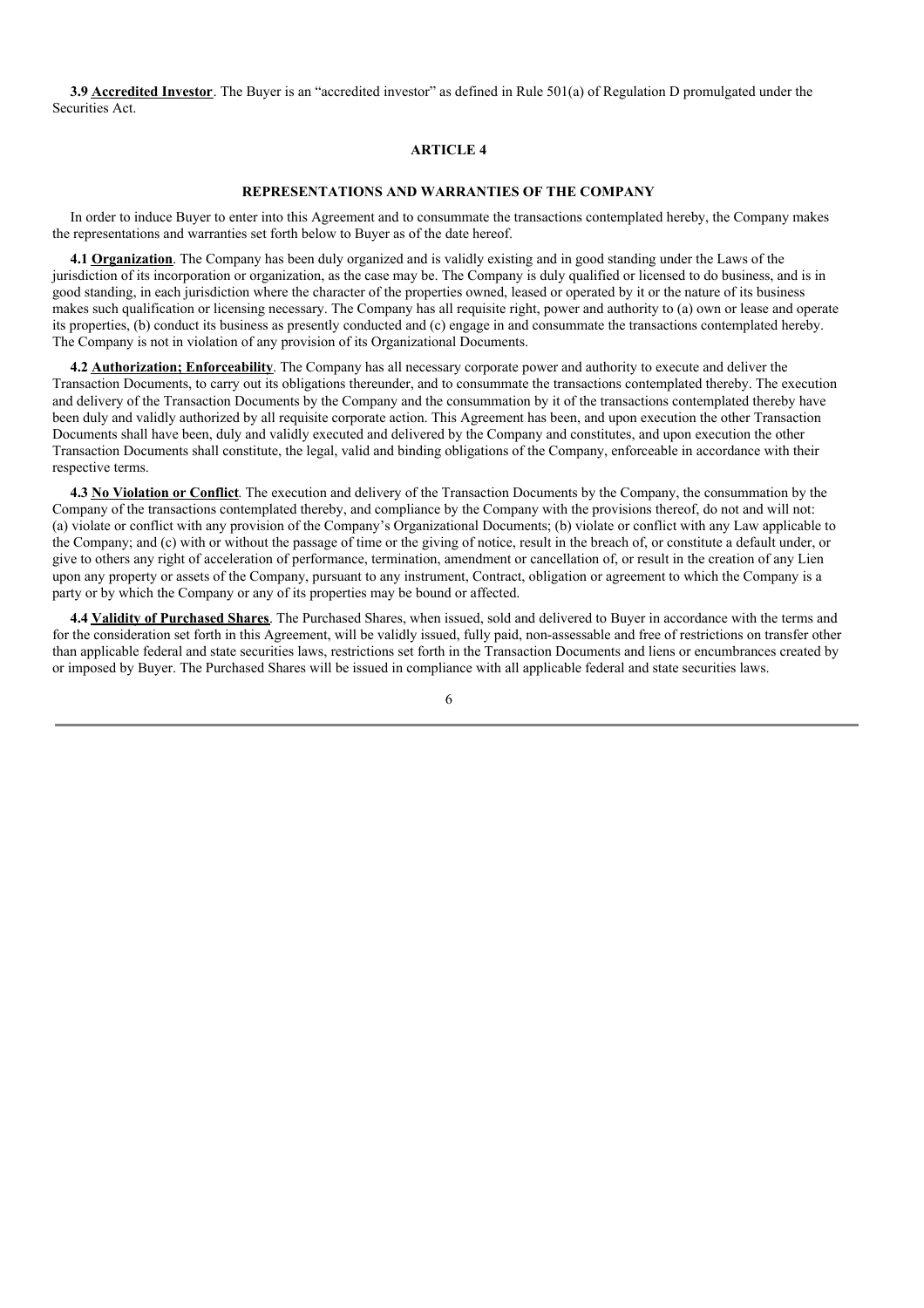**4.5 Organizational Documents and Corporate Records**. A true and complete copy of (a) the Organizational Documents of the Company, as amended, and (b) the minute books of the Company have been delivered to Buyer. Such minute books contain complete and accurate records of all meetings and other corporate actions of the board of directors, committees of the board of directors, and shareholders of the Company from the date of its incorporation to the date hereof. All matters requiring the authorization or approval of the board of directors, a committee of the board of directors, or the shareholders of the Company have been duly and validly authorized and approved by them.

**4.6 Subsidiaries**. The Company does not currently own or control, directly or indirectly, any interest in any other corporation, partnership, trust, joint venture, limited liability company, association or other business entity. The Company is not a participant in any joint venture, partnership or similar arrangement.

**4.7 Capitalization**. Schedule 4.7 describes the equity capitalization of the Company immediately prior to, and after, Closing, including without limitation, the number of authorized shares of capital stock, the number of outstanding shares, the names of the holders thereof and the amount of shares held by each such holder. All of the issued and outstanding shares of capital stock (i) have been duly authorized and validly issued and are fully paid and non-assessable and (ii) were issued in compliance with all applicable laws concerning the issuance of the securities. None of the issued and outstanding shares of capital stock were issued in violation of any Law, preemptive rights or rights of first refusal or other agreement or rights. No written or oral agreement or understanding with respect to the disposition of the Company's shares of capital stock or any rights therein, other as may be contained in the Transaction Documents, exists.

**4.8 Rights, Warrants, Options**. The Company has reserved 10,000,000 shares of Company Common Stock for issuance to officers, directors, employees and consultants of the Company pursuant to its 2009 Equity Incentive Plan, which has been duly adopted by the Company's board of directors and shareholders (the "Stock Plan"). Of such reserved shares of Company Common Stock, no options to purchase shares have been granted or are currently outstanding. The Company has furnished Buyer complete and accurate copies of the Stock Plan and forms of agreement approved for use thereunder. Other than as may be contained in the Transaction Documents or as described in Schedule 4.7, there are no equity interests, stock options, warrants, notes, convertible securities, rights of first refusal, preemptive rights, subscription rights, stock appreciation, phantom stock or other rights, arrangements or commitments of any character outstanding to which the Company is a party or by which the Company is bound or relating to the Company's issued or unissued capital stock, or equity interests of the Company or obligating the Company to issue, sell, or redeem any capital stock or other equity interests in the Company. Except for the Transaction Documents, there are no voting trusts, shareholder agreements, proxies or other agreements or understandings in effect with respect to the Company's capital stock. There are no outstanding contractual obligations of the Company to provide funds to, or make any investment (in the form of a loan, capital contribution or otherwise) in any other Person.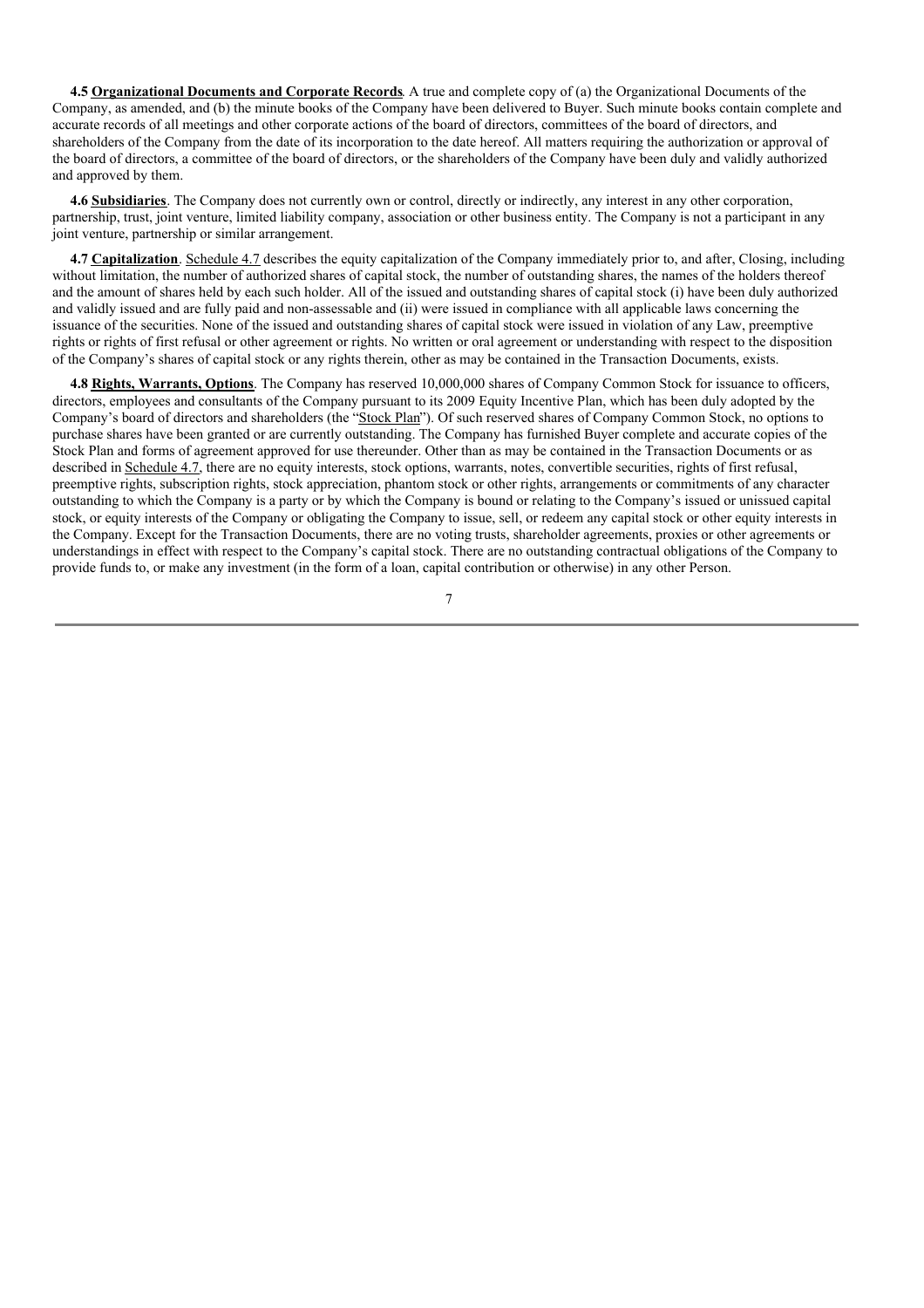**4.9 Financial Statements; Books and Records**. The books of account and other financial records of the Company are in all material respects complete and correct, and do not contain or reflect any material inaccuracies or discrepancies and have been maintained in accordance with good business and accounting practices.

**4.10 Absence of Undisclosed Liabilities**. The Company does not have any Liabilities or commitments of any nature whatsoever, whether accrued, absolute, contingent or otherwise, other than those incurred in the ordinary course of business consistent with past practice and which do not and could not, individually or in the aggregate, have a Material Adverse Effect or otherwise prevent or materially delay the Company from performing its obligations under the Transaction Documents.

**4.11 Accounts and Notes Receivable and Payable**. Set forth on Schedule 4.11 is a true and complete list of unpaid accounts, Liabilities, and notes receivable owing to and owed by the Company as of the date hereof. All of such accounts and notes receivable and payable constitute only bona fide, valid and binding claims arising in the ordinary course of the Company's business, subject, with regard to receivables to no valid defenses, counterclaims or setoffs.

**4.12 Tax Matters**. All Tax returns and other similar documents required to be filed with respect to the Company have been timely filed with the appropriate Governmental Authorities in all jurisdictions in which such returns and documents are required to be filed, all of the foregoing are true, correct and complete and reflect accurately all liabilities for Taxes of the Company for the periods to which such returns and documents relate, and all amounts shown as owing thereon have been paid. No claims or deficiencies have been asserted against the Company with respect to any Taxes which have not been paid or otherwise satisfied or for which accruals or reserves have not been made in the Financial Statements, and there exists no reasonable basis for the making of any such claims. There are no tax liens on any asset of the Company. The Company has not waived any restrictions on assessment or collection of Taxes or consented to the extension of any statute of limitations relating to taxation. The Company has not incurred or will incur any liability, contingent or otherwise, relating to Taxes or otherwise, in connection with the transactions contemplated hereby.

**4.13 Assets**. The Company owns, leases or has the legal rights to use all properties and assets (tangible and intangible), including the Company Intellectual Property, used or intended to be used in the conduct of the Company's business (the "Assets"). The Company has good and marketable title or leasehold interest to each Asset, free and clear of all Liens.

**4.14 Intellectual Property**. (a) Schedule 4.14(a) sets forth a true and complete list of (i) all patents and patent applications, registered trademarks and trademark applications, registered copyrights and copyright applications included in the Company Intellectual Property and the Licensed Intellectual Property, and (ii) all Company IP Agreements.

(b) The Company is the sole and exclusive owner of the entire right, title and interest in and to the Company Intellectual Property free and clear of all Liens, and has a valid and exclusive license to use the Licensed Intellectual Property in connection with the Company's business. The Company is the record owner of all Company Intellectual Property with each applicable governmental authority. The Company is entitled to use all Company Intellectual Property and Licensed Intellectual Property in the continued operation of the Company's business without limitation, subject only to the terms of the Company IP Agreements.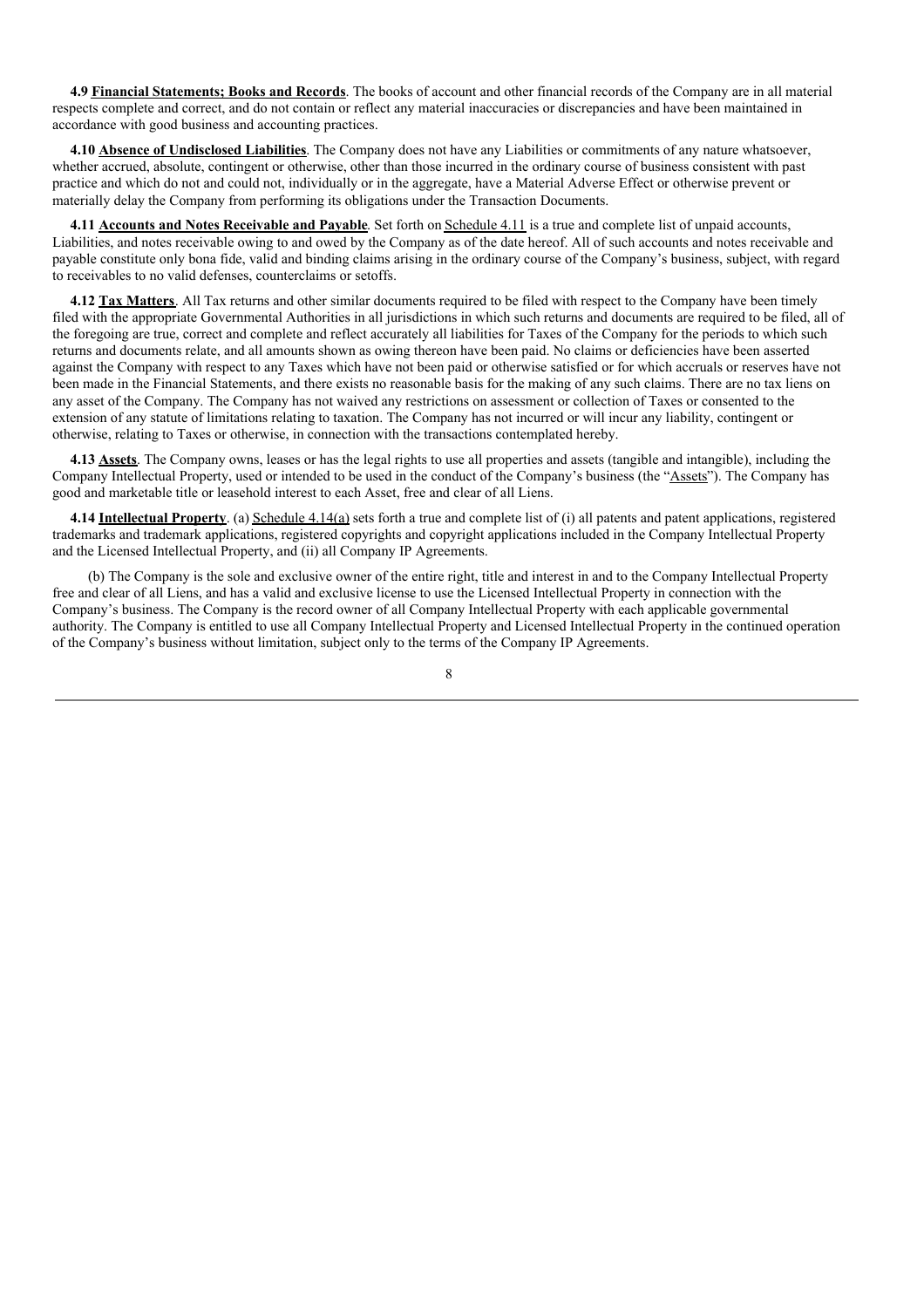(c) The Company Intellectual Property and the Licensed Intellectual Property have not been adjudged invalid or unenforceable in whole or in part, and are valid and enforceable. There have been no claims made or, to the Company's Knowledge, threatened against Company or the Founders, or to its Knowledge, any third party owner of Licensed Intellectual Property asserting any grounds of invalidity, abuse, misuse or unenforceability of any Company Intellectual Property or Licensed Intellectual Property and no grounds for any such claims exist.

(d) To the Knowledge of the Company, the conduct of the Company's business as currently conducted or proposed to be conducted does not infringe, violate or misappropriate the Intellectual Property of any third party, and no Action alleging any of the foregoing are pending, and no Action has been asserted or, to the Company's Knowledge, threatened against any Founder or the Company alleging any of the foregoing.

(e) The Company, or any third party owner of Licensed Intellectual Property, has not made any claim of any infringement, violation or misappropriation by others of the Company Intellectual Property or the Licensed Intellectual Property or interests therein and no grounds for any such claims exist.

(f) Except as contemplated by the License Agreement, no interest in any of the Company's Intellectual Property has been assigned, transferred, licensed or sublicensed by the Company to any Person.

(g) There have been no claims made or threatened against the Company or any third party owner challenging the complete and exclusive ownership of or the right to use the Company Intellectual Property or Licensed Intellectual Property, or suggesting that any other Person has any claim of legal or beneficial ownership with respect thereto.

(h) The Company is currently in compliance in all material respects with all applicable legal requirements (including timely payment of filing, examination, maintenance and legal fees) necessary to protect the Company Intellectual Property or Licensed Intellectual Property.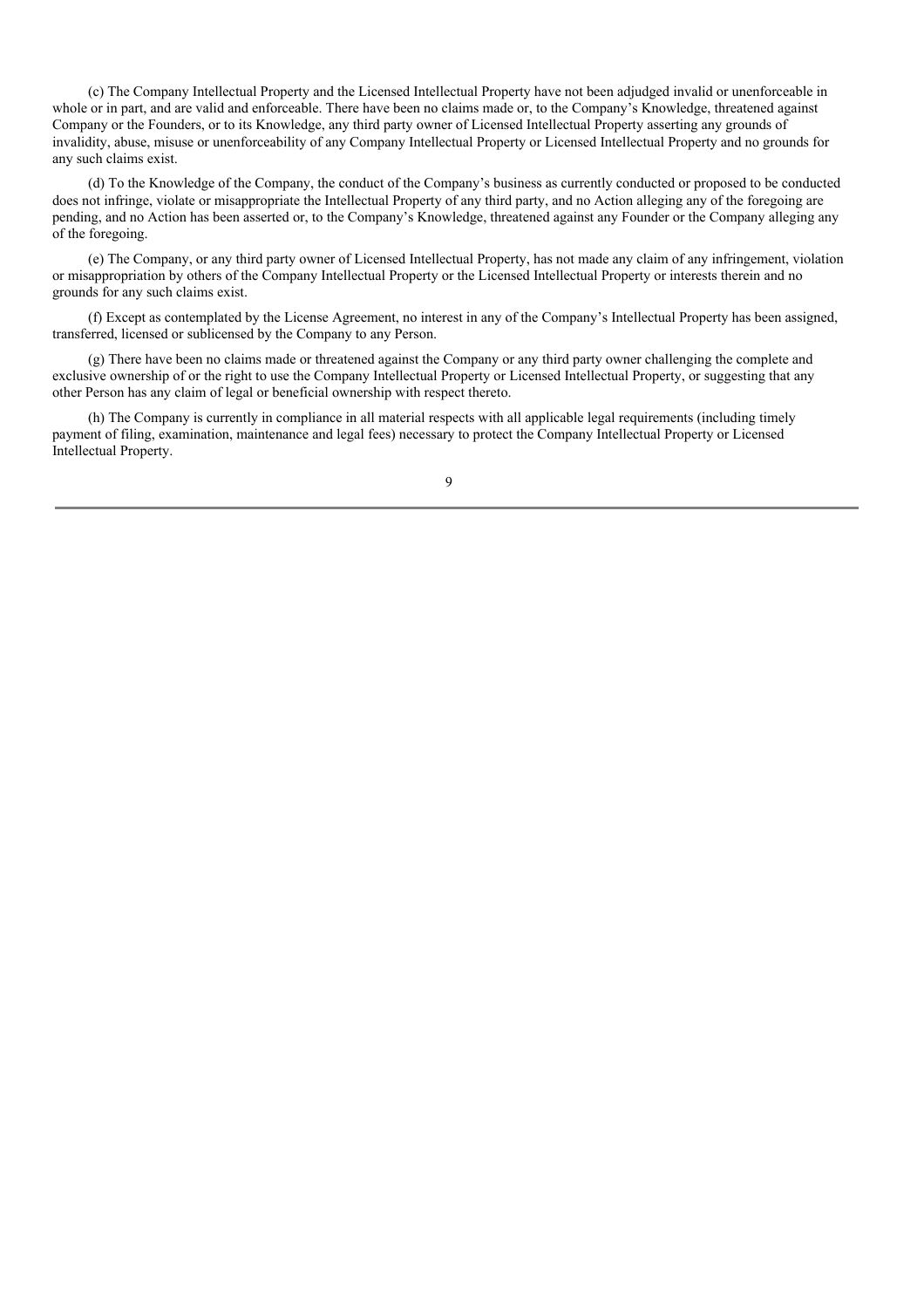(i) The Company has not been and will not be required, for the conduct of its business as currently conducted and as currently proposed to be conducted, to utilize any inventions or other intellectual or other property of any Founders, employees, agents or independent contractors of the Company made prior to their employment or other engagement by the Company or other than as part of such employment or engagement for and on behalf of the Company. To the Company's Knowledge, at no time during the conception, reduction to practice or development of any of the Company Intellectual Property (whether prior to or during the employment or engagement of any such person by the Company) was any developer, inventor or other contributor to such Company Intellectual Property (1) operating under any grants from any governmental entity or agency, hospital, academic institution or private or other source (any of the above or sub-division or sub-entity thereof, an "Institution"), performing research sponsored by any Institution or subject to any employment, consulting, staff or faculty member or other engagement agreement or arrangement (whether full-time or part-time) or invention assignment or nondisclosure agreement or other obligation with any third party that would adversely affect the Company's rights in such Company Intellectual Property, (2) using any facilities of any Institution in connection with any such conception or development of any such Company Intellectual Property, or utilizing in connection therewith any time which his relationship or engagement with any Institution warranted to be devoted to such Institution or to his activities therein or for which he was receiving compensation from such Institution, (3) researching, developing, teaching, using or otherwise being involved, in connection with his relationship or engagement with any Institution, in any matter that relates to any such Company Intellectual Property, or (4) otherwise engaged in any activity in connection with his relationship or engagement with any Institution that might serve as a basis for any claim by any Institution with respect to any rights in any such Company Intellectual Property. Without derogating in any manner from any other representation or warranty made herein, no Institution has any rights of any kind in any of the Company Intellectual Property.

(j) None of the Founders or the Company's employees are obligated under any contract (including licenses, covenants, or commitments of any nature) or other agreement, or subject to any judgment, decree, or order of any court or administrative agency, that would interfere with the use of such individual's full time efforts to promote the interests of the Company or that would interfere with or restrict the Company's business as proposed to be conducted. Neither the execution nor delivery of this Agreement, nor the carrying on of the Company's business as presently conducted, will conflict with or result in a breach of the terms, conditions, or provisions of, or constitute a default under, any contract, covenant, or instrument under which any of such individual is now obligated.

**4.15 Real Property**. The Company does not own or lease any real property.

**4.16 Compliance with Environmental Laws**. The Company is in compliance with, and for the past three years has been in compliance with, all Environmental Laws. There have been no Governmental Orders issued against the Company for impairment, damage, injury or adverse effect to the environment or public health and, to the Knowledge of the Company, there have been no private complaints with respect to any such matters, and there are no circumstances that would form the basis of any such Governmental Orders.

#### **4.17 Employment Matters**.

(a) The Company does not have any employees. The Company has not agreed to or entered into any employment, consulting, severance or indemnification arrangements, agreements, or understandings between the Company and any other Person.

(b) The Company has not established or sponsored, and does not maintain, any employee benefit plan that is subject to the Employee Retirement Income Security Act of 1974, as amended.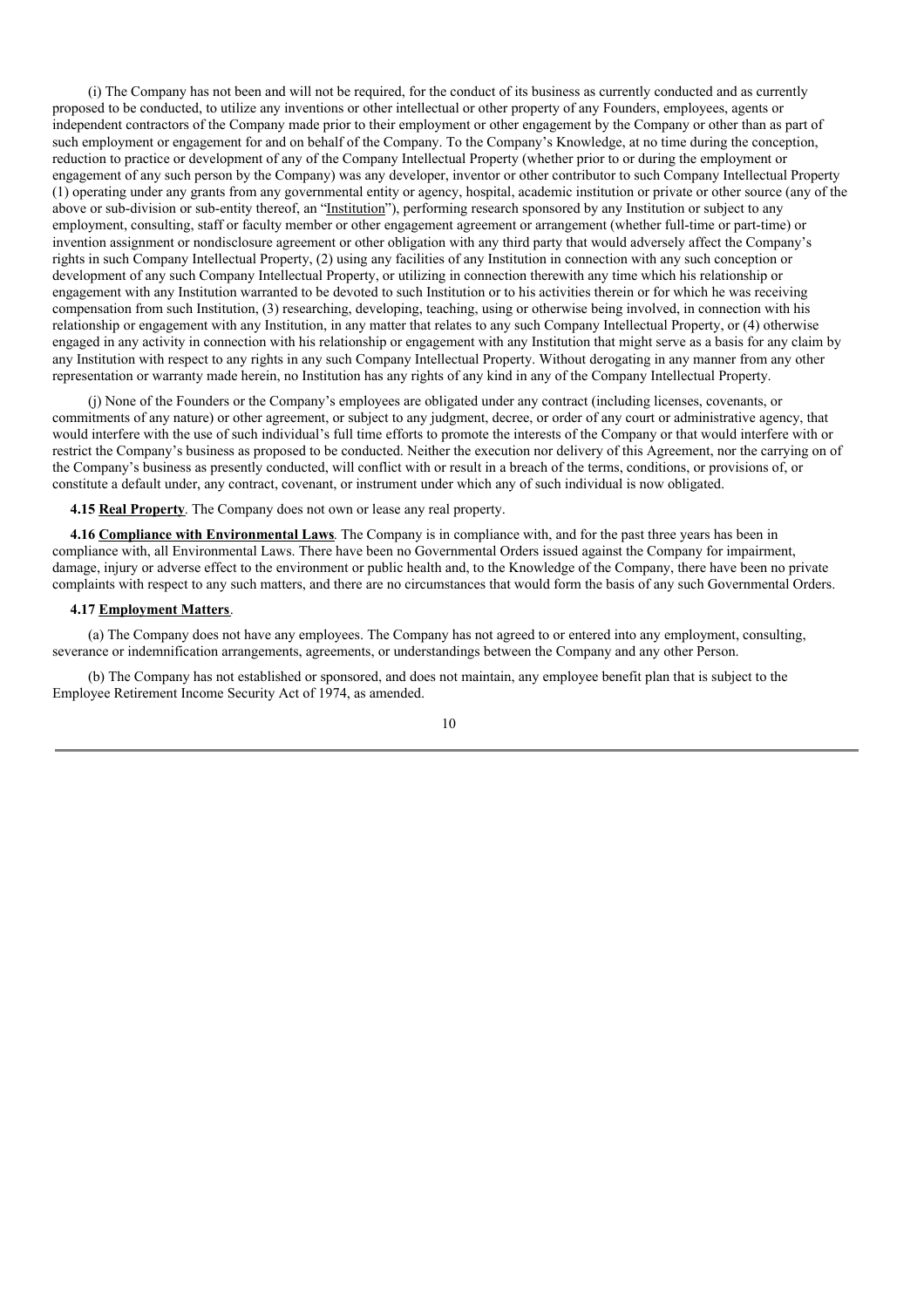**4.18 Contracts**. Schedule 4.18 sets forth a list of all Company Contracts. Each of the Contracts are in full force and effect and are the valid and legally binding obligations of the Company and, to the Company's Knowledge, are valid and legally binding obligations of the counterparties thereto. The Company is not in breach or violation of, or default under, any of the Contracts, and to the Knowledge of the Company, no counterparty is in breach or violation of, or default under, any Contract. The Company has not received any claim of default and no event has occurred which with the giving of notice or lapse of time or both would constitute such a default. The Company has previously delivered to Buyer true, complete and correct copies of all Contracts.

**4.19 Related Parties**. There are no agreements, understandings, or proposed transactions between the Company and any of its shareholders, employees, officers, or directors, or their affiliates. The Company is not indebted, directly, or indirectly, to the Company's shareholders, consultants, or employees (prospective or otherwise), or to their respective affiliates, spouses, or children. Except as set forth on Schedule 4.19, none of the Company's shareholders, consultants, employees (prospective or otherwise), or their respective affiliates, spouses or children are, directly or indirectly, indebted to the Company or, to the Company's knowledge, have any direct or indirect ownership interest in (i) any firm or corporation with which the Company is affiliated or with which the Company has a business relationship or (ii) any firm or corporation which competes or will compete with the Company, other than ownership positions in publicly traded companies not exceeding two percent of the outstanding capital stock thereof.

**4.20 Compliance with Laws**. The Company is, and has at all times, been in compliance with all Laws applicable to it, its business or properties and the Company has not received notification from any Governmental Authority asserting that it is not in compliance with or has violated any Laws, or threatening to revoke any authorization, consent, approval, franchise, license, or Permit, and the Company is not subject to any Governmental Order, agreement or consent decree with any Governmental Authority arising out of previously asserted violations.

**4.21 Insurance**. The Company has in full force and effect fire, general liability, and casualty insurance policies with extended coverage, in such amounts (subject to reasonable deductions) as customarily carried by similar companies at equivalent stages of development.

**4.22 Governmental Consents and Filings**. No consent, approval, order, or authorization of, or registration, qualification, designation, declaration, or filing with, any federal, state, or local governmental authority on the part of the Company is required in connection with the consummation of the transactions contemplated by this Agreement, except for any filings pursuant to applicable state securities laws and Regulation D of the Securities Act.

**4.23 Governmental Authorizations**. The Company has all authorizations, consents, approvals, franchises, licenses and permits required under applicable Law (including Environmental Law) for the ownership of the Company's properties, the operation of its business as presently conducted and proposed to be conducted, and the possession, use and sale of hazardous materials (collectively, the "Permits"). No suspension, nonrenewal or cancellation of any of the Permits is pending or threatened, and there is no reasonable basis therefor. The Company is not in conflict with, or in default or violation of, any Permit.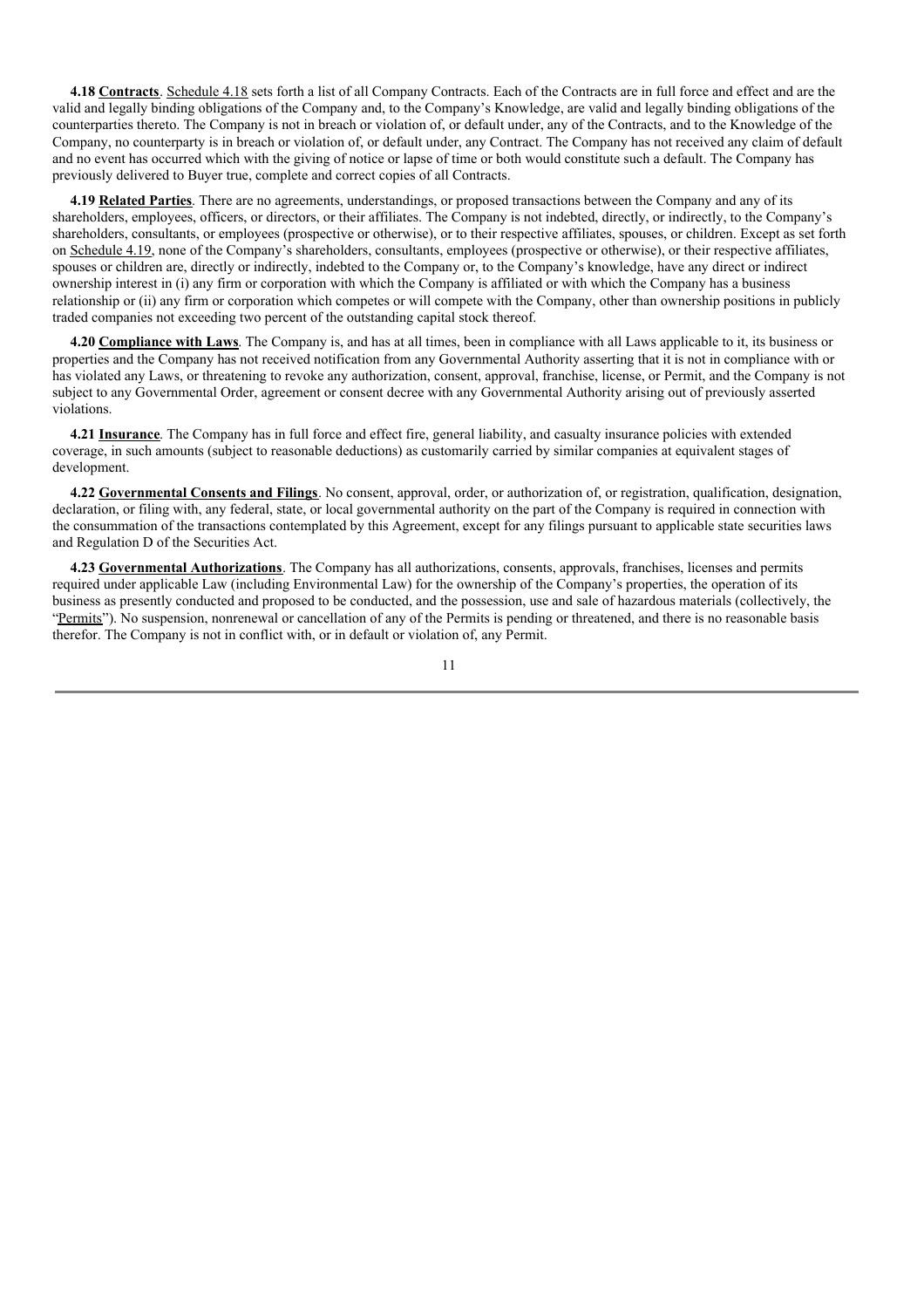**4.24 Legal Proceedings**. There is no Action, mediation or out-of-court settlement negotiation by or against the Company or affecting any of the Assets or business of the Company or pending, or to the Knowledge of the Company, threatened. No person who is or was a director or officer of the Company is a party to any pending or threatened Action, mediation or out-of-court settlement negotiation in their capacity as directors or officers of the Company. Neither the Company, nor any Asset is subject to any Governmental Order, nor is any Governmental Order threatened or pending.

**4.25 Brokers**. The Company has not employed any financial advisor, broker or finder or incurred and will not incur any broker's, finder's, investment banking or similar fees, commissions or expenses in connection with the transactions contemplated by this Agreement.

#### **ARTICLE 5**

### **ADDITIONAL COVENANTS AND AGREEMENTS**

**5.1 Board Observer**. At all times when Buyer is a shareholder of the Company and is not otherwise represented on the Company's board of directors, the Company shall invite a representative of Buyer to attend all meetings of the Company's board of directors (and committees thereof) in a nonvoting observer capacity and, in this respect, shall give such representative copies of all notices, minutes, consents, and other materials that it provides to its directors at the same time that such materials are given to such directors; provided, however, that such representative may be excluded from access to any material or meeting or portion thereof, solely to the extent the Company reasonably believes, upon advice of counsel, that access to such information or attendance at such meeting or portion thereof could adversely affect the attorney-client privilege between the Company and its counsel. Buyer agrees, and any representative of Buyer will agree, not to disclose any confidential information provided to or learned by it in connection with Buyer's rights pursuant to this Section 5.1.

**5.2 Indemnification for Finder's Fee**. Buyer agrees to indemnify and hold harmless the Company from any liability for any commission or compensation in the nature of a finder's fee (and the costs and expenses of defending against such liability) for which Buyer or any of its Affiliates is responsible.

**5.3 Negotiation Period**. During the period commencing on the date of Closing and ending one hundred twenty (120) days thereafter (the "Negotiation Period"), the Company agrees to negotiate in good faith with respect to, and to use commercially reasonable efforts to enter into definitive agreements relating to, a reverse merger transaction (the "Transaction") with QuikByte Software, Inc. ("QuikByte"), on substantially the terms set forth in the non-binding term sheet attached hereto as Schedule C; provided, however, that in the event that, as of the expiration of the Negotiation Period, the Company and QuikByte have not entered into definitive agreements relating to the Transaction but are working in good faith to do so, the Negotiation Period shall automatically be extended for an additional period of reasonable duration so to allow for the completion and execution of such definitive agreements relating to such Transaction.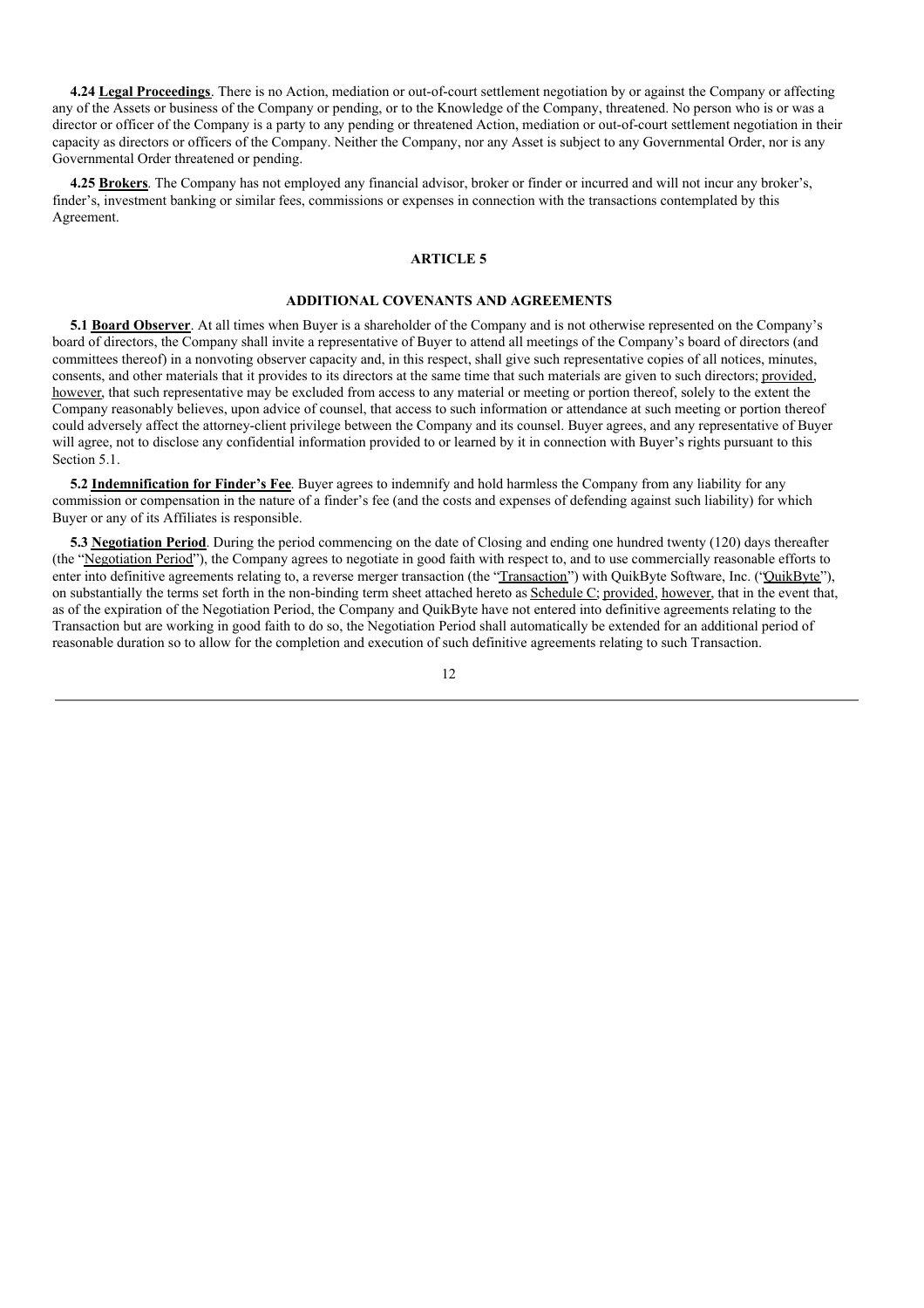### **ARTICLE 6**

#### **INDEMNIFICATION**

**6.1 Investigation**. The representations, warranties, covenants and agreements set forth in this Agreement shall not be affected or diminished in any way by any investigation (or failure to investigate) at any time by or on behalf of the party for whose benefit such representations, warranties and covenants were made.

**6.2 Survival of the Representations and Warranties**. The representations and warranties contained in this Agreement shall survive the Closing and shall expire and be of no further force or effect as of the first anniversary of the Closing (the "Termination Date"); provided, however, that if written notice of a claim has been given to the Company prior to such Termination Date, then the relevant representations and warranties shall survive as to such claim until such claim has been finally resolved.

#### **6.3 Indemnification**.

(a) Indemnification. The Company agrees to indemnify and hold harmless Buyer and its Affiliates and their successors and assigns (the "Buyer Indemnified Parties") who were or are a party, or are threatened to be made a party, to any threatened, pending or completed Claim (as defined below) from any and all demands, claims, losses, liabilities, damages, costs, and expenses whatsoever (including, without limitation, any fines, penalties, reasonable fees and disbursements of counsel incurred by the Buyer Indemnified Parties in investigating or defending any such Claim, and other reasonable expenses incurred investigating and defending any of the foregoing or enforcing this Article 6), sustained or incurred by a Buyer Indemnified Party resulting from or arising in connection with any inaccuracy in or breach of any of the representations or warranties of the Company set forth in this Agreement.

#### (b) Indemnification Procedure.

(i) Promptly after a Buyer Indemnified Party obtains knowledge of the commencement of any third party Action or of the occurrence of any event or the existence of any state of facts which may become the basis of a third party claim (any such Action or event or state of facts being hereinafter referred to in this Section 6.3 as a "Claim"), in respect of which a Buyer Indemnified Party is entitled to indemnification under this Agreement, the Buyer Indemnified Party shall notify the Company of such Claim in writing; provided, however, that any failure to give notice (A) will not waive any rights of the Buyer Indemnified Parties and (B) will not relieve the Company of its obligations as provided in this Section 6.3 except to the extent that such failure materially prejudices the defense of such Claim. With respect to any Claim as to which such notice is given, the Company may elect to assume and control the defense or otherwise settle such Claim; provided, however, that in the event of any such election the Buyer Indemnified Party (1) shall be permitted to join the defense and settlement of such Claim and to employ counsel reasonably satisfactory to it at its expense, and (2) shall cooperate fully with the Company in the defense and any settlement of such Claim in any manner reasonably requested by the Company. The Company shall not make any settlement of any claims without the written consent of the Buyer Indemnified Party, which consent shall not be unreasonably withheld or delayed.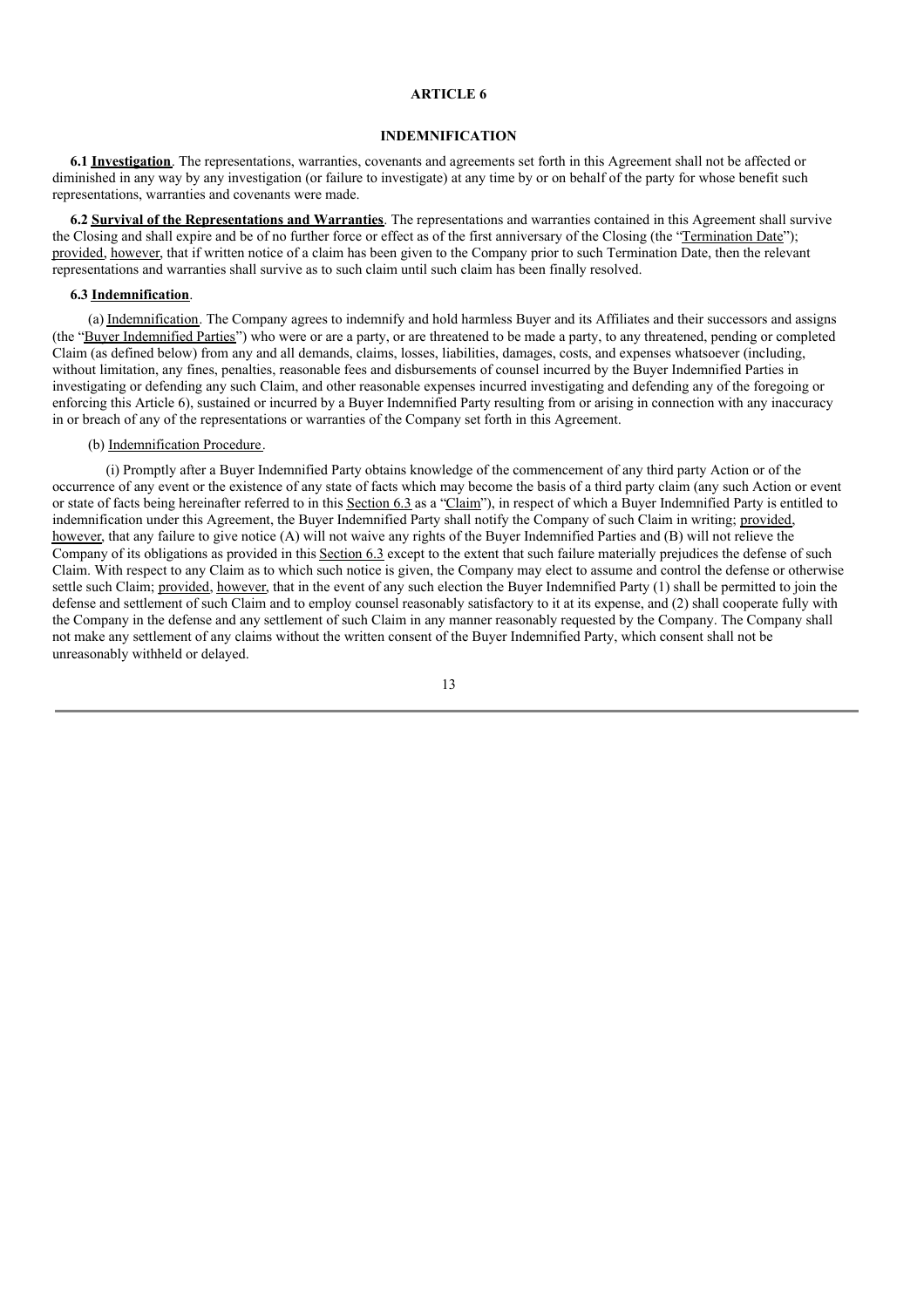(ii) If the Company elects not to assume the defense of such Claim or, having assumed the defense and settlement of such Claim, fails reasonably to contest such Claim in good faith, the Buyer Indemnified Party, without waiving its right to indemnification shall assume the defense and settlement of such Claim at the Company's expense, provided, however, that (A) the Company shall cooperate with the Buyer Indemnified Party in the defense and settlement of such Claim in any manner reasonably requested by the Buyer Indemnified Party, and (B) the Buyer Indemnified Party shall not settle such Claim without the written consent of the Company, which consent shall not be unreasonably withheld or delayed.

(c) Except in the case of fraud, the indemnification rights of the Buyer Indemnified Parties pursuant to this Agreement shall constitute the sole and exclusive remedy of the Buyer Indemnified Parties for breaches of the representations or warranties of the Company set forth in this Agreement.

#### **ARTICLE 7**

# **CLOSING**

#### **7.1 Closing**.

(a) The closing of the purchase, sale and issuance of the Purchased Shares pursuant to this Agreement (the "Closing") shall take place at the offices of the Company at 11:00 a.m. Pacific Time on the date of this Agreement.

(b) At the Closing, the Company shall deliver to Buyer (i) certificates representing the Purchased Shares; (ii) an executed counterpart of the Purchase Agreement and the License Agreement; (iii) the Shareholders' Agreement executed by each shareholder of the Company; and (iv) evidence of the assignment to the Company by Dr. Ji of all of his right, title and interest in those patents and patent applications set forth in Schedule 7.1(b).

(c) At the Closing, Buyer shall (i) deliver the Cash Consideration pursuant to Section 2.2; and (ii) an executed counterpart of the Purchase Agreement, the License Agreement, and the Shareholders' Agreement.

### **ARTICLE 8**

#### **MISCELLANEOUS**

**8.1 Notices**. Any notice or other communication under this Agreement shall be in writing and shall be delivered personally or sent by certified mail, return receipt requested, postage prepaid, or sent by facsimile or prepaid overnight courier to the parties at the addresses set forth below their names on the signature pages of this Agreement (or at such other addresses as shall be specified by the parties by like notice). Such notices, demands, claims and other communications shall be deemed given when actually received or (a) in the case of delivery by overnight service with guaranteed next day delivery, the next day or the day designated for delivery, (b) in the case of facsimile, the date upon which the transmitting party received confirmation of receipt by facsimile, telephone or otherwise. A copy of any notices delivered to Buyer shall also be sent to OPKO Health, Inc., 4400 Biscayne Boulevard, Suite 1180, Miami, Florida 33137, Attn: Deputy General Counsel, Fax (305) 575-4140.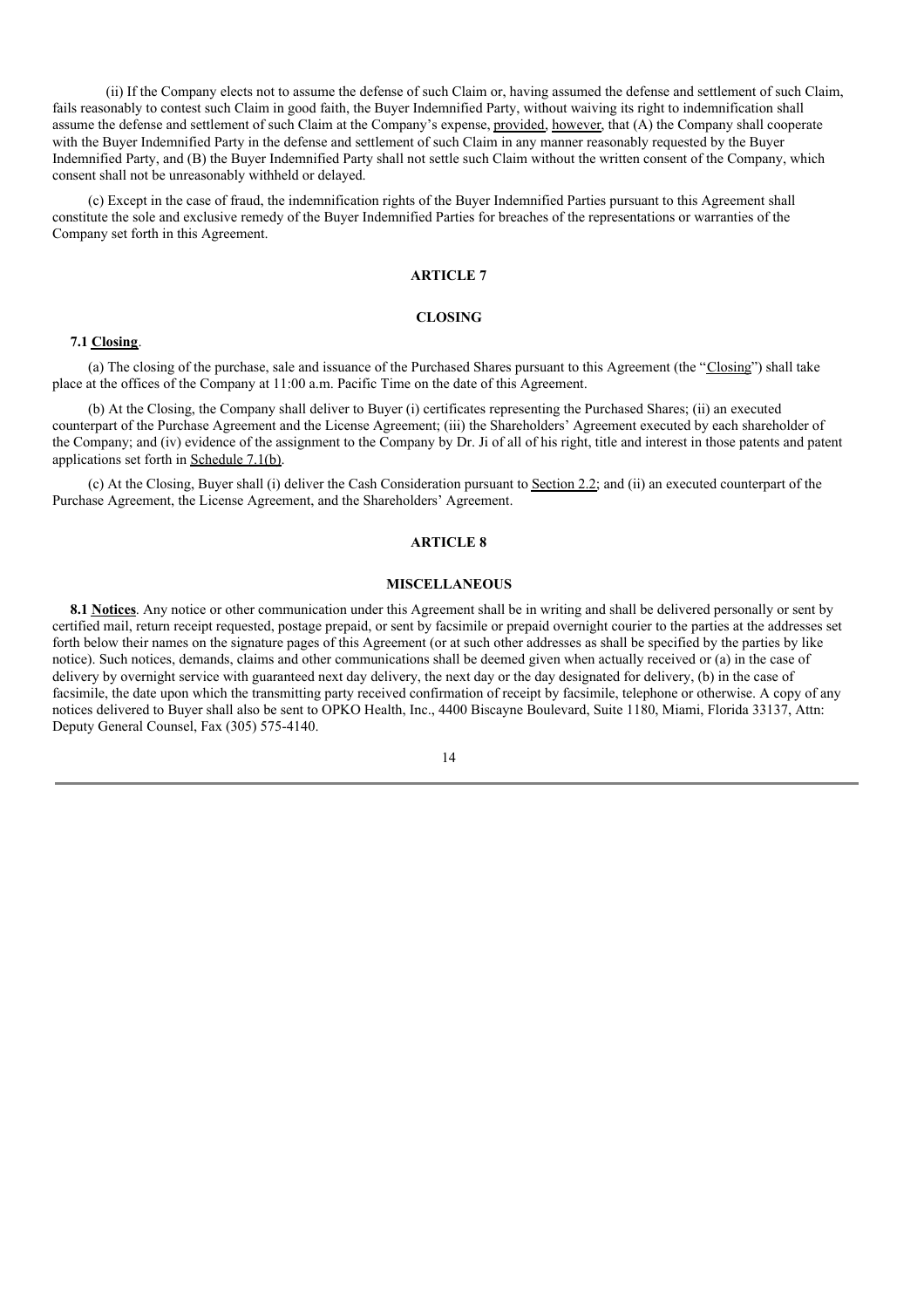**8.2 Entire Agreement**. This Agreement, the License Agreement and the Shareholders Agreement, together with their schedules and exhibits, contain every obligation and understanding between the parties relating to the subject matter hereof and thereof, merge all prior discussions, negotiations and agreements, if any, between them, and none of the parties shall be bound by any representations, warranties, covenants, or other understandings, other than as expressly provided or referred to herein or therein.

**8.3 Assignment**. This Agreement may not be assigned by any party without the written consent of the other parties; provided that Buyer may assign this Agreement to an Affiliate, whether such Affiliate currently exists or is formed in the future. This Agreement shall be binding upon and inure to the benefit of the parties hereto and their respective successors, heirs, personal representatives, legal representatives, and permitted assigns.

**8.4 Waiver and Amendment**. Any representation, warranty, covenant, term or condition of this Agreement which may legally be waived, may be waived, or the time of performance thereof extended, at any time by the party hereto entitled to the benefit thereof, and any term, condition or covenant hereof may be amended by the parties hereto at any time. Any such waiver, extension or amendment shall be evidenced by an instrument in writing executed on behalf of the appropriate party by a person who, to the extent applicable, has been authorized by its board of directors to execute waivers, extensions or amendments on its behalf. No waiver by any party hereto, whether express or implied, of its rights under any provision of this Agreement shall constitute a waiver of such party's rights under such provisions at any other time or a waiver of such party's rights under any other provision of this Agreement. No failure by any party hereto to take any action against any breach of this Agreement or default by another party shall constitute a waiver of the former party's right to enforce any provision of this Agreement or to take action against such breach or default or any subsequent breach or default by such other party.

**8.5 No Third Party Beneficiary**. Nothing expressed or implied in this Agreement is intended, or shall be construed, to confer upon or give any Person other than the parties hereto and their respective successors and permitted assigns, any rights or remedies under or by reason of this Agreement.

**8.6 Severability**. In the event that any one or more of the provisions contained in this Agreement shall be declared invalid, void or unenforceable, the remainder of the provisions of this Agreement shall remain in full force and effect, and such invalid, void or unenforceable provision shall be interpreted as closely as possible to the manner in which it was written.

**8.7 Expenses**. Each party agrees to pay, without right of reimbursement from the other party, the costs incurred by it incident to the performance of its obligations under this Agreement and the consummation of the transactions contemplated hereby, including, without limitation, costs incident to the preparation of this Agreement, and the fees and disbursements of counsel, accountants and consultants employed by such party in connection herewith.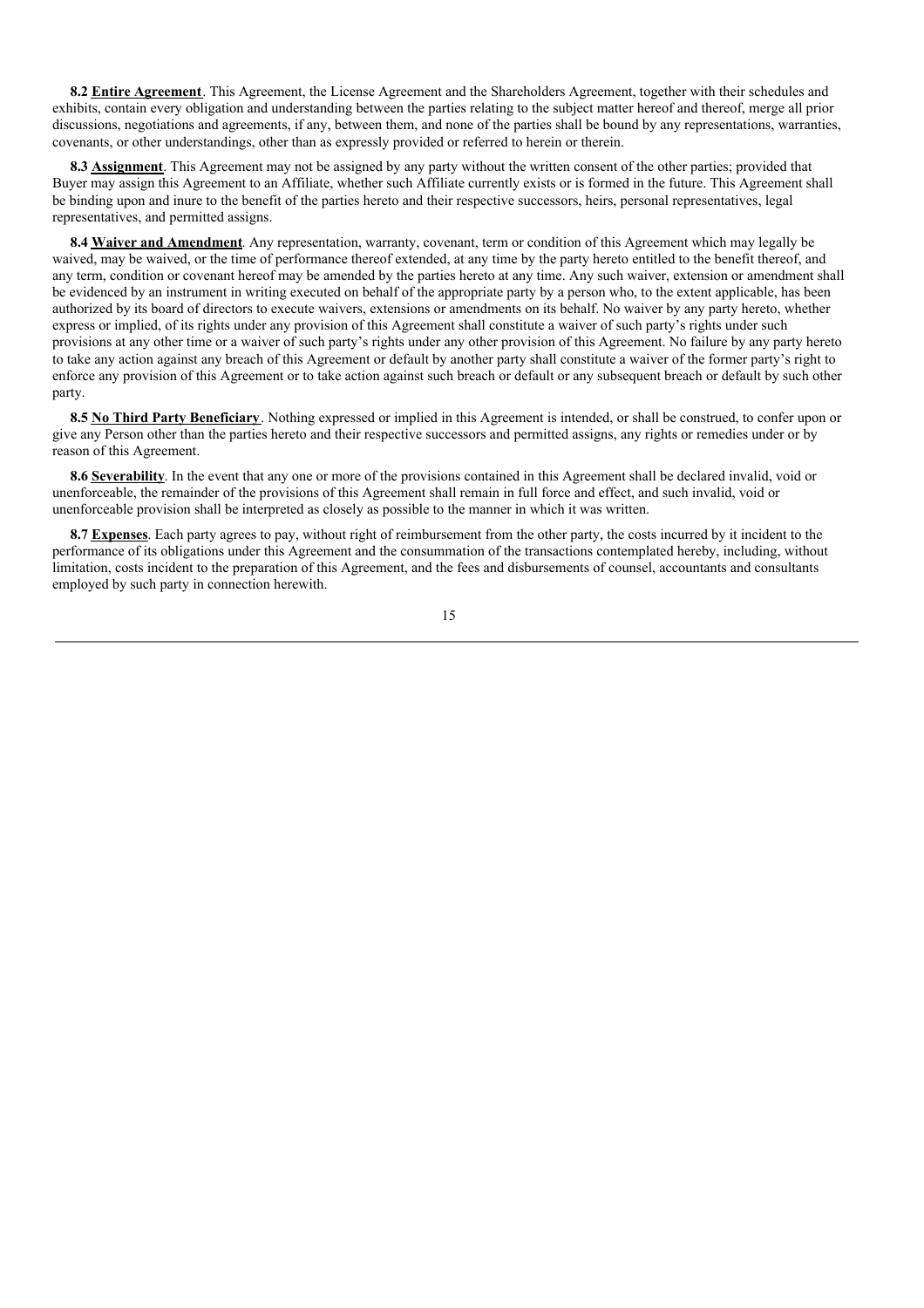**8.8 Headings**. The section and other headings contained in this Agreement are for reference purposes only and shall not affect the meaning or interpretation of any provisions of this Agreement.

**8.9 Counterparts**. This Agreement may be executed in any number of counterparts, each of which shall be deemed an original but all of which together shall constitute one and the same instrument.

**8.10 Litigation; Prevailing Party**. In the event of any litigation with regard to this Agreement, the prevailing party shall be entitled to receive from the non prevailing party and the non prevailing party shall pay upon demand all reasonable fees and expenses of counsel for the prevailing party.

**8.11 Injunctive Relief**. It is possible that remedies at law may be inadequate and, therefore, the parties hereto shall be entitled to equitable relief including, without limitation, injunctive relief, specific performance or other equitable remedies in addition to all other remedies provided hereunder or available to the parties hereto at law or in equity.

**8.12 Governing Law**. This Agreement has been entered into and shall be construed and enforced in accordance with the laws of the State of California without reference to the choice of law principles thereof.

**8.13 Publicity**. The parties agree to cooperate in issuing any press release or other public announcement concerning this Agreement or the transactions contemplated hereby. Thereafter, unless otherwise required by applicable Law, including U.S. securities laws, each party shall use reasonable best efforts to consult with each other before issuing any press release or otherwise making any public statements or disclosures with respect to this Agreement or the transactions contemplated hereby.

**8.14 Further Assurances**. The parties shall deliver any and all other instruments or documents required to be delivered pursuant to, or necessary or proper in order to give effect to, the provisions of this Agreement, including all such instruments of transfer as may be necessary or desirable to issuance of the Purchased Shares to Buyer and to consummate the transactions contemplated by this Agreement.

## [REMAINDER OF PAGE INTENTIONALLY LEFT BLANK]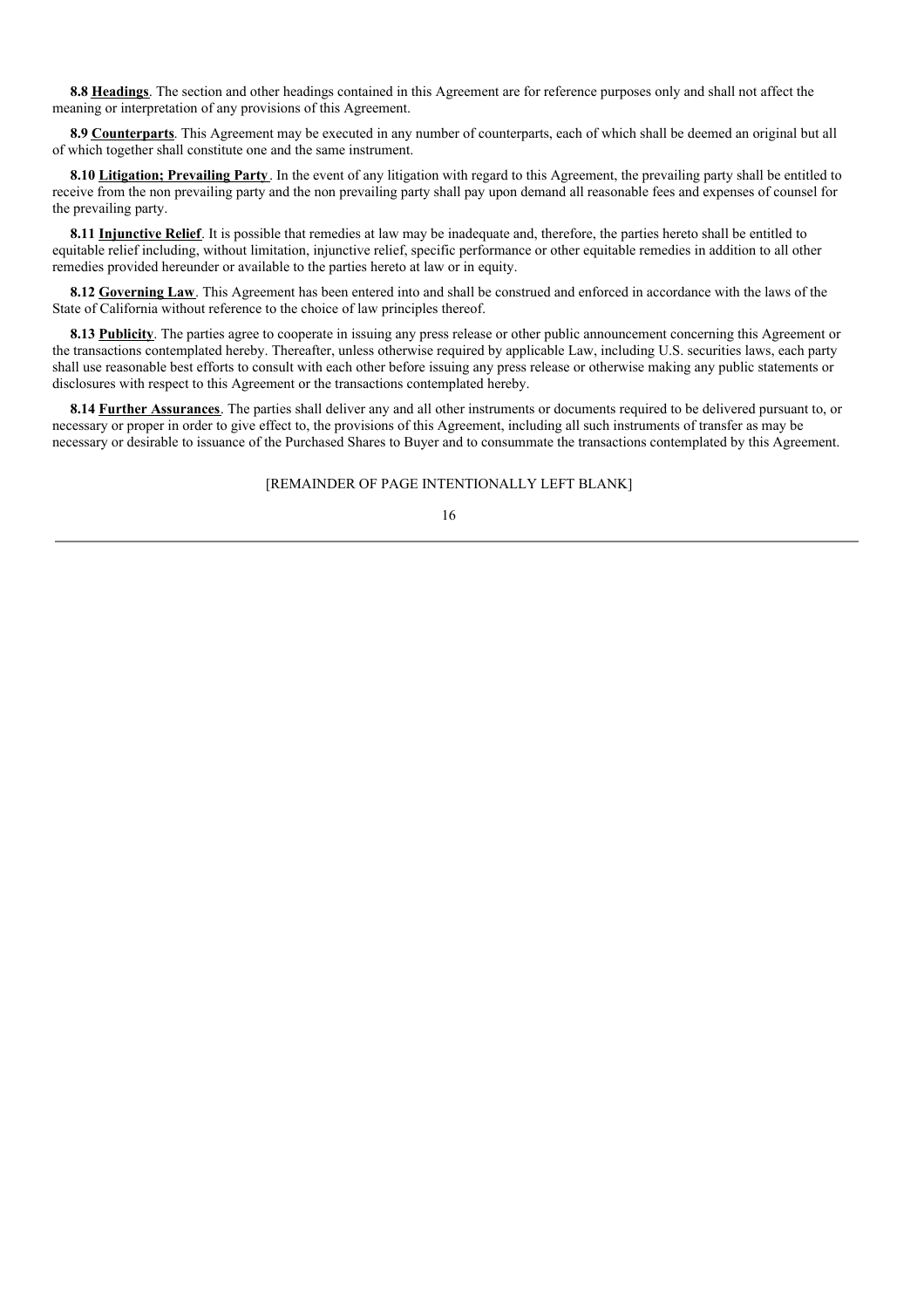IN WITNESS WHEREOF, the parties hereto have each executed and delivered this Agreement as of the day and year first above written.

Buyer:

# **OPKO HEALTH, INC.,**

By: /s/

Name: Title:

4400 Biscayne Boulevard Miami, Florida 33137 USA Attn: Jane Hsiao, Chief Technical Officer

Company:

# **SORRENTO THERAPEUTICS, INC.**

By: /s/

Name: Title:

Address:

Attn:

# [SIGNATURE PAGE TO STOCK PURCHASE AGREEMENT]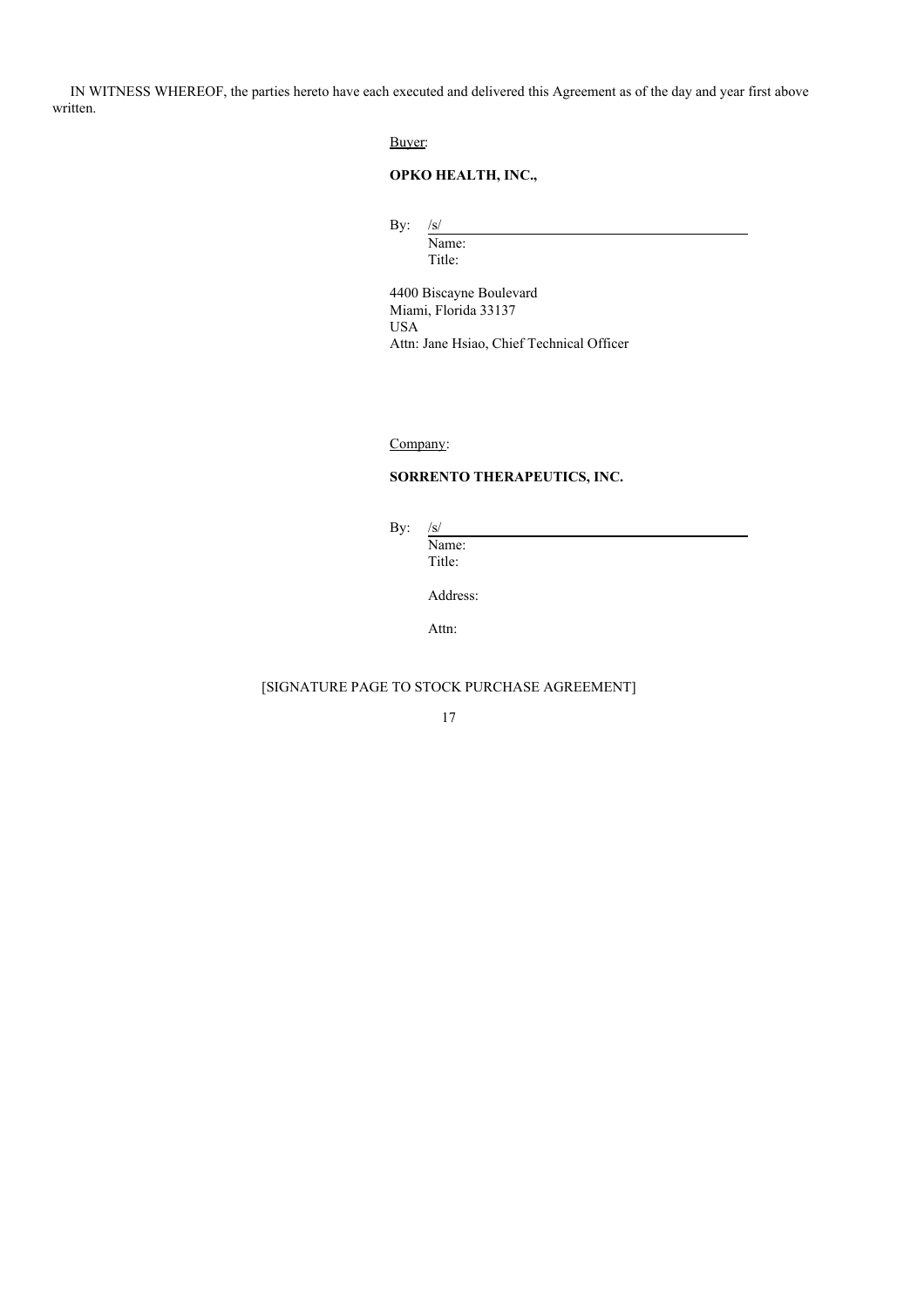I, Phillip Frost, certify that:

- (1) I have reviewed this Quarterly Report on Form 10-Q of OPKO Health, Inc.;
- (2) Based on my knowledge, this report does not contain any untrue statement of a material fact or omit to state a material fact necessary to make the statements made, in light of the circumstances under which such statements were made, not misleading with respect to the period covered by this report;
- (3) Based on my knowledge, the financial statements, and other financial information included in this report, fairly present in all material respects the financial condition, results of operations and cash flows of the registrant as of, and for, the periods presented in this report;
- (4) The registrant's other certifying officer(s) and I are responsible for establishing and maintaining disclosure controls and procedures (as defined in Exchange Act Rules 13a-15(e) and 15d-15(e)) and internal control over financial reporting (as defined in Exchange Act Rules 13a-15(f) and 15d-15(f)) for the registrant and have:
	- (a) Designed such disclosure controls and procedures, or caused such disclosure controls and procedures to be designed under our supervision, to ensure that material information relating to the registrant, including its consolidated subsidiaries, is made known to us by others within those entities, particularly during the period in which this report is being prepared;
	- (b) Designed such internal control over financial reporting, or caused such internal control over financial reporting to be designed under our supervision, to provide reasonable assurance regarding the reliability of financial reporting and the preparation of financial statements for external purposes in accordance with generally accepted accounting principles;
	- (c) Evaluated the effectiveness of the registrant's disclosure controls and procedures and presented in this report our conclusions about the effectiveness of the disclosure controls and procedures, as of the end of the period covered by this report based on such evaluation; and
	- (d) Disclosed in this report any change in the registrant's internal control over financial reporting that occurred during the registrant's most recent fiscal quarter (the registrant's fourth fiscal quarter in the case of an annual report) that has materially affected, or is reasonably likely to materially affect, the registrant's internal control over financial reporting; and
- (5) The registrant's other certifying officer(s) and I have disclosed, based on our most recent evaluation of internal control over financial reporting, to the registrant's auditors and the audit committee of the registrant's board of directors (or persons performing the equivalent functions):
	- (a) All significant deficiencies and material weaknesses in the design or operation of internal control over financial reporting which are reasonably likely to adversely affect the registrant's ability to record, process, summarize and report financial information; and
	- (b) Any fraud, whether or not material, that involves management or other employees who have a significant role in the registrant's internal control over financial reporting.

Date: August 7, 2009

/s/ Phillip Frost, M.D. Phillip Frost, M.D. Chief Executive Officer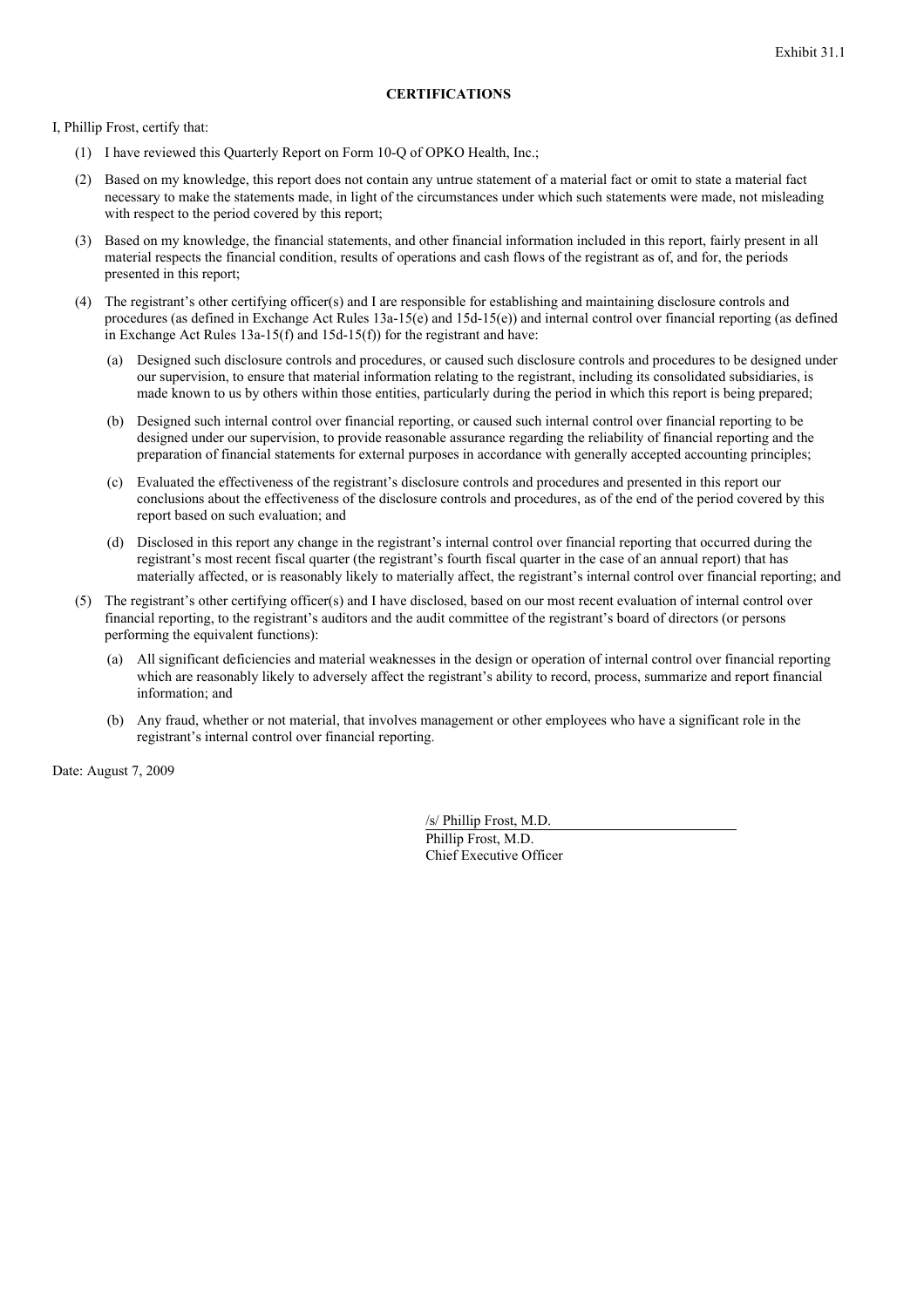I, Rao Uppaluri, certify that:

- (1) I have reviewed this Quarterly Report on Form 10-Q of OPKO Health, Inc.;
- (2) Based on my knowledge, this report does not contain any untrue statement of a material fact or omit to state a material fact necessary to make the statements made, in light of the circumstances under which such statements were made, not misleading with respect to the period covered by this report;
- (3) Based on my knowledge, the financial statements, and other financial information included in this report, fairly present in all material respects the financial condition, results of operations and cash flows of the registrant as of, and for, the periods presented in this report;
- (4) The registrant's other certifying officer(s) and I are responsible for establishing and maintaining disclosure controls and procedures (as defined in Exchange Act Rules 13a-15(e) and 15d-15(e)) and internal control over financial reporting (as defined in Exchange Act Rules 13a-15(f) and 15d-15(f)) for the registrant and have:
	- (a) Designed such disclosure controls and procedures, or caused such disclosure controls and procedures to be designed under our supervision, to ensure that material information relating to the registrant, including its consolidated subsidiaries, is made known to us by others within those entities, particularly during the period in which this report is being prepared;
	- (b) Designed such internal control over financial reporting, or caused such internal control over financial reporting to be designed under our supervision, to provide reasonable assurance regarding the reliability of financial reporting and the preparation of financial statements for external purposes in accordance with generally accepted accounting principles;
	- (c) Evaluated the effectiveness of the registrant's disclosure controls and procedures and presented in this report our conclusions about the effectiveness of the disclosure controls and procedures, as of the end of the period covered by this report based on such evaluation; and
	- (d) Disclosed in this report any change in the registrant's internal control over financial reporting that occurred during the registrant's most recent fiscal quarter (the registrant's fourth fiscal quarter in the case of an annual report) that has materially affected, or is reasonably likely to materially affect, the registrant's internal control over financial reporting; and
- (5) The registrant's other certifying officer(s) and I have disclosed, based on our most recent evaluation of internal control over financial reporting, to the registrant's auditors and the audit committee of the registrant's board of directors (or persons performing the equivalent functions):
	- (a) All significant deficiencies and material weaknesses in the design or operation of internal control over financial reporting which are reasonably likely to adversely affect the registrant's ability to record, process, summarize and report financial information; and
	- (b) Any fraud, whether or not material, that involves management or other employees who have a significant role in the registrant's internal control over financial reporting.

Date: August 7, 2009

/s/ Rao Uppaluri Rao Uppaluri Chief Financial Officer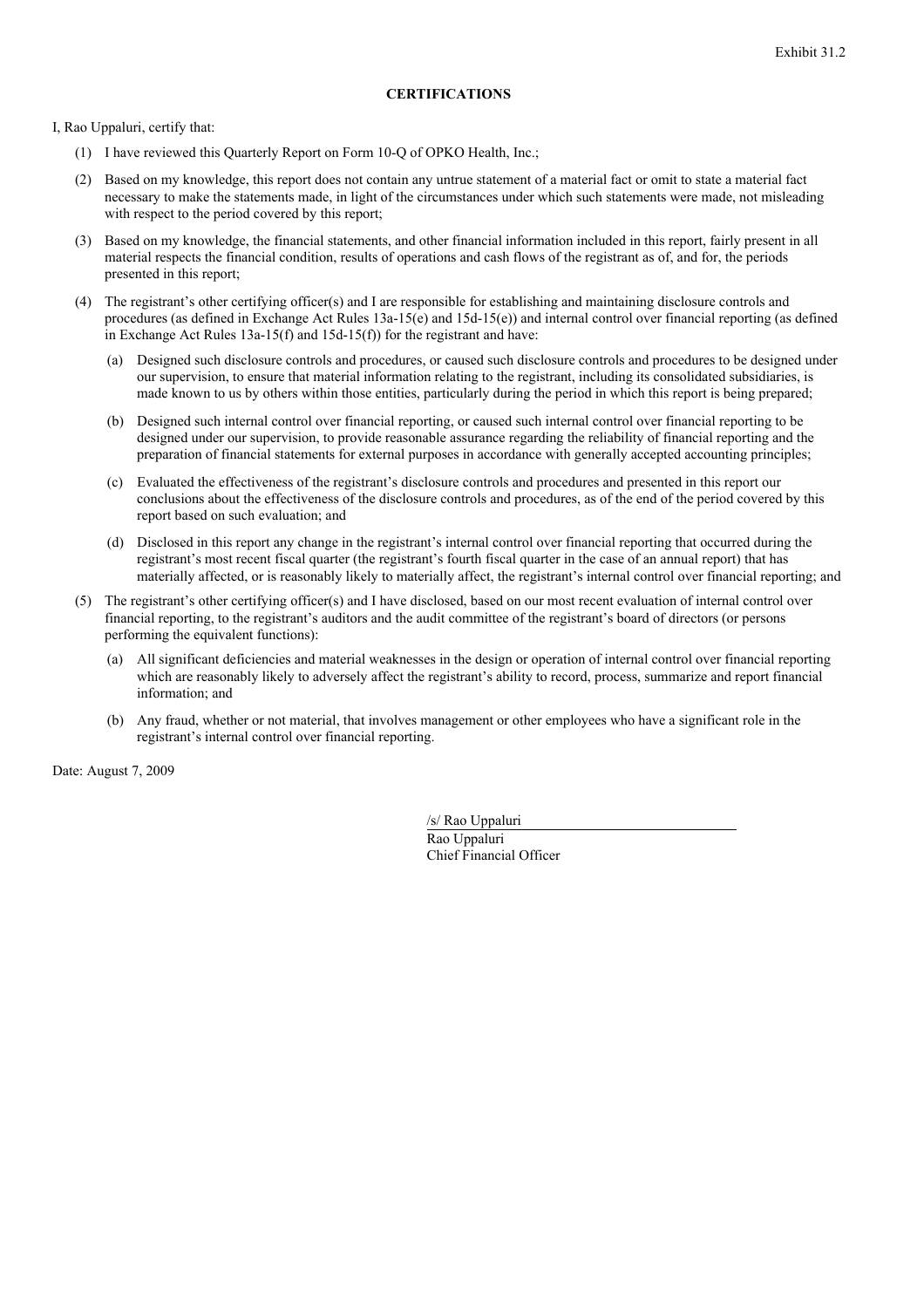#### **Certification Pursuant to Section 906 of the Sarbanes-Oxley Act of 2002 (Subsections (a) and (b) of Section 1350, Chapter 73 of Title 18, United States Code)**

Pursuant to 18 U.S.C. Section 1350, as adopted pursuant section 906 of the Sarbanes-Oxley Act of 2002, I, Phillip Frost, Chief Executive Officer of OPKO Health, Inc. (the "Company"), hereby certify that:

The Quarterly Report on Form 10-Q for the quarterly period ended June 30, 2009 (the "Form 10-Q") of the Company fully complies with the requirements of Section 13(a) or 15(d) of the Securities Exchange Act of 1934, and the information contained in the Form 10-Q fairly presents, in all material respects, the financial condition and results of operations of the Company.

Date: August 7, 2009

/s/ Phillip Frost Phillip Frost Chief Executive Officer